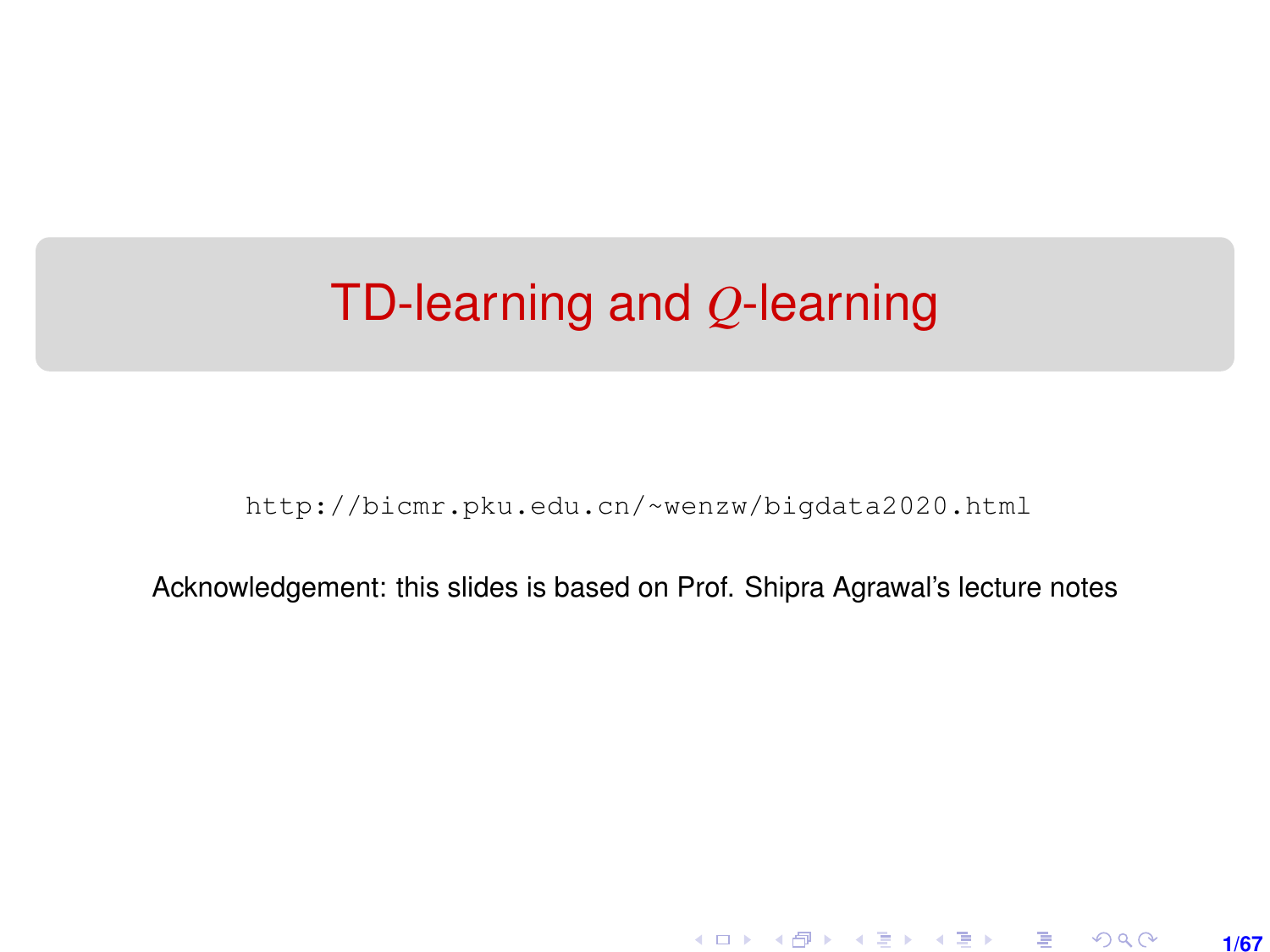# <span id="page-1-0"></span>**Outline**

#### 1 [TD-learning](#page-1-0) • [TD\(0\)-learning](#page-4-0)  $\bullet$  [TD\(](#page-16-0) $\lambda$ )

- 2 *Q*[-learning \(tabular\)](#page-19-0)
	- The *Q*[-learning method](#page-20-0)
	- [Stochastic Approximation method](#page-27-0)

#### 3 *Q*[-learning with function approximation](#page-29-0)

- [Deep Q-learning Networks \(DQN\)](#page-34-0)
- [Approximate dynamic programming](#page-54-0)
	- TD $(0)$  and TD $(1)$
	- **•** [Fitted Value iteration](#page-57-0)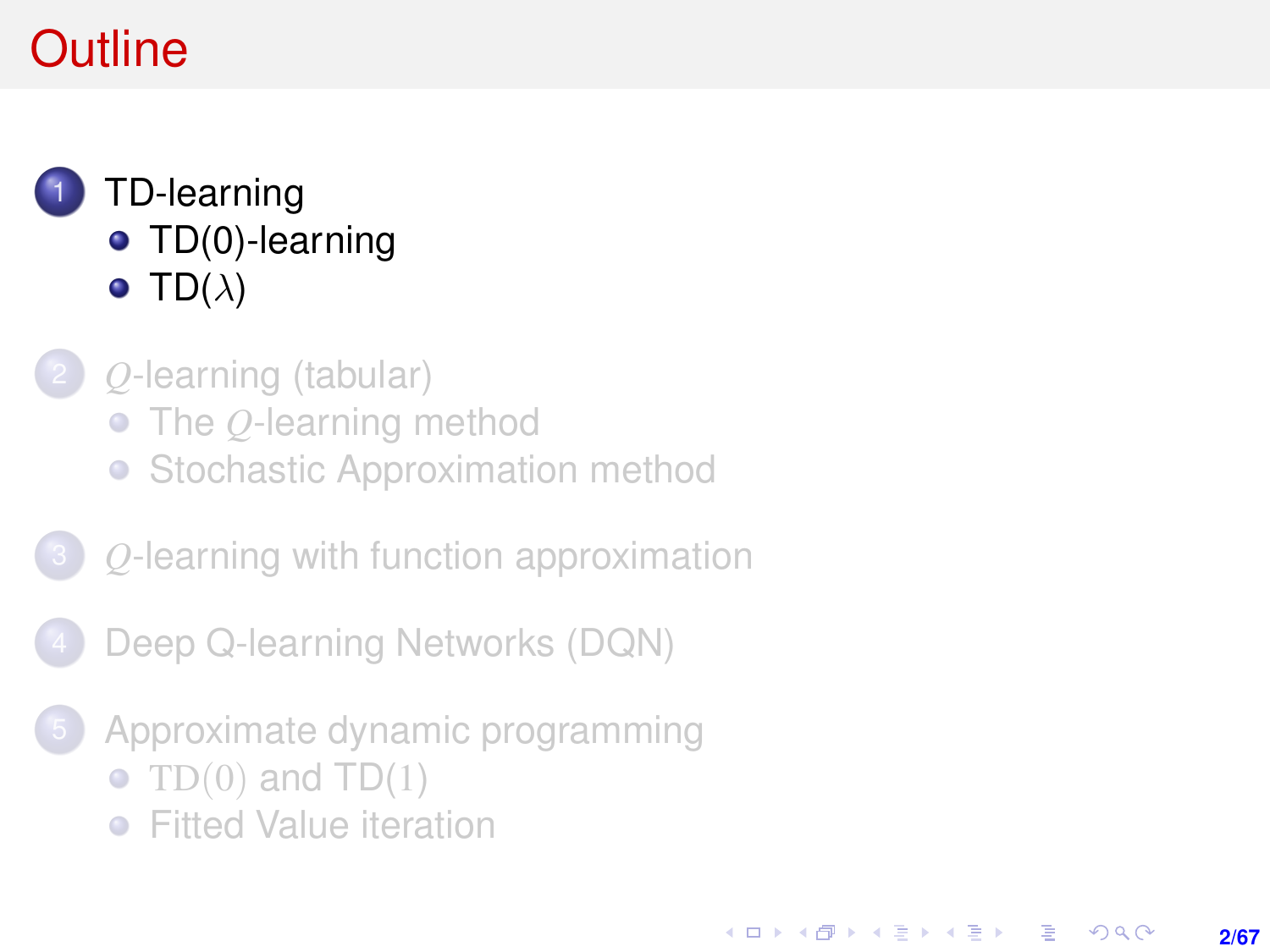- TD-learning is essentially approximate version of policy evaluation without knowing the model (using samples). Adding policy improvement gives an approximate version of policy iteration.
- Since the value of a state  $V^{\pi}(s)$  is defined as the expectation of the random return when the process is started from the given state *s*, an obvious way of estimating this value is to compute an average over multiple independent realizations started from the given state. This is an instance of the so-called Monte-Carlo method.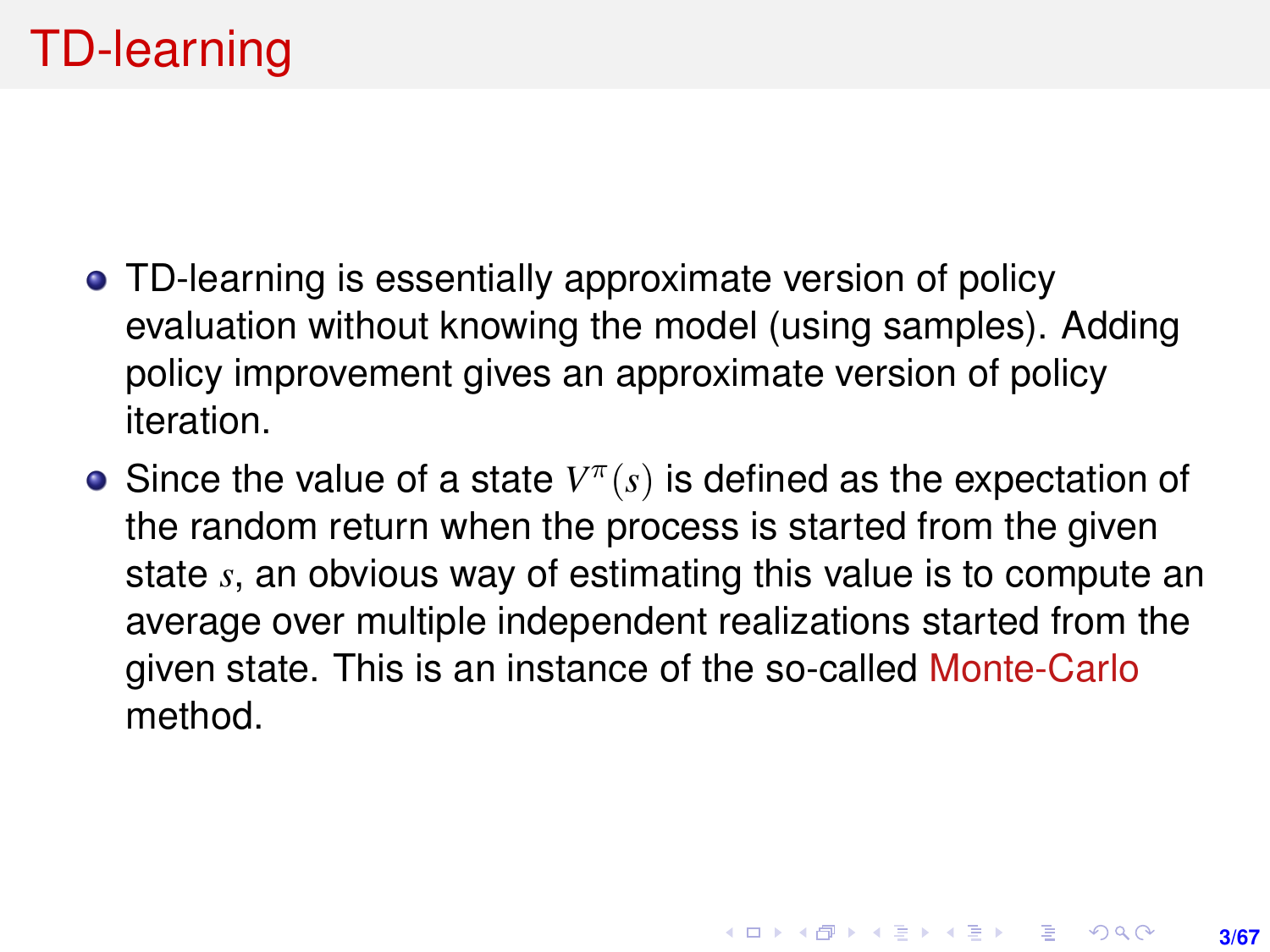# TD-learning

- Unfortunately, the variance of the observed returns can be high, which means that the quality of the estimates will be poor. The Monte-Carlo technique is further difficult to apply if the system is not accessible through a simulator but rather estimation happens while actually interacting with the system.
- In this case, when the rewards obtained while actually taking the actions are used as feedback to learn in a closed loop, it might be impossible to reset the state of the system to some particular state.
- In this case, the Monte-Carlo technique cannot be applied without introducing some additional bias.
- Temporal difference (TD) learning (Sutton [1988]), which is one of the most significant ideas in reinforcement learning, is a method that can be used to address these issues.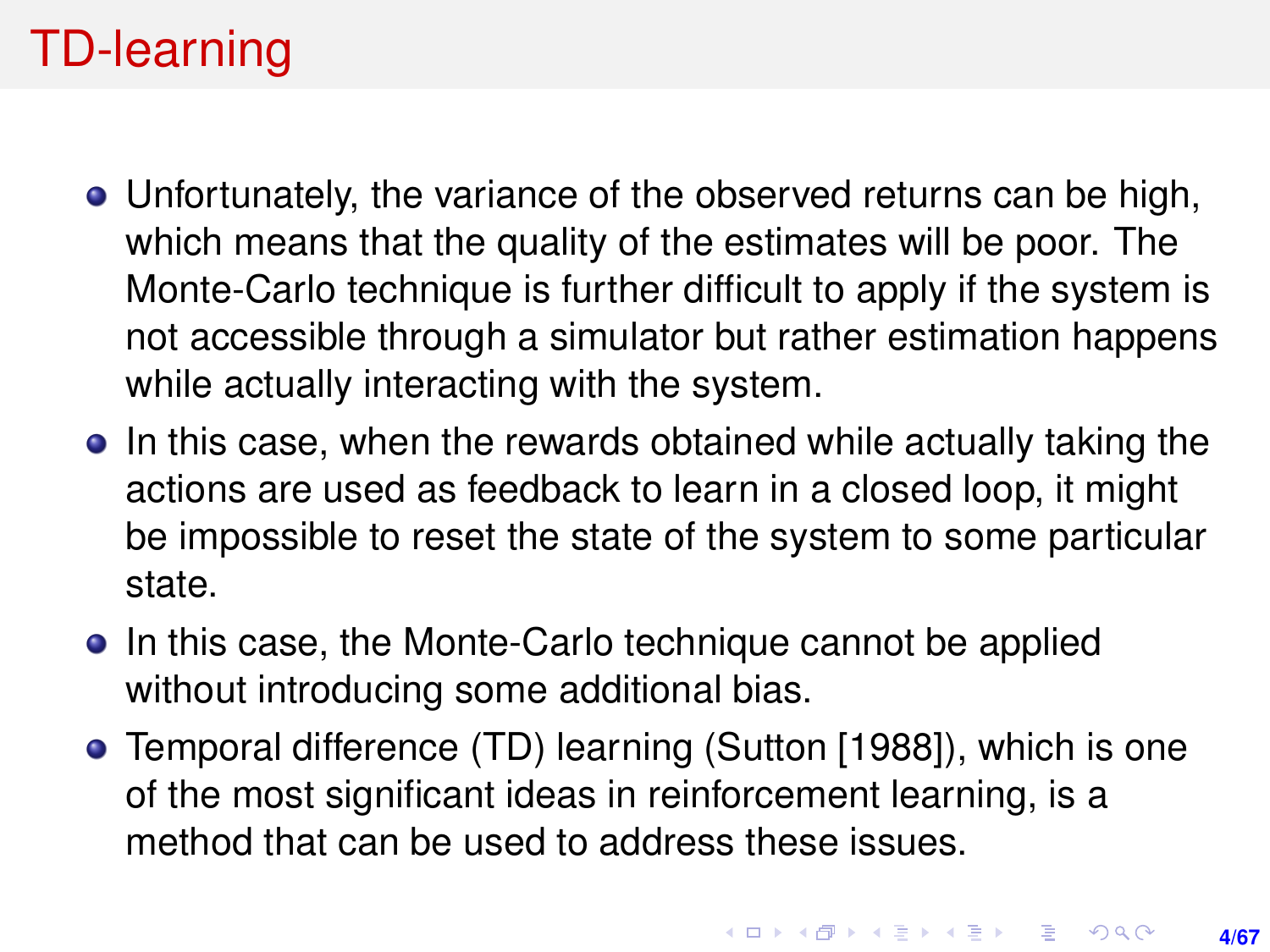# <span id="page-4-0"></span>TD(0)-learning

Policy evaluation is about estimating  $V^{\pi}(\cdot)$ , which by Bellman equations is equivalent to finding a stationary point of the following equations:

$$
V^{\pi}(s) = \mathbb{E}_{a \sim \pi(s)} \left[ R(s, a) + \gamma \sum_{s'} P(s, a, s') V^{\pi}(s') \right], \forall s
$$

- However, we need to estimate this using only observations  $r_t, s_{t+1}$  on playing some action at  $a_t$  current state  $s_t$ .
- Let the current estimate of value function for any state *s* is  $\hat{V}(s)$ . Let on taking action  $a_t = \pi(s_t)$  in the current state  $s_t, s_{t+1}$  is the observed (sample) next state. The predicted value function for the next state  $s_{t+1}$  is  $\hat{V}(s_{t+1})$ , giving another prediction of value function at state *s<sup>t</sup>* (by one-lookahead using Bellman equations is)  $r_t + \gamma \hat{V}(s_{t+1})$ . Note that

$$
\mathbb{E}\left[r_t + \hat{V}\left(s_{t+1}\right)|s_t, \hat{V}\right] = \mathbb{E}_{a \sim \pi(s_t)}\left[R\left(s_t, a\right) + \sum_{s \in \mathbb{F}^{\times}} P\left(s_t, a, s'\right) \hat{V}\left(s'\right)|s_t, \hat{V}\right]
$$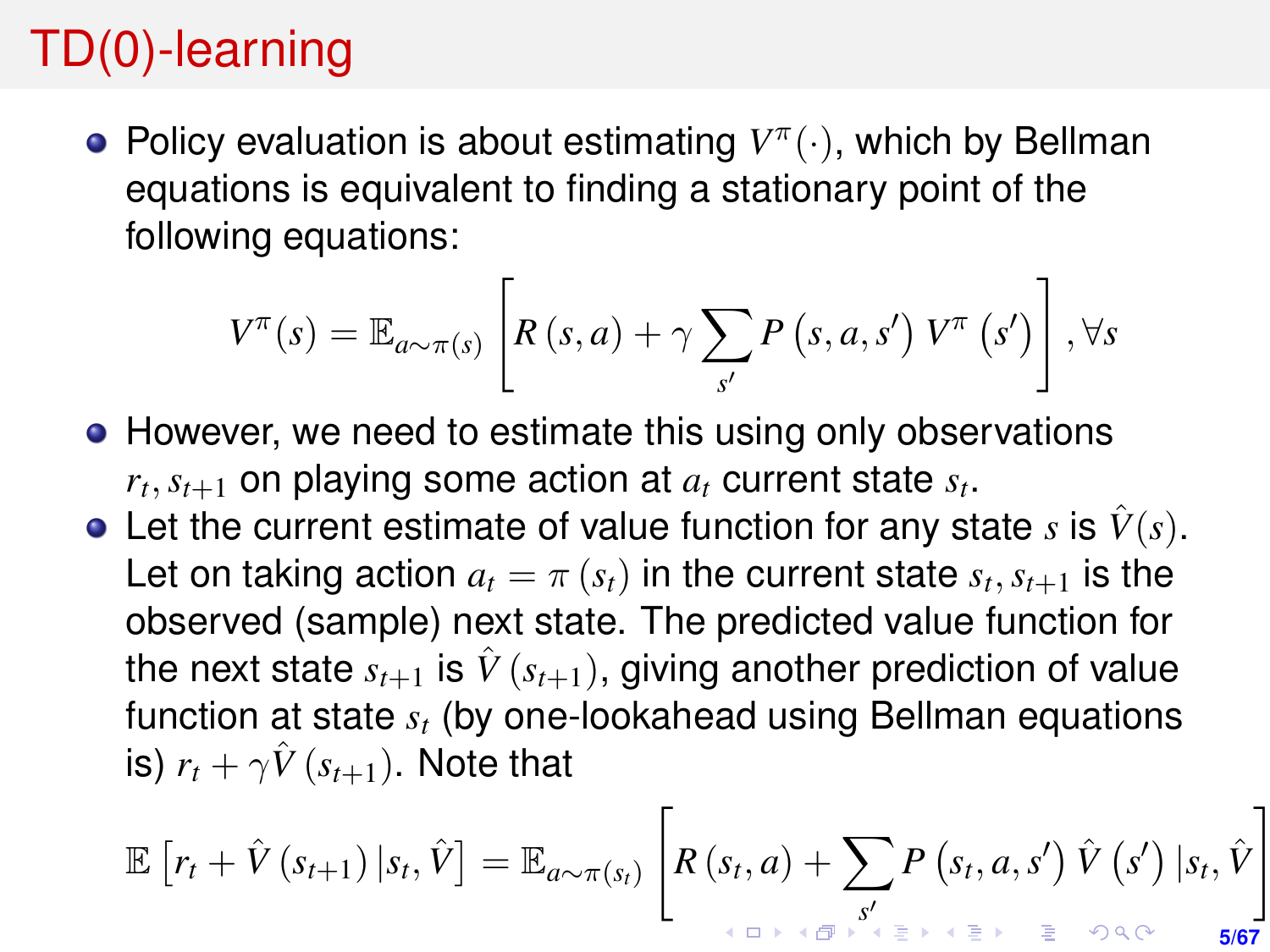# <span id="page-5-0"></span>TD(0)-learning

■ From Bellman equations, we are looking for  $\hat{V}$  such that

 $\hat{V}(s_t) \approx r_t + \hat{V}(s_{t+1})$ 

• Then, the TD method performs the following update to the value function estimate at *s<sup>t</sup>* , moving it towards the new estimate:

$$
\hat{V}(s_t) \leftarrow (1 - \alpha_t) \hat{V}(s_t) + \alpha_t (r_t + \gamma \hat{V}(s_{t+1}))
$$

 $\bullet$  Let  $\delta_t$  be the following gap:

$$
\delta_t := r_t + \gamma \hat{V}(s_{t+1}) - \hat{V}(s_t)
$$

**•** referred to as temporal difference, i.e., the difference between current estimate, and one-lookahead estimate. Then, the above also be written as:

$$
\hat{V}(s_t) \leftarrow \hat{V}(s_t) + \alpha_t \delta_t \tag{1}
$$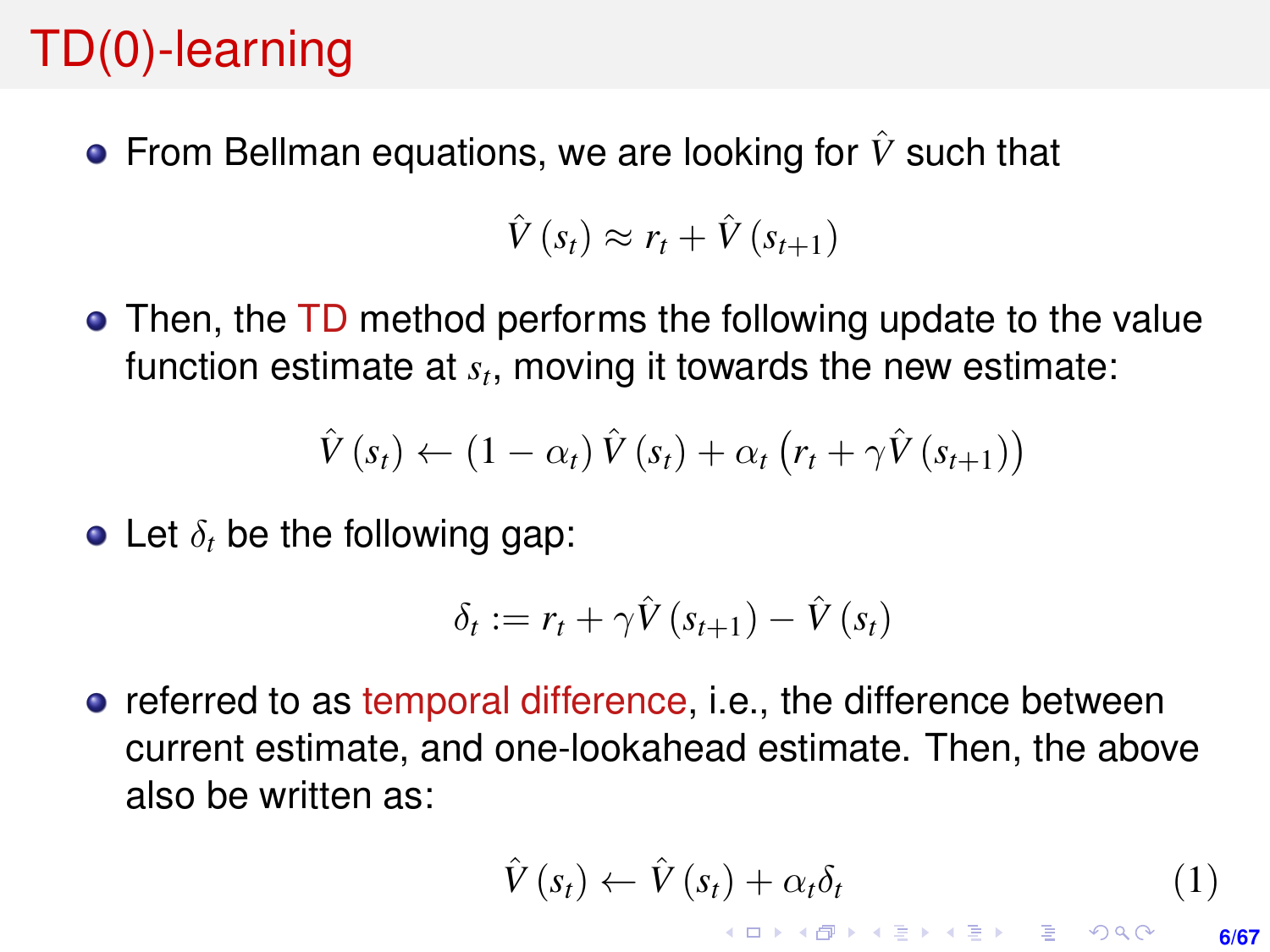### SGD interpretation: a general principal

- Let *z<sup>s</sup>* be a random variable independent to θ.
- **Consider:**

$$
\min_{\theta} \quad (x_{\theta} - \mathbf{E}_s[z_s])^2
$$

 $\bullet$  It is equivalent to

$$
\min_{\theta} \quad (x_{\theta} - \mathbf{E}_{s}[z_{s}])^{2} - (\mathbf{E}_{s}[z_{s}])^{2} + \mathbf{E}_{s}[z_{s}^{2}]
$$
\n
$$
\iff \min_{\theta} \quad x_{\theta}^{2} + (\mathbf{E}_{s}[z_{s}])^{2} - 2x_{\theta}\mathbf{E}_{s}[z_{s}] - (\mathbf{E}_{s}[z_{s}])^{2} + \mathbf{E}_{s}[z_{s}^{2}]
$$
\n
$$
\iff \min_{\theta} \quad x_{\theta}^{2} - 2x_{\theta}\mathbf{E}_{s}[z_{s}] + \mathbf{E}_{s}[z_{s}^{2}]
$$
\n
$$
\iff \min_{\theta} \quad \mathbf{E}_{s}[x_{\theta} - z_{s}]^{2}
$$

Expectation is taken out. It enables us to perform sample on *z<sup>s</sup>* .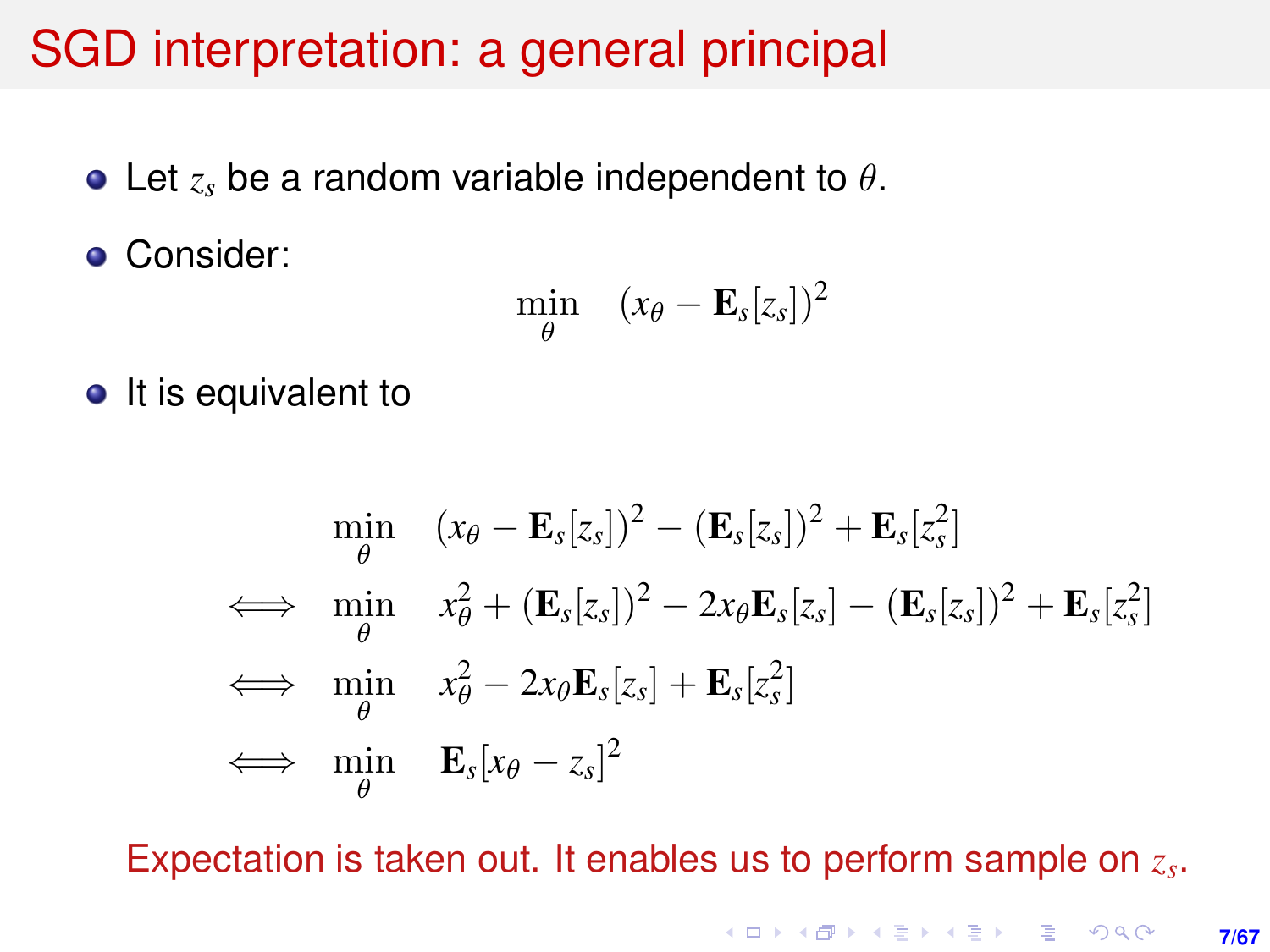#### SGD interpretation

• Recall the Bellman equation:

$$
V^{\pi}(s) = \mathop{\mathbf{E}}_{\substack{a \sim \pi \\ s' \sim P}} \left[ R(s, a, s') + \gamma V^{\pi}(s') \right],
$$

we introduce a target  $V_{targ}^{\pi}$  and approximate:

$$
V^{\pi}(s) \approx \mathop{\mathbf{E}}_{\substack{a \sim \pi \\ s' \sim P}} \left[ R(s, a, s') + \gamma V_{targ}^{\pi}(s') \right]
$$

construct a least-squares problem:

$$
\min_{V^{\pi}(s)} \quad \left( V^{\pi}(s) - \underset{s' \sim P}{\mathbf{E}} \left[ R(s, a, s') + \gamma V_{targ}^{\pi}(s') \right] \right)^2
$$
\n
$$
\iff \min_{V^{\pi}(s)} \quad \underset{s' \sim P}{\mathbf{E}} \left[ V^{\pi}(s) - \left[ R(s, a, s') + \gamma V_{targ}^{\pi}(s') \right] \right]^2
$$

**KOD KAD KED KED E YOUR 8/67**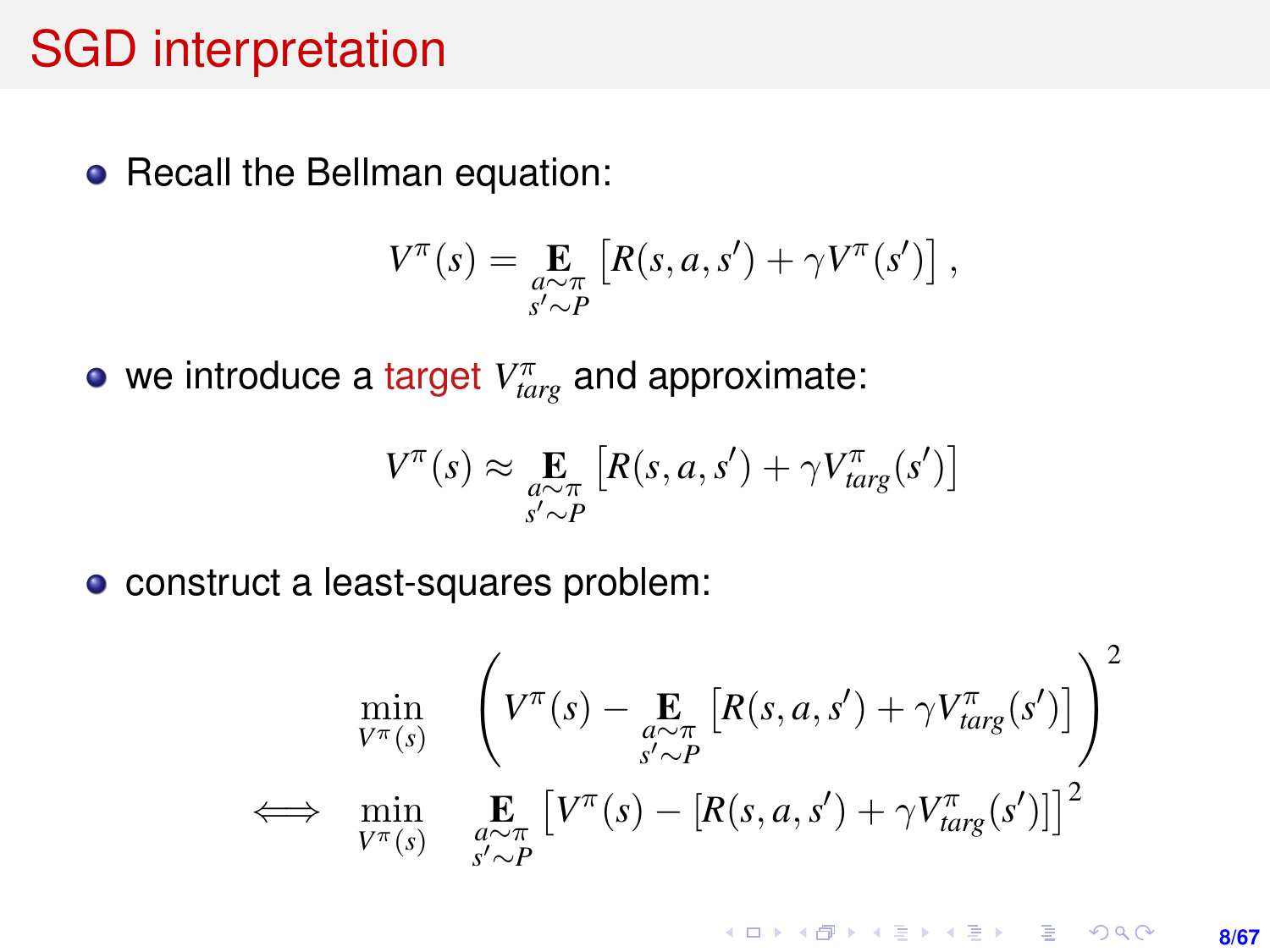#### SGD interpretation

● use SGD to solve:

$$
\min_{V^{\pi}(s)} \quad \frac{1}{2} \underset{s' \sim P}{\underset{s' \sim P}{\text{E}}} \left[ V^{\pi}(s) - \left[ R(s, a, s') + \gamma V_{targ}^{\pi}(s') \right] \right]^2
$$

The gradient with respect to  $V^{\pi}(s)$  is

$$
\mathop{\mathbf{E}}_{\substack{a \sim \pi \\ s' \sim P}} \left[ V^{\pi}(s) - \left[ R(s, a, s') + \gamma V^{\pi}_{targ}(s') \right] \right].
$$

Take one sample:

$$
V^{\pi}(s_t) - [R(s_t, a, s_{t+1}) + \gamma V_{targ}^{\pi}(s_{t+1})] = -\delta_t
$$

• Hence, one step of SGD is

$$
V^{\pi}(s_t) \leftarrow V^{\pi}(s_t) + \alpha \delta_t
$$

**KOD KAD KED KED E YOUR 9/67**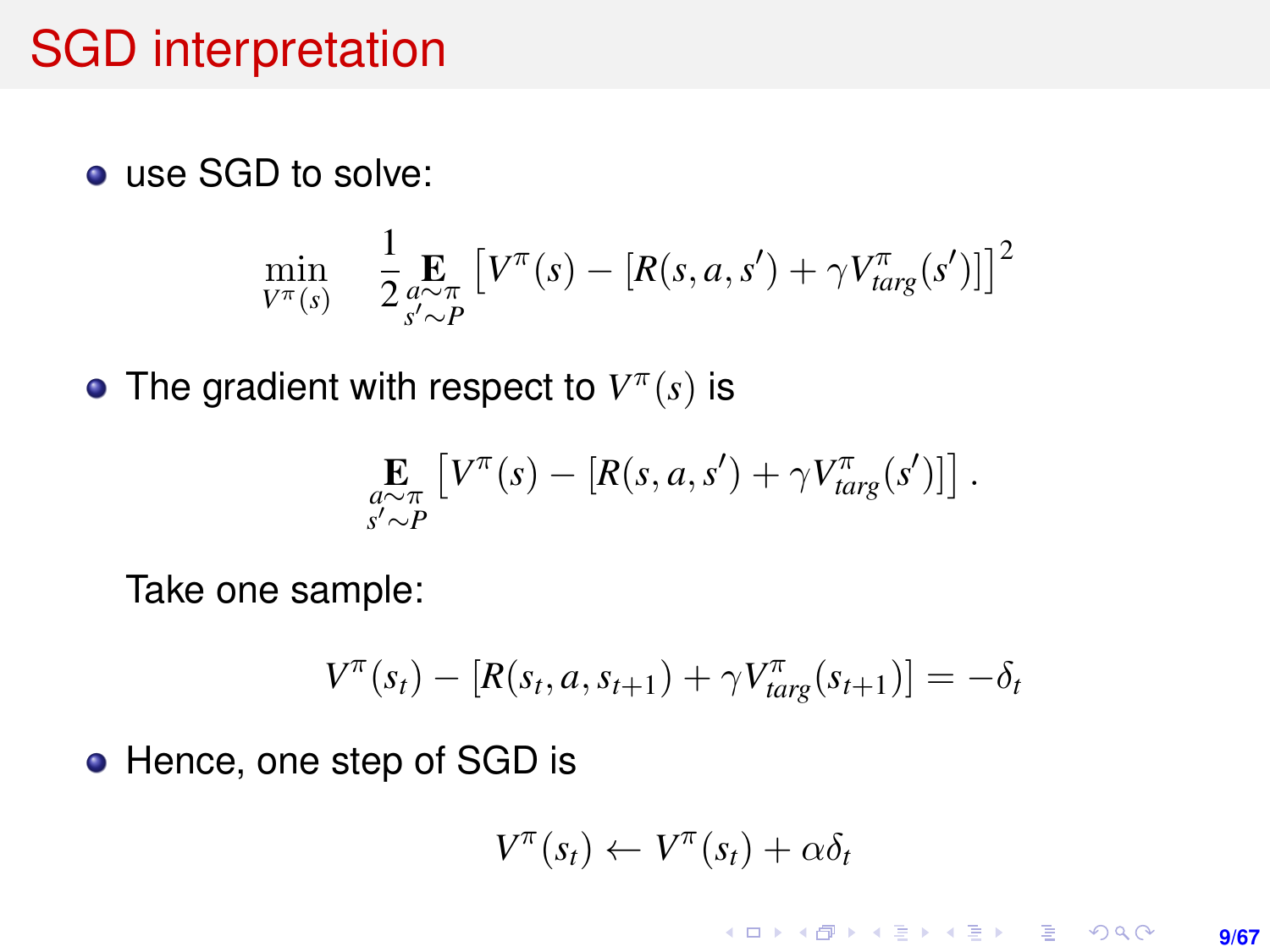## SGD interpretation

- To minimize the above loss function, one could use stochastic gradient descent. The gradient at *t*-th step with respect to  $\hat{V}(s_t)$ is  $(\hat{V}\left(s_{t}\right)-z)=-\delta_{t}.$  Thus, (1) is a gradient step with step size  $\alpha_t$ , which moves the prediction closer to the observations. This is also a popular rule in supervised learning called the LMS update rule (LMS stands for "least mean squares"), and is also known as the Widrow-Hoff learning rule.
- However, an important difference from use of squared error minimization supervised learning is that the 'target'  $z_t = r_t + \gamma \hat{V}(s_{t+1})$  in the the above squared loss objective itself depends on the current estimate, thus the algorithm uses a form of 'bootstrapping'.
- The gradient descent interpretation will be more significant in the large scale case when function approximation is used ( $\hat{V}$  will be estimated as a parametric function of state features).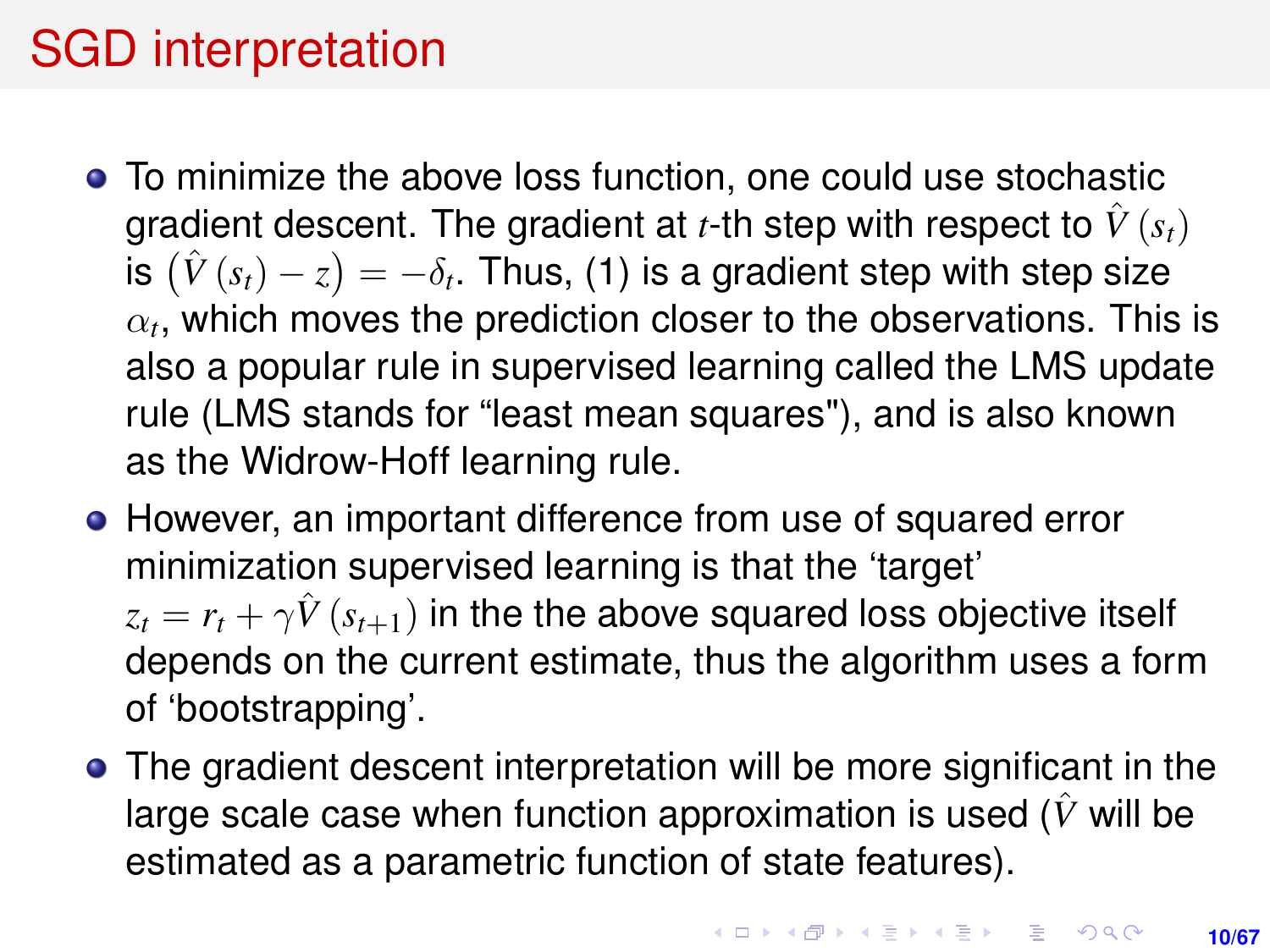# <span id="page-10-0"></span>Tabular TD(0) method for policy evaluation

**Algorithm 1** Tabular TD(0) method for policy evaluation

1: Initialization: Given a starting state distribution  $D_0$ , policy  $\pi$ , the method evaluates  $V^{\pi}(s)$  for all states *s*.

Initialize  $\hat{V}$  as an empty list/array for storing the value estimates.

2: **repeat**

- 3: Set  $t = 1$ ,  $s_1 \sim D_0$ . Choose step sizes  $\alpha_1, \alpha_2, \ldots$ .
- 4: Perform TD(0) updates over an episode:
- 5: **repeat**
- 6: Take action at  $a_t \sim \pi(s_t)$ . Observe reward  $r_t$ , and new state  $S_{t+1}$ .

7: 
$$
\delta_t := r_t + \gamma \hat{V}(s_{t+1}) - \hat{V}(s_t)
$$

8: Update  $\hat{V}(s_t) \leftarrow \hat{V}(s_t) + \alpha_t \delta_t$ 

9:  $t = t + 1$ 

- 10: **until** episode terminates
- 11: **until** change in *V*ˆ over consecutive episodes is small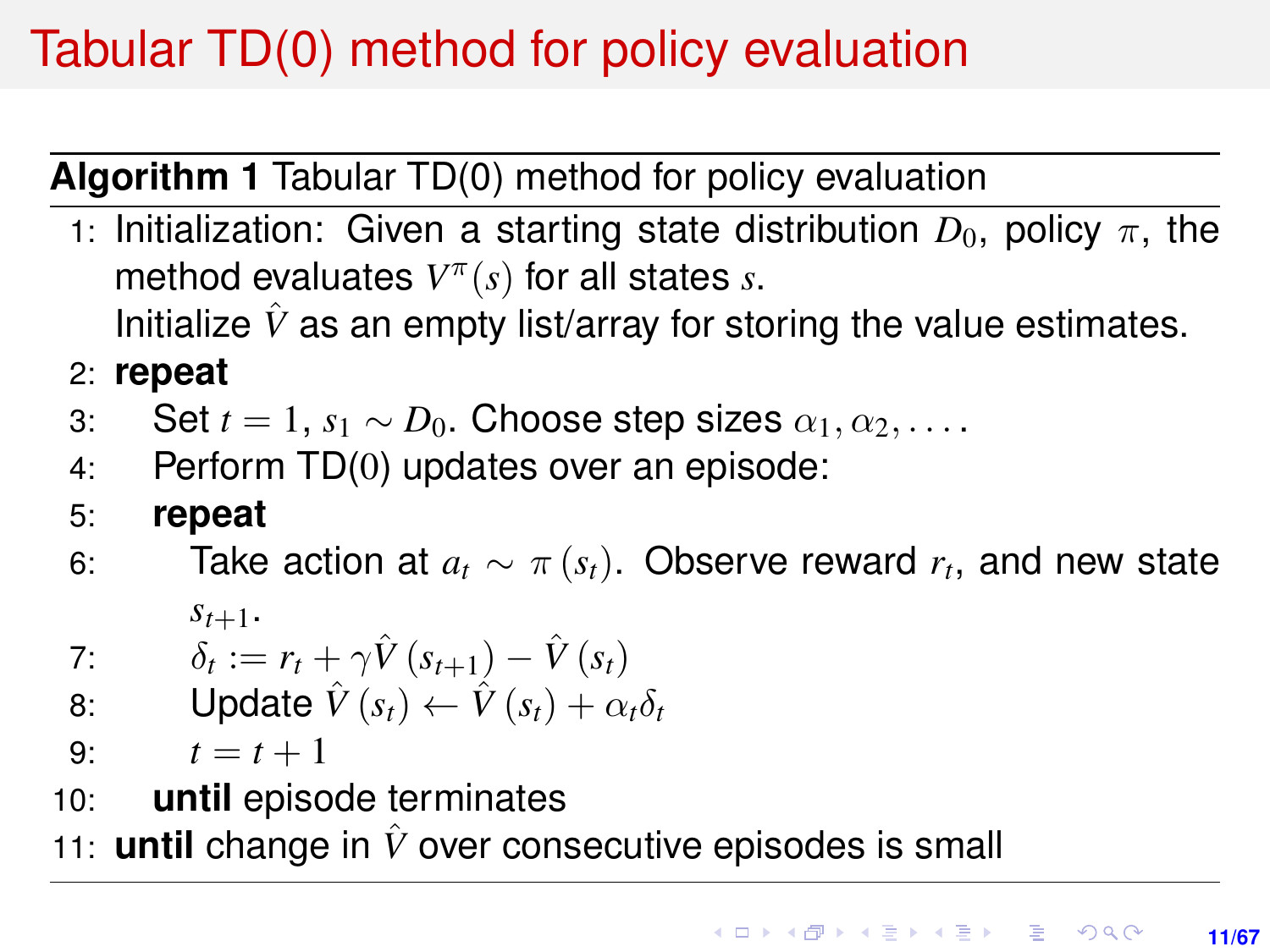### <span id="page-11-0"></span>Monte Carlo method

Why use only 1-step lookahead to construct target *z*? Why not lookahead entire trajectory (in problems where there is a terminal state, also referred to as episodic MDPs)?



[Szepesvari, 1999] In this example, all transitions are deterministic. The reward is zero, except when transitioning from state 3 to state 4, when it is given by a Bernoulli random variable with parameter  $0.5$ . State 4 is a terminal state. When the process reaches the terminal state, it is reset to start at state 1 or 2. The probability of starting at state 1 is 0.9, while the probability of st[ar](#page-10-0)t[in](#page-12-0)[g](#page-10-0) [a](#page-11-0)[t](#page-12-0) [st](#page-0-0)[ate](#page-66-0) [2](#page-0-0) [is](#page-66-0)  $0.1.$  $0.1.$  $0.1.$  $0.1.$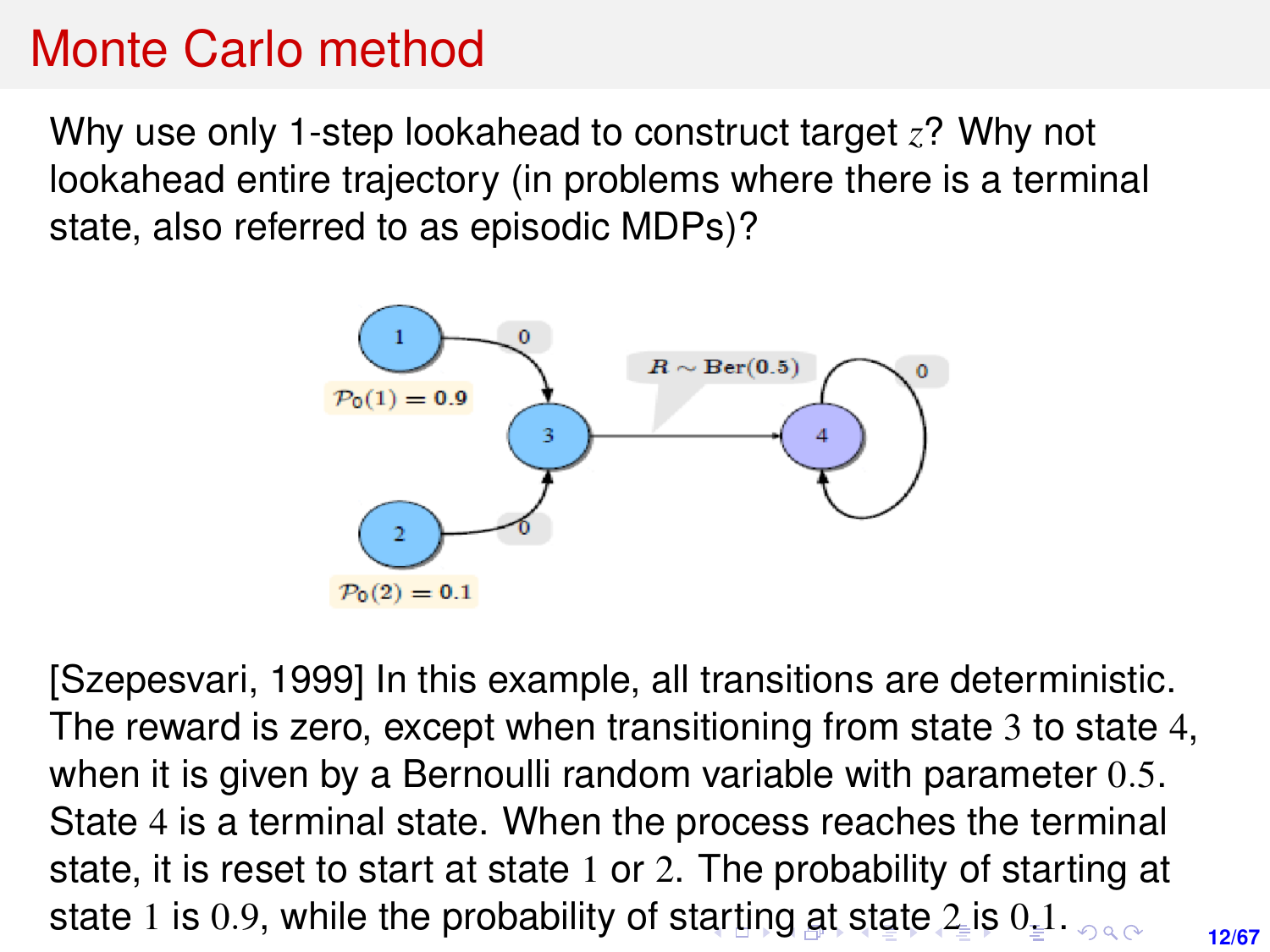<span id="page-12-0"></span>The resulting method is referred to as Monte Carlo method, here for *z* a sample trajectory starting at *s<sup>t</sup>* is used

$$
z=\sum_{n=0}^{\infty}\gamma^{n}r_{t+n}=:R_{t}
$$

so that

$$
\delta_t = z - \hat{V}(s_t) = \mathcal{R}_t - \hat{V}(s_t)
$$

$$
\hat{V}(s_t) = (1 - \alpha)\hat{V}(s_t) + \alpha \mathcal{R}_t
$$

**13/67**

KO KARK KEK LE KORA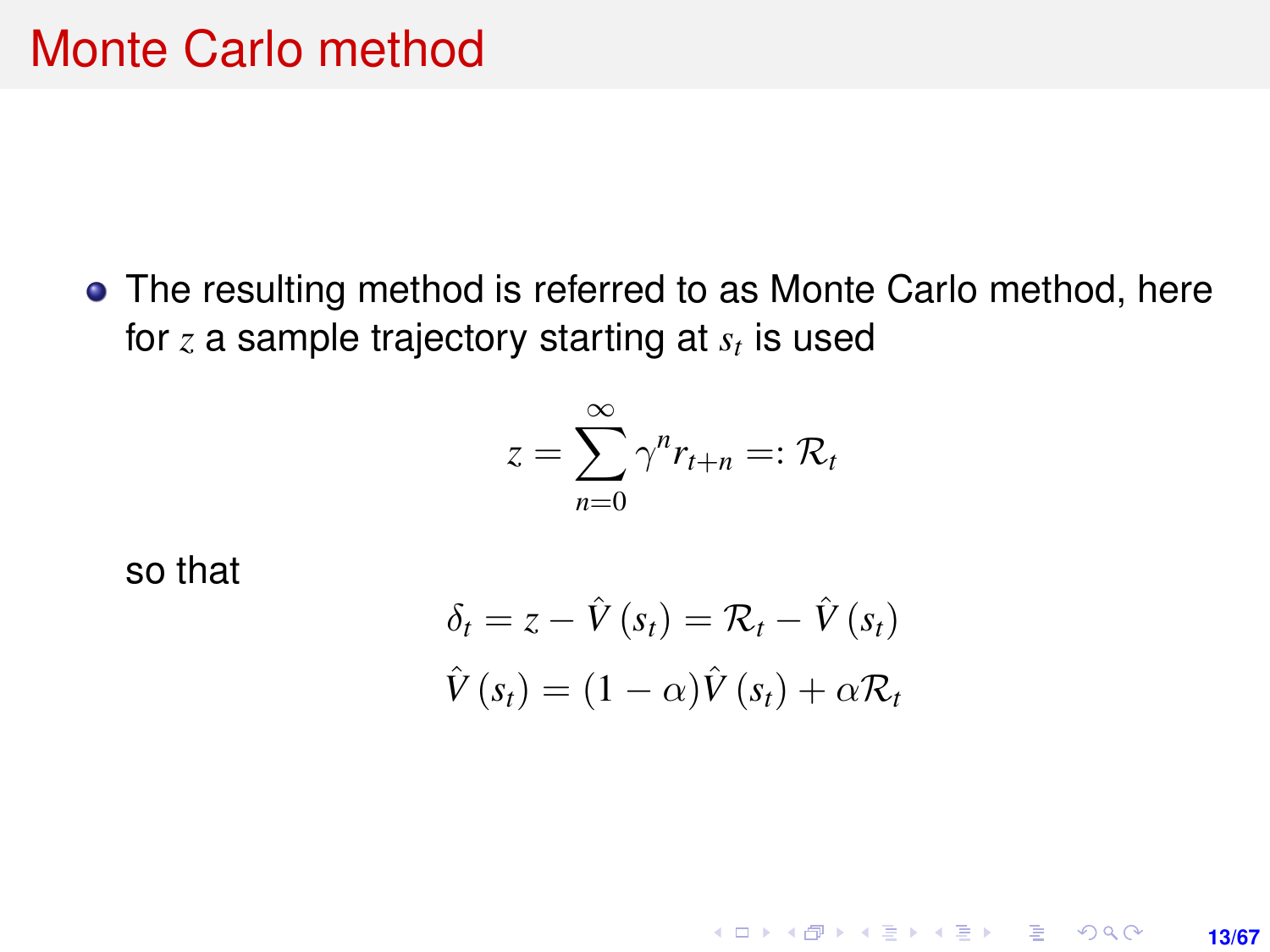# TD(0) or Monte-Carlo?

*This example is taken from page* 22 − 23, *Szepesvari* [1999]

- First, let us consider an example when *TD*(0) converges faster. Consider the above undiscounted episodic MRP shown on the above figure.
- The initial states are either 1 or 2. With high probability the process starts at state 1, while the process starts at state 2 less frequently.
- Consider now how *TD*(0) will behave at state 2. By the time state 2 is visited the *k th* time, on the average state 3 has already been visited 10 k times.
- Assume that  $\alpha_t = 1/(t+1)$  (the TD updates with this step size reduce to averaging of target observations). At state 1 and 2, the target is  $\hat{V}(3)$  (since immediate reward is 0 and transition probability to state 3 is 1).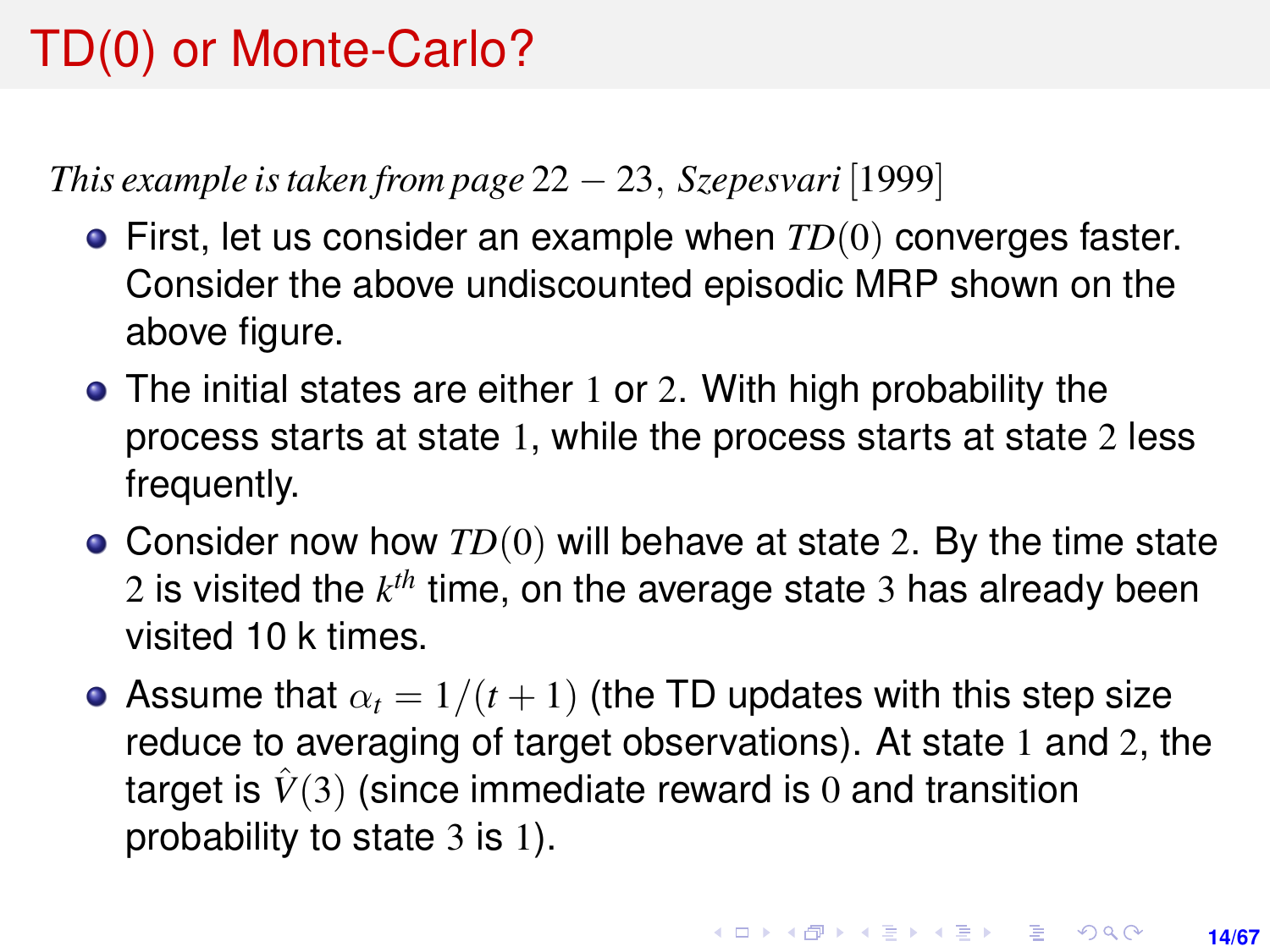## TD(0) or Monte-Carlo?

- Therefore, whenever state 2 is visited the *TD*(0) sets its value as the average of estimates  $\hat{V}^t(3)$  over the time steps *t* when state 1 was visited (similarly for state 2). At state 3 the *TD*(0) update reduces to averaging the Bernoulli rewards incurred upon leaving state 3. At the  $k^{th}$  visit of state 2,  $\text{Var}(\hat{V}(3)) \simeq 1/(10k)$ Clearly,  $\mathbb{E}[\hat{V}(3)] = 0.5$ . Thus, the target of the update of state 2 will be an estimate of the true value of state 2 with accuracy increasing with *k*.
- Now, consider the Monte-Carlo method. The Monte-Carlo method ignores the estimate of the value of state 3 and uses the Bernoulli rewards directly. In particular,  $Var(R_t|s_t=2)=0.25$ , i.e., the variance of the target does not change with time.
- On this example, this makes the Monte-Carlo method slower to converge, showing that sometimes bootstrapping might indeed help.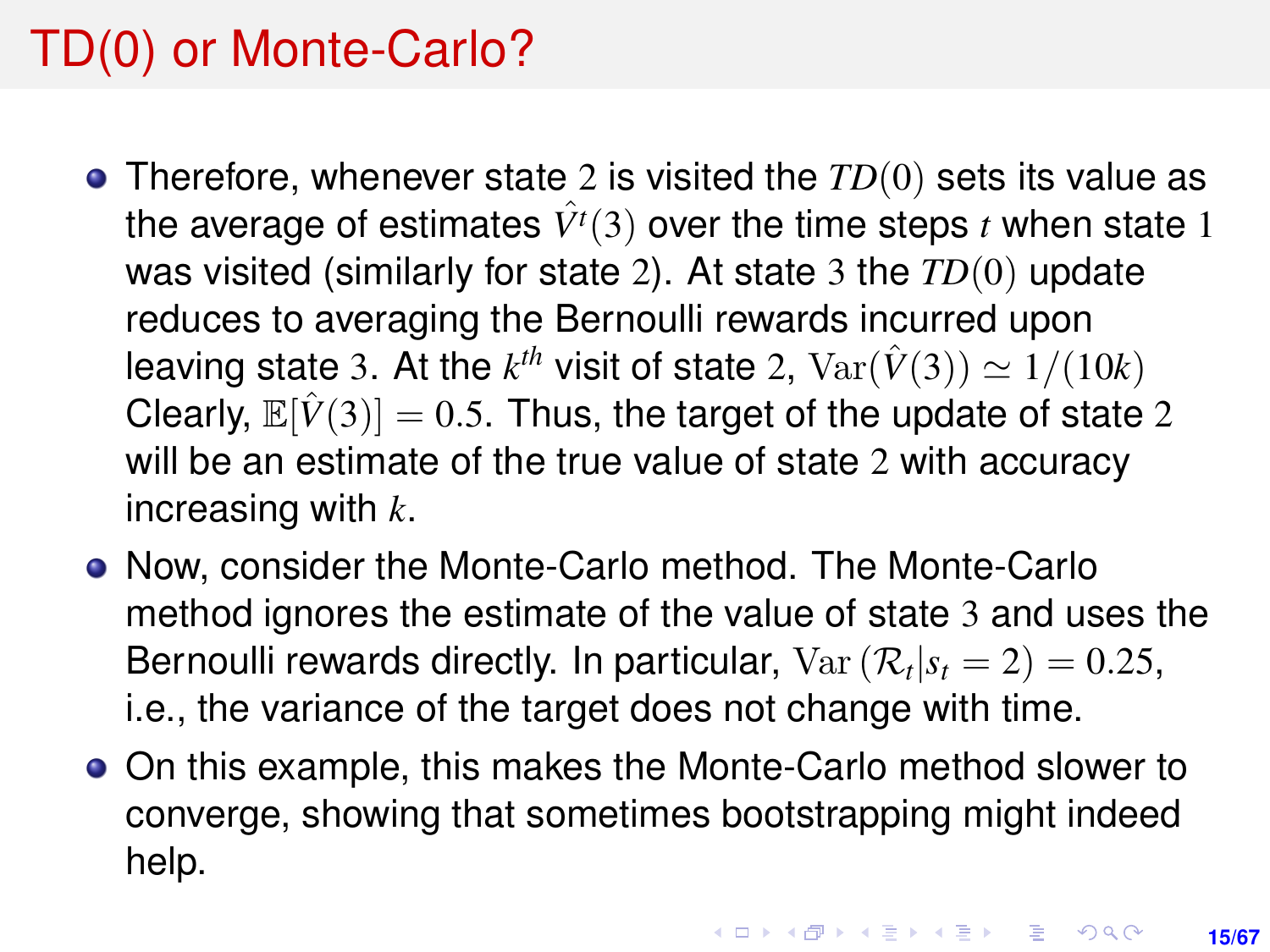# TD(0) or Monte-Carlo?

- To see an example when bootstrapping is not helpful, imagine that the problem is modified so that the reward associated with the transition from state 3 to state 4 is made deterministically equal to one.
- In this case, the Monte-Carlo method becomes faster since  $\mathcal{R}_t = 1$  is the true target value, while for the value of state 2 to get close to its true value, *TD*(0) has to wait until the estimate of the value at state 3 becomes close to its true value. This slows down the convergence of *TD*(0).
- In fact, one can imagine a longer chain of states, where state  $i+1$  follows state *i*, for  $i \in 1, \ldots, N$  and the only time a nonzero reward is incurred is when transitioning from state  $N-1$  to state *N*.
- In this example, the rate of convergence of the Monte-Carlo method is not impacted by the value of *N*, while *TD*(0) would get slower with *N* increasing.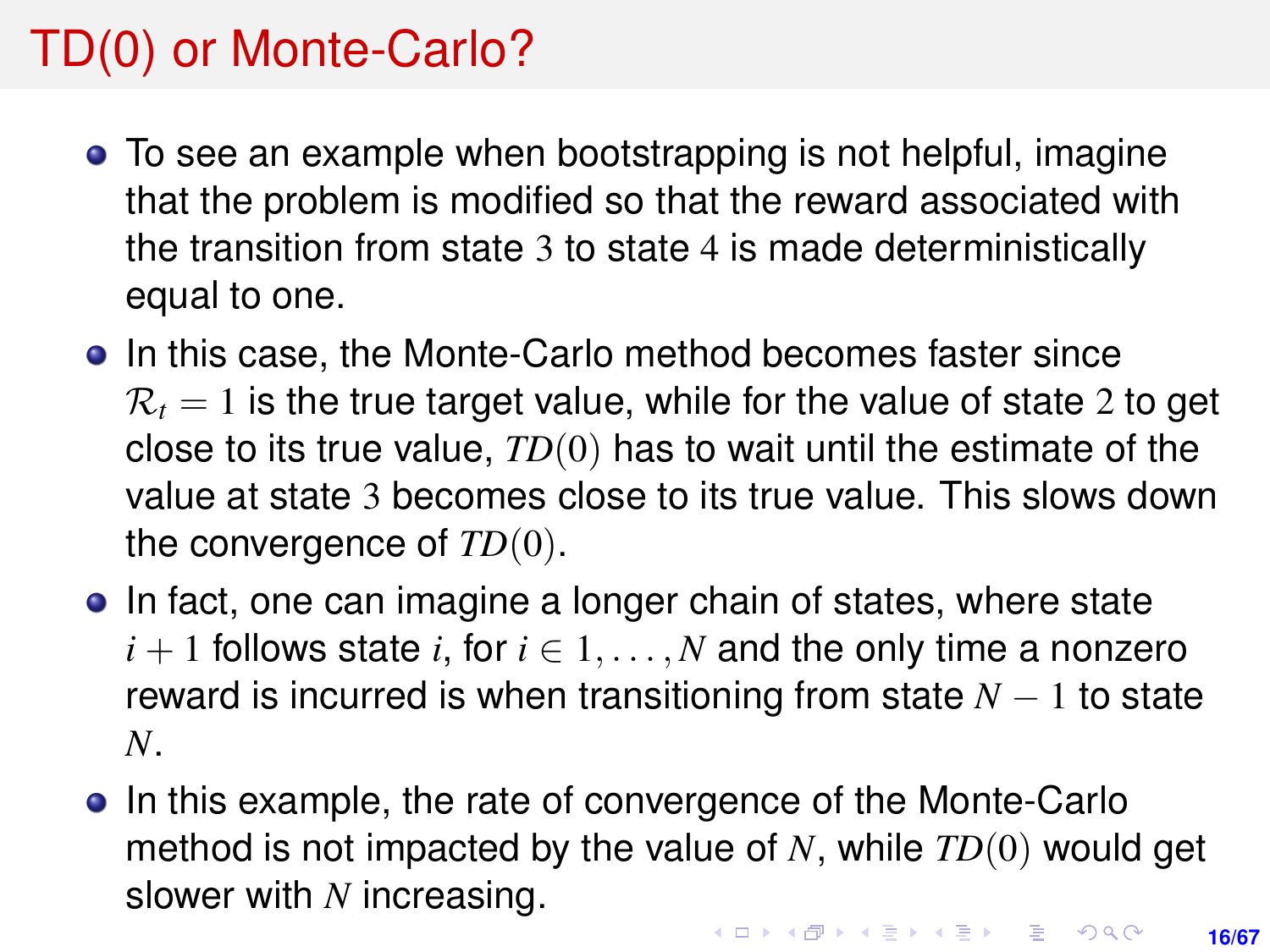## <span id="page-16-0"></span> $TD(\lambda)$

- TD(λ) is a "middle-ground" between *TD*(0) and Monte-Carlo evaluation.
- $\bullet$  Here, the algorithm considers  $\ell$ -step predictions:

$$
z_t^{\ell} = \sum_{n=0}^{\ell} \gamma^n r_{t+n} + \gamma^{\ell+1} \hat{V}(s_{t+\ell+1})
$$

with temporal difference:

$$
\delta_t^{\ell} = z - \hat{V}(s_t)
$$
\n
$$
= \sum_{n=0}^{\ell} \gamma^n r_{t+n} + \gamma^{\ell+1} \hat{V}(s_{t+\ell+1}) - \hat{V}(s_t)
$$
\n
$$
= \sum_{n=0}^{\ell} \gamma^n (r_{t+n} + \gamma \hat{V}(s_{t+n+1}) - \hat{V}(s_{t+n}))
$$
\n
$$
= \sum_{n=0}^{\ell} \gamma^n \delta_{t+n}
$$

**17/67**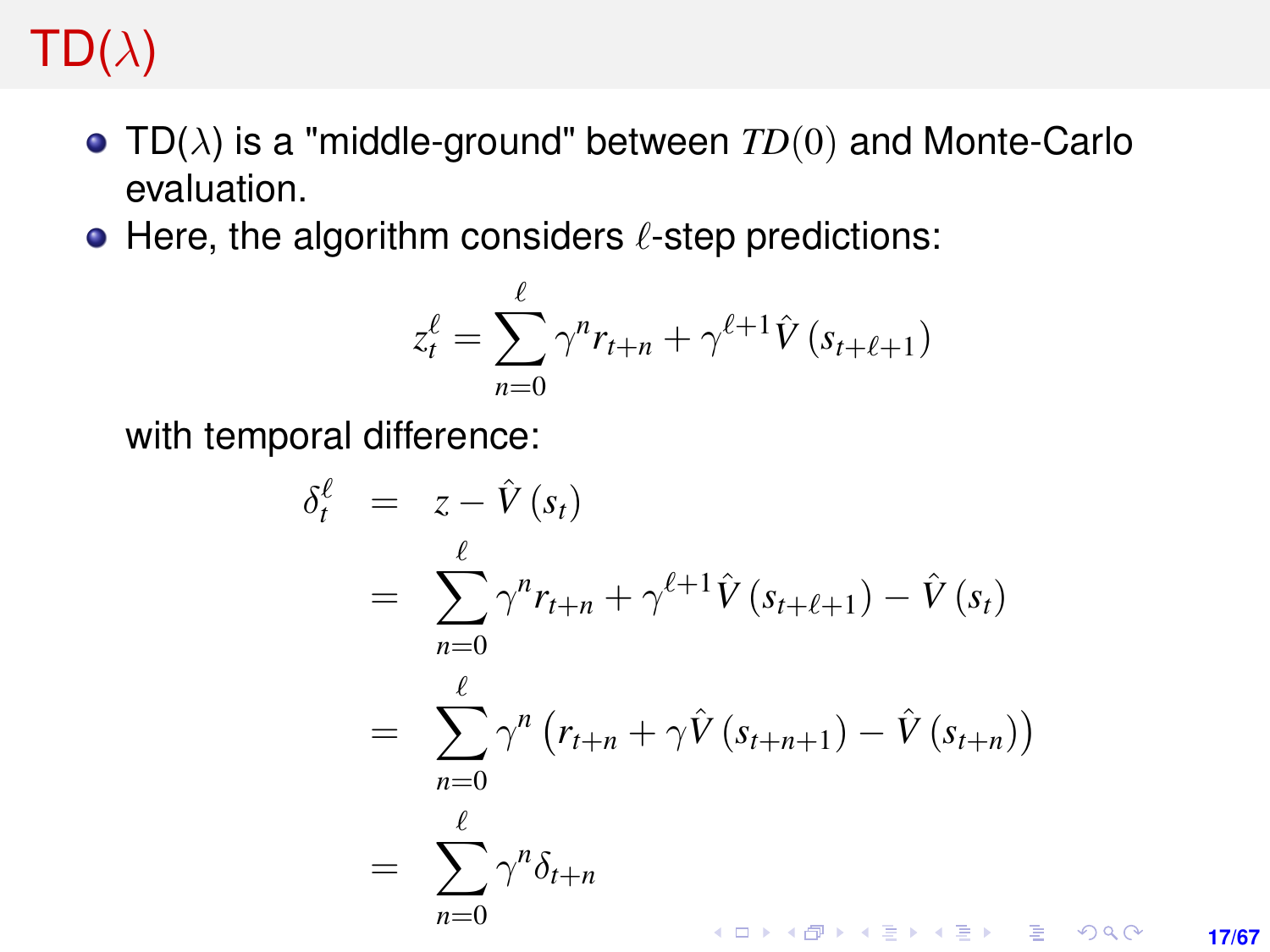# $TD(\lambda)$

• In TD( $\lambda$ ) method, a mixture of  $\ell$ -step predictions is used, with weight  $(1 - \lambda)\lambda^{\ell}$  for  $\ell \geq 0$ . Therefore,  $\lambda = 0$  gives  $TD(0)$ , and  $\lambda \rightarrow 1$  gives Monte-Carlo method.  $\lambda > 1$  gives a multi-step method. To summarize, the  $TD(\lambda)$  update is given as:

$$
\hat{V}(s_t) \leftarrow \hat{V}(s_t) + \alpha_t \sum_{\ell=0}^{\infty} (1-\lambda) \lambda^{\ell} \delta_t^{\ell} = \hat{V}(s_t) + \alpha_t \sum_{n=0}^{\infty} \lambda^n \gamma^n \delta_{t+n}
$$

**18/67**

**KORKARK KERKER DRAM**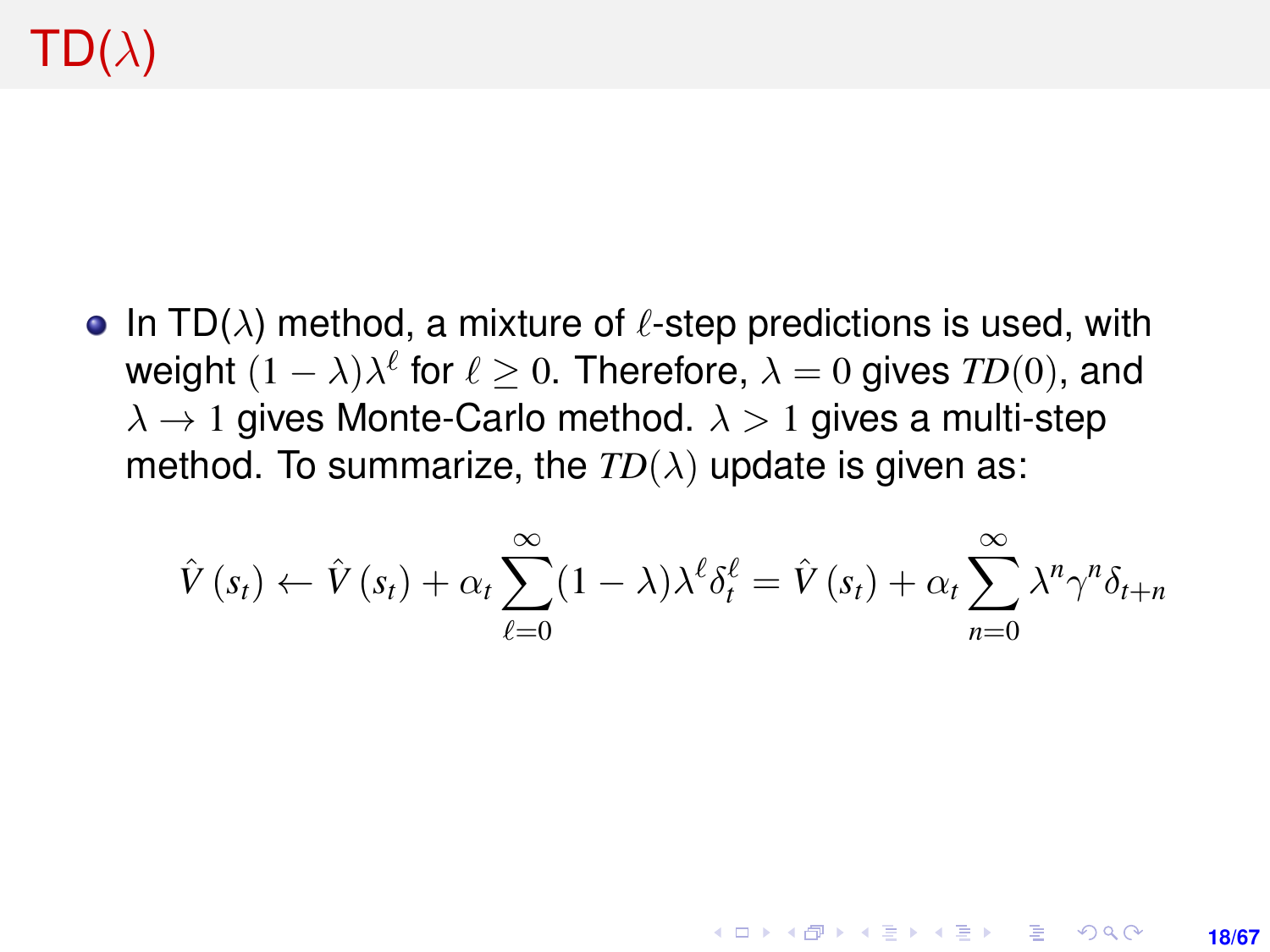## Policy improvement with TD-learning

TD-learning allows evaluating a policy. For using TD-learning for finding optimal policy, we need to be able to improve the policy. Recall policy iteration effectively requires evaluating *Q*-value of a policy, where  $Q^{\pi}(s, a) = R(s, a) + \gamma \sum_{s'} P^{\pi}(s, a, s') V^{\pi}(s')$ . With simple modification, TD-learning can be used to estimate *Q*-value of a policy. There, the updates would be replaced by:

$$
\delta_t := r_t + \gamma \hat{Q}(s_{t+1}, \pi(s_{t+1})) - \hat{Q}(s_t, a_t)
$$
  
Update  $\hat{Q}(s_t, a_t) \leftarrow \hat{Q}(s_t, a_t) + \alpha_t \delta_t$ 

Then, the scheme for policy improvement is similar to policy iteration. Repeat the following until convergence to some policy:

- Use TD-learning to evaluate the policy  $\pi^k$ . The method outputs  $\hat{\mathcal{Q}}^{\pi^k}(s, a), \forall s, a$
- Compute new 'improved policy'  $\pi^{k+1}$  as  $\pi^{k+1}(s) \leftarrow \arg \max_a \hat{Q}^{\pi^k}(s, a).$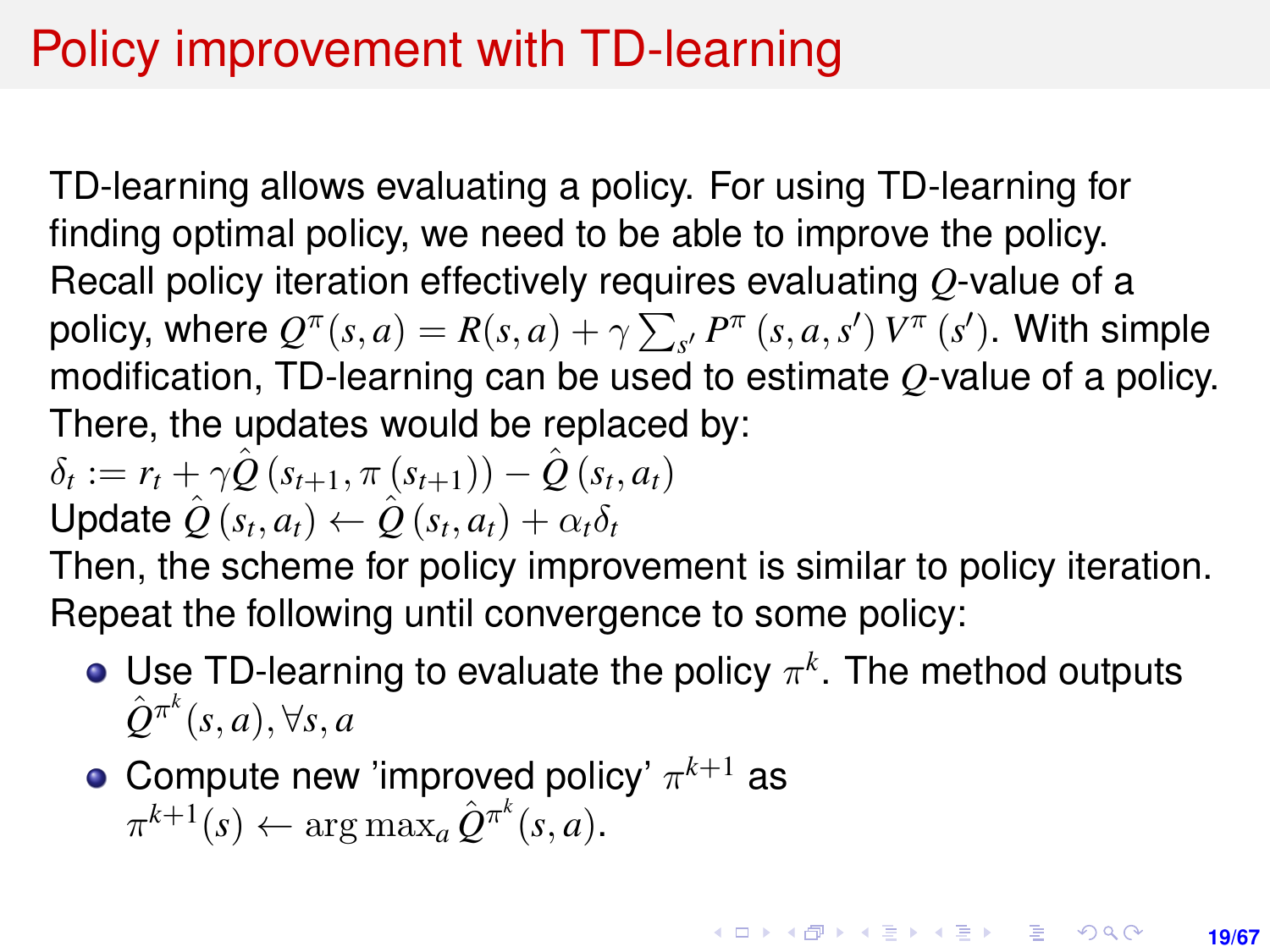# <span id="page-19-0"></span>**Outline**

- 1 [TD-learning](#page-1-0) **• [TD\(0\)-learning](#page-4-0)**  $\bullet$  [TD\(](#page-16-0) $\lambda$ )
	- 2 *Q*[-learning \(tabular\)](#page-19-0)
		- The *Q*[-learning method](#page-20-0)
		- [Stochastic Approximation method](#page-27-0)
- 3 *Q*[-learning with function approximation](#page-29-0)
- [Deep Q-learning Networks \(DQN\)](#page-34-0)
- [Approximate dynamic programming](#page-54-0)

**20/67**

KORK ERKER ERKER

- TD $(0)$  and TD $(1)$
- **•** [Fitted Value iteration](#page-57-0)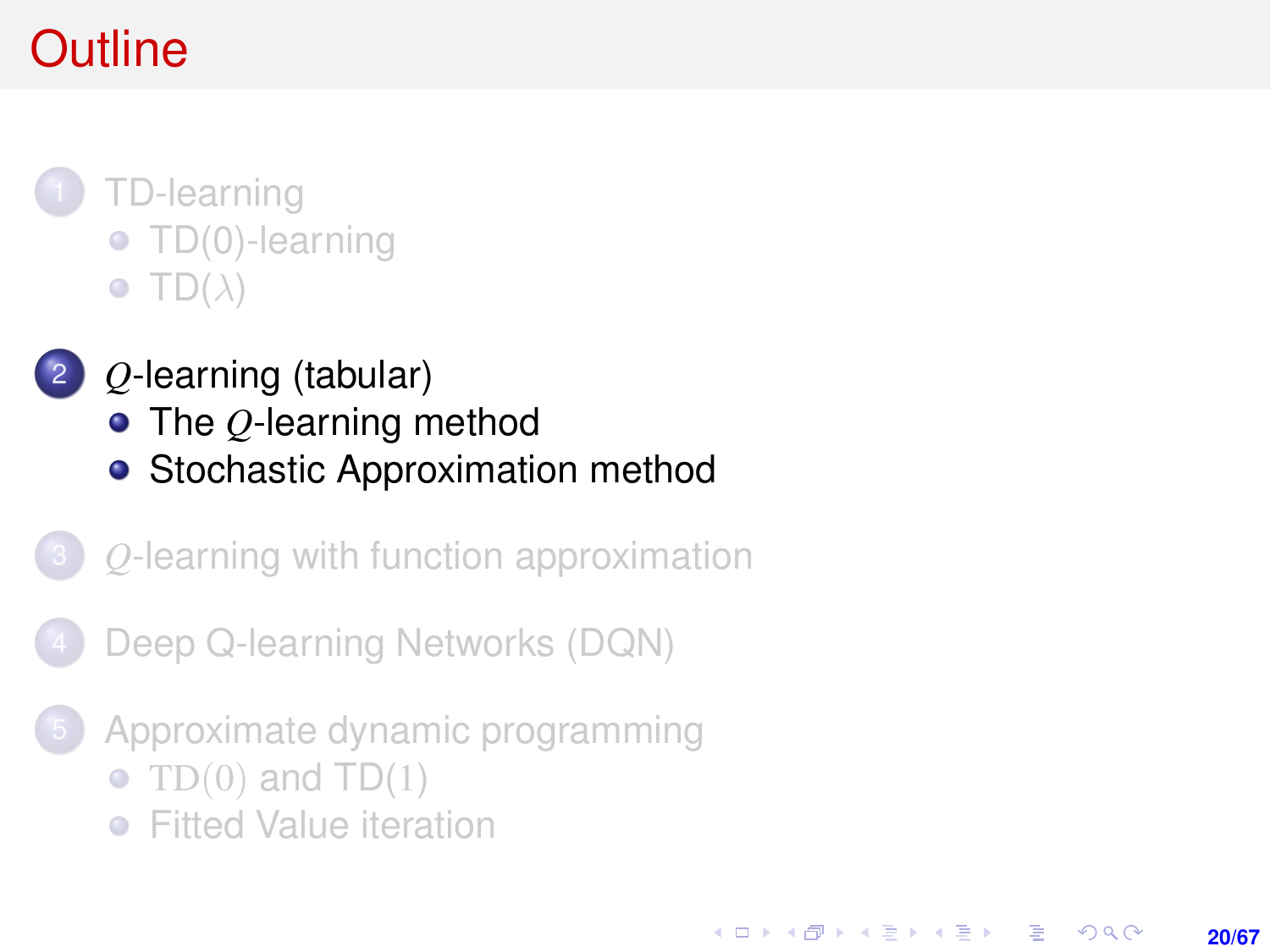## <span id="page-20-0"></span>*Q*-learning (tabular)

- *Q*-learning is a sample based version of *Q*-value iteration. This method attempts to directly find optimal *Q*-values, instead of computing *Q*-values of a given policy.
- Recall *Q*-value iteration: for all *s*, *a* update,

$$
Q_{k+1}(s, a) \leftarrow R(s, a) + \gamma \sum_{s'} P(s, a, s') \left( \max_{a'} Q_k(s', a') \right)
$$

*Q*-learning approximates these updates using sample observations, similar to TD-learning.

 $\bullet$  In steps  $t = 1, 2, \ldots$  of an episode, the algorithm observes reward  $r_t$  and next state  $s_{t+1} \sim P\left(\cdot, s_t, a_t\right)$  for some action  $a_t$ . It updates the  $Q$ -estimates for pair  $(s_t, a_t)$  as follows:

$$
Q_{k+1}(s_t, a_t) = (1-\alpha)Q_k(s_t, a_t) + \alpha \underbrace{\left(r_t + \gamma \max_{a'} Q_k(s_{t+1}, a')\right)}_{\text{target}}
$$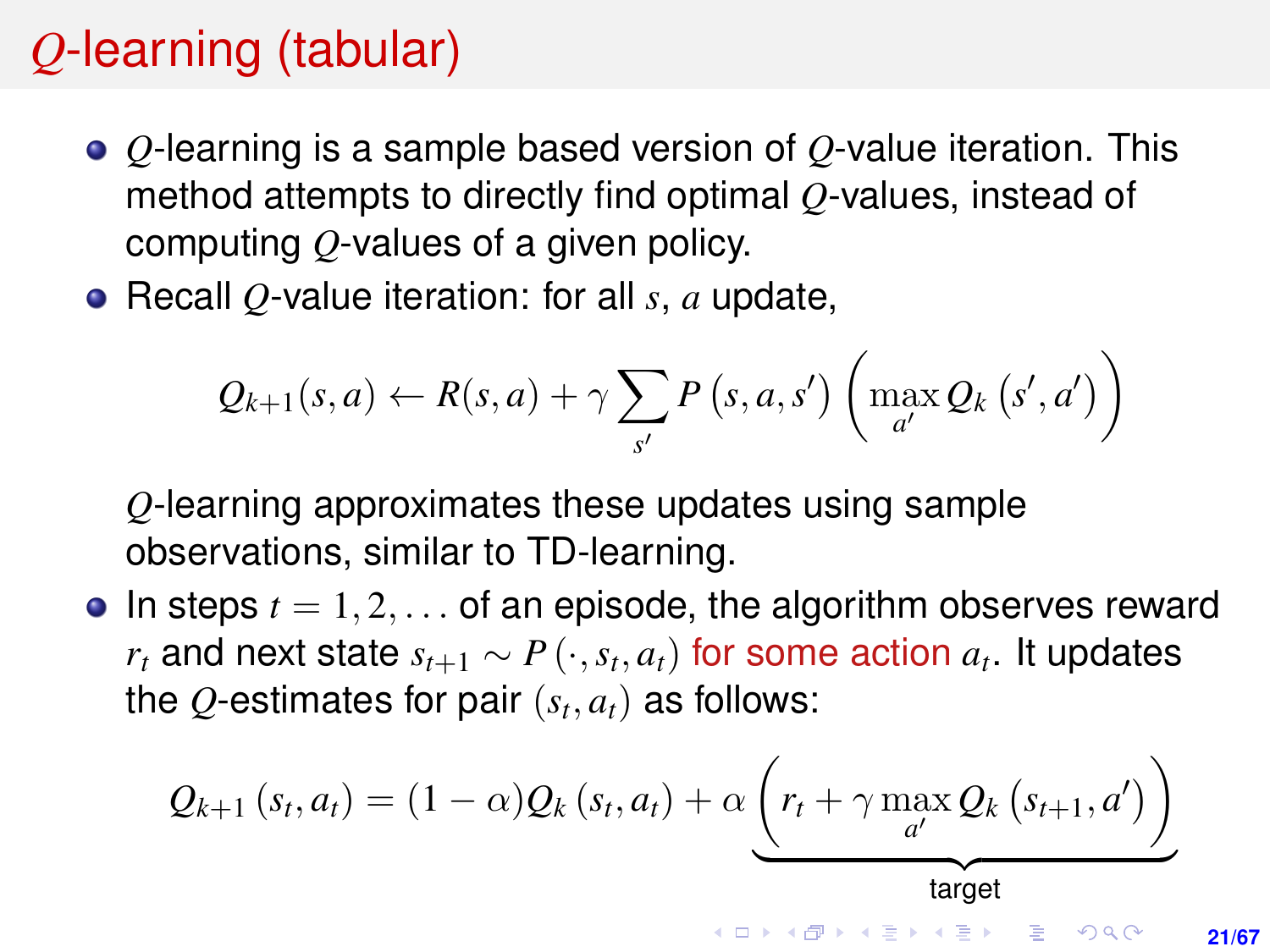#### SGD Interpretation

• The Bellman optimal equation is

$$
Q^*(s, a) = \mathop{\mathbf{E}}_{s' \sim P} \left[ R(s, a, s') + \gamma \max_{a'} Q^*(s', a') \right]
$$

 $\bullet$  We introduce a target  $Q_{targ}(s, a)$  and approximate:

$$
Q(s, a) \approx \mathop{\mathbf{E}}_{s' \sim P} \left[ R(s, a, s') + \gamma \max_{a'} Q_{targ}(s', a') \right]
$$

• Construct a least square problem:

$$
\min \left( Q(s, a) - \underset{s' \sim P}{\mathbf{E}} \left[ R(s, a, s') + \gamma \max_{a'} Q_{targ}(s', a') \right] \right)^2
$$
\n
$$
\iff \min \underset{s' \sim P}{\mathbf{E}} \left[ Q(s, a) - \left[ R(s, a, s') + \gamma \max_{a'} Q_{targ}(s', a') \right] \right]^2
$$

K ロ ▶ K @ ▶ K 할 ▶ K 할 ▶ ... 할 → 9 Q @ **22/67**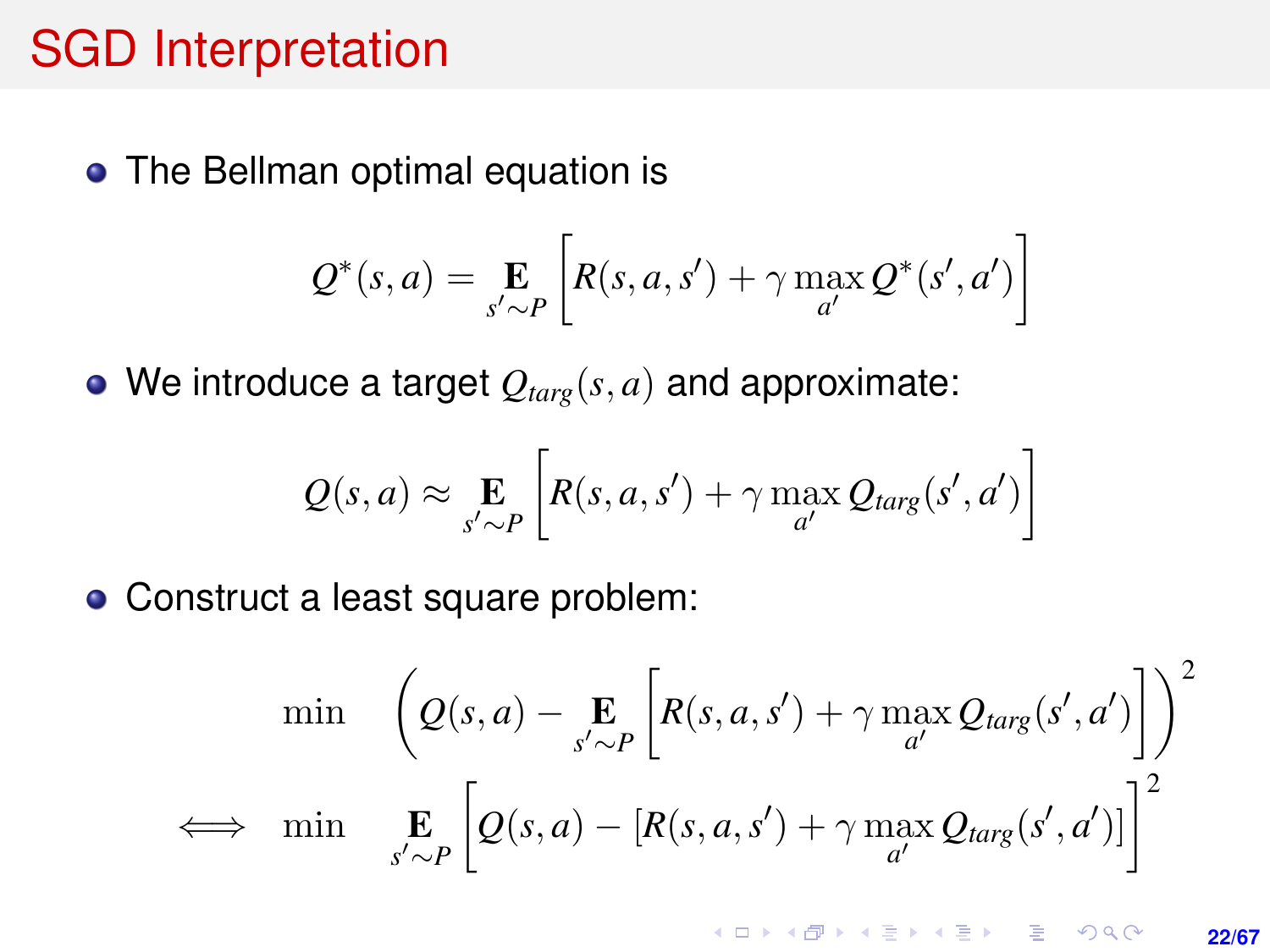#### SGD Interpretation

use SGD to solve the least square problem:

$$
\min \quad \frac{1}{2} \mathop{\mathbf{E}}_{s' \sim P} \left[ Q(s, a) - [R(s, a, s') + \gamma \max_{a'} Q_{targ}(s', a')] \right]^2
$$

• One sample of the gradient is

$$
Q(s, a) - [R(s, a, s_{t+1}) + \gamma \max_{a'} Q_{targ}(s_{t+1}, a')] = -\delta_t.
$$

• One SGD step is

$$
Q(s,a) \leftarrow Q(s,a) + \alpha_t \delta_t.
$$

K ロ ▶ K @ ▶ K 할 ▶ K 할 ▶ ... 할 → 9 Q @ **23/67**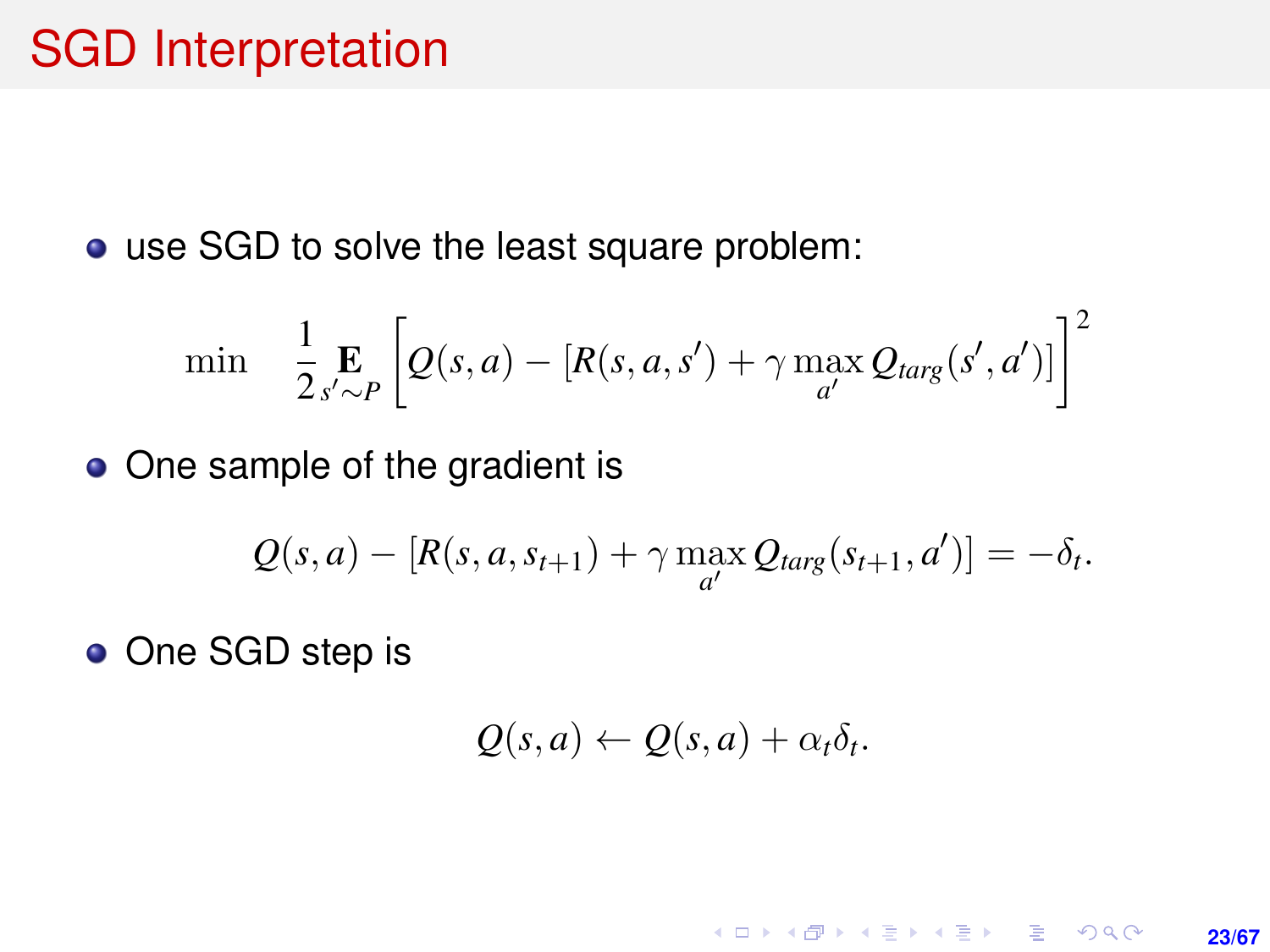# *Q*-learning (tabular)

#### **Algorithm 2** Tabular *Q*-learning method

- 1: Initialization: Given a starting state distribution  $D_0$ . Initialize  $\hat{Q}$  as an empty list/array for storing the  $Q$ -value estimates.
- 2: **repeat**
- 3: Set  $t = 1$ ,  $s_1 \sim D_0$ . Choose step sizes  $\alpha_1, \alpha_2, \ldots$ .
- 4: Perform *Q*-learning updates over an episode:
- 5: **repeat**
- 6: Take action at  $a_t$ . Observe reward  $r_t$ , and new state  $s_{t+1}$ .

7: 
$$
\delta_t := \left( r_t + \gamma \max_{a'} \hat{Q}(s_{t+1}, a') \right) - \hat{Q}(s_t, a_t)
$$

- 8: Update  $\hat{Q}(s_t, a_t) \leftarrow \hat{Q}(s_t, a_t) + \alpha_t \delta_t$
- 9:  $t = t + 1$
- 10: **until** episode terminates
- 11: **until** change in  $\hat{O}$  over consecutive episodes is small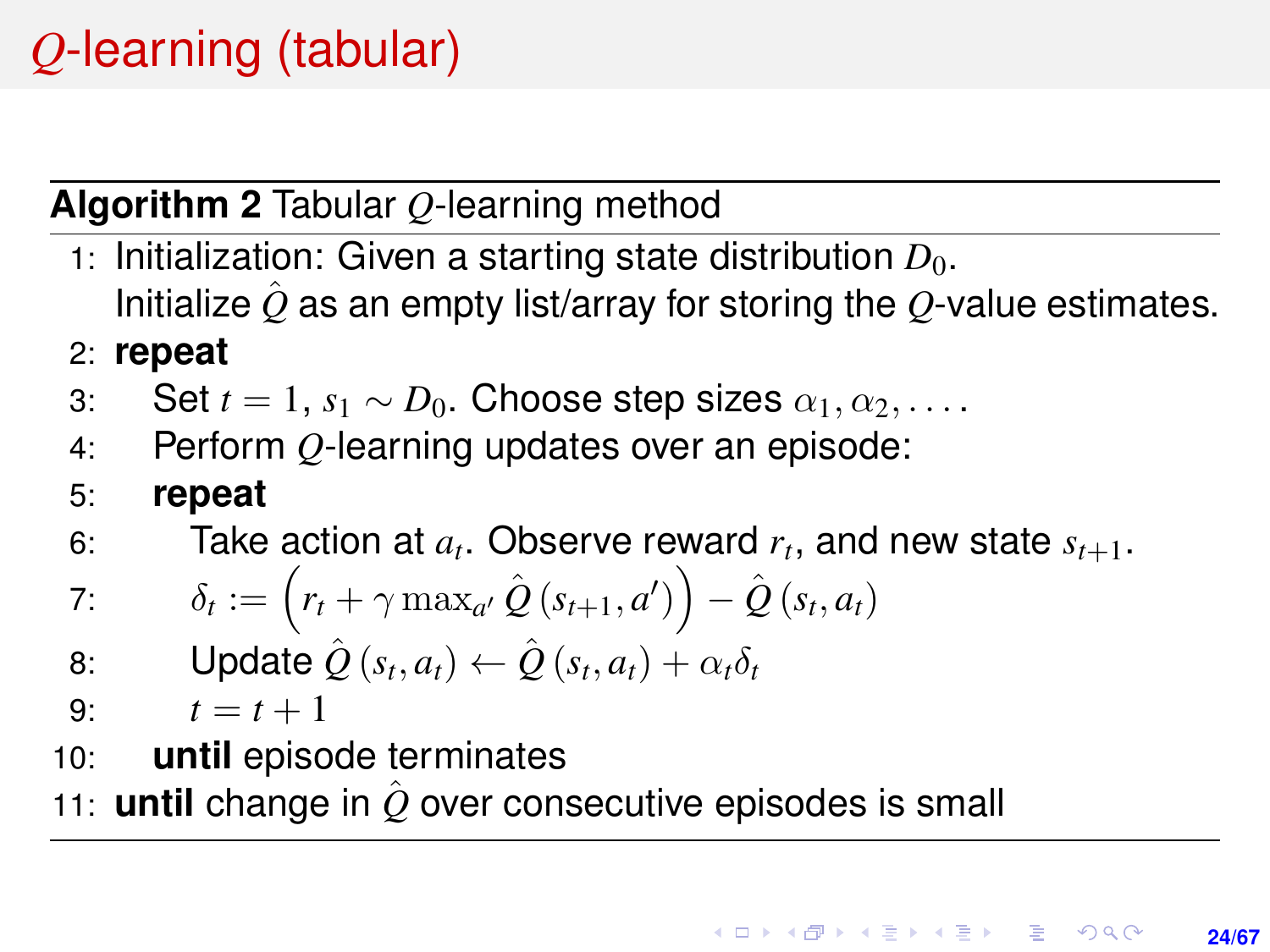### How to select actions, the issue of exploration

- The convergence results (discussed below) for *Q*-learning will say that if all actions and states are infinitely sampled, learning rate is small, but does not decrease too quickly, then *Q*-learning converges. (Does not matter how you select actions, as long as they are infinitely sampled).
- One option is to select actions greedily according to the current estimate  $\max_a Q_k(s, a)$ . But, this will reinforce past errors, and may fail to sample and estimate *Q*-values for actions which have higher error levels. We may get stuck at a subset of (suboptimal) actions.
- Therefore, exploration is required. The  $\epsilon$ -greedy approach (i.e., with  $\epsilon$  probability pick an action uniformly at random instead of greedy choice) can ensure infinite sampling of every action, but can be very inefficient.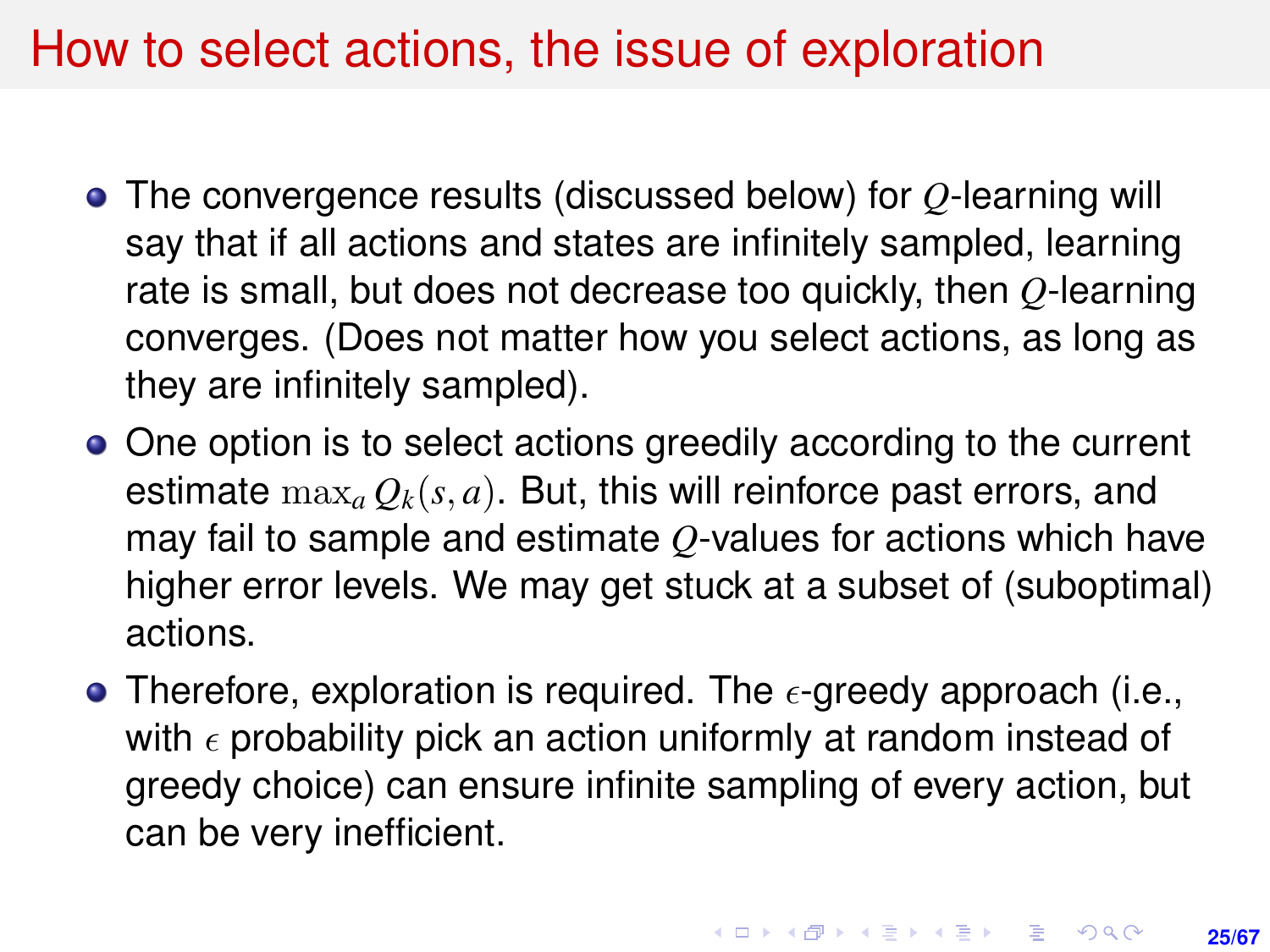#### <span id="page-25-0"></span>How to select actions, the issue of exploration

- The same issue occurs in TD-learning based policy improvement methods. The choice of action is specified as the greedy policy according to the previous episode estimates. Without exploration this may not ensure that all actions and states are infinitely sampled.
- One option is to replace policy improvement step by greedy choice. That is, the policy improvement step will now compute the new 'improved policy'  $\pi^{k+1}$  as the randomized policy:

$$
\pi^{k+1}(s) = \begin{cases} a_k^* := \arg \max_a \hat{Q}^{\pi^k}(s, a), & \text{with probability } 1 - \epsilon + \frac{\epsilon}{|A|} \\ a, & \text{with probability } \frac{\epsilon}{|A|}, a \neq a_k^* \end{cases}
$$

Then, in policy evaluation, this 'randomized policy' must be used.  $7: \delta_t := r_t + \gamma \mathbb{E}_{a \sim \pi^{k+1}(s_{t+1})} \left[ \hat{Q}(s_{t+1}, a) \right] - \hat{Q}(s_t, a_t)$  ${\bf 8:}$  Update  $\hat{\bar {\cal Q}}\left( s_t, a_t \right) \leftarrow \hat{\bar {\cal Q}}\left( s_t, a_t \right) + \alpha_t \delta_t$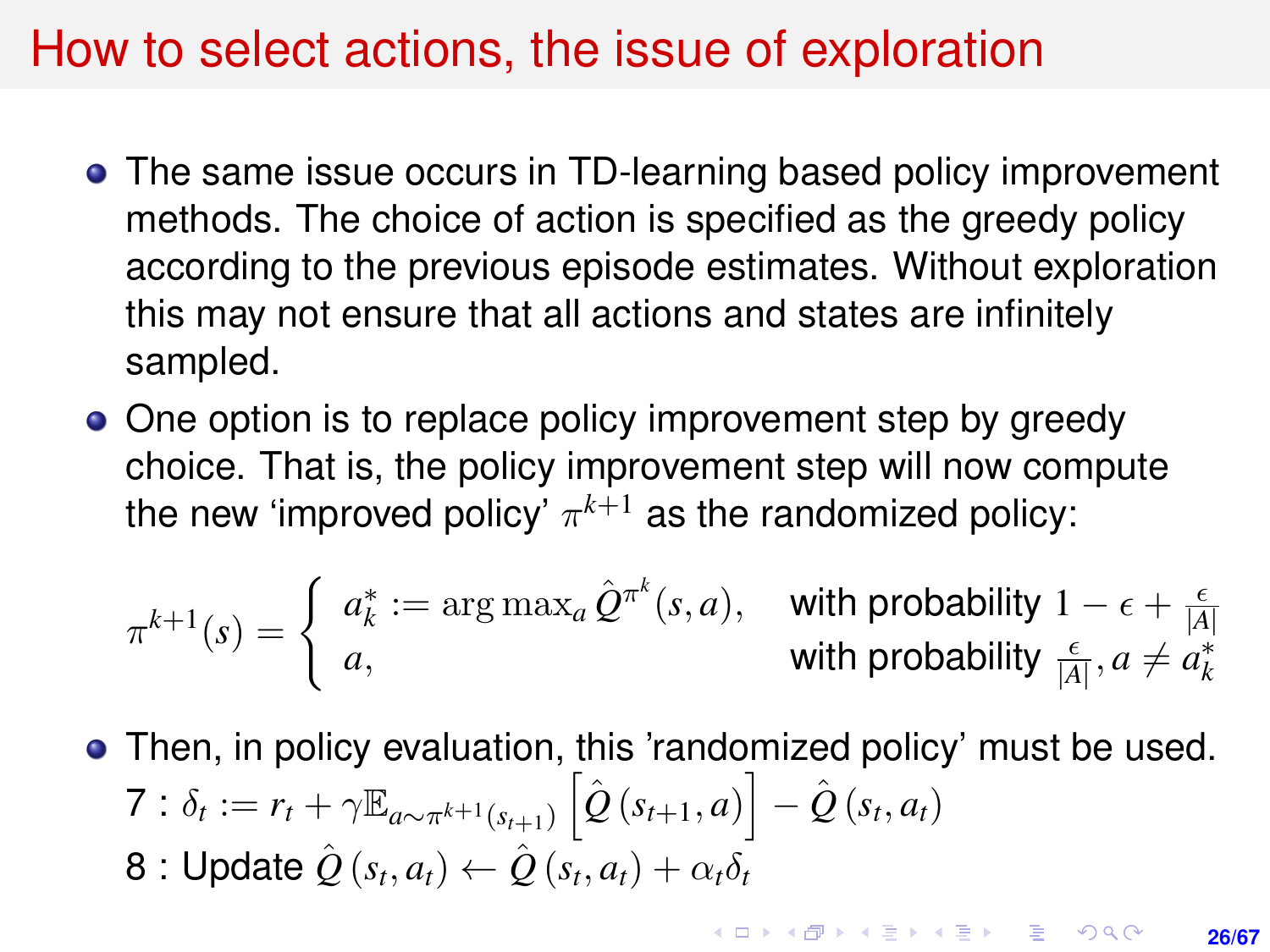#### <span id="page-26-0"></span>Theorem 1 (Watkins and Dayan [1992])

Given bounded rewards  $|r_t|\leq R$ , learning rates  $0\leq \alpha_t < 1,$  and

$$
\sum_{i=1}^{\infty} \alpha_{n^i(s,a)} = \infty, \sum_{i=1}^{\infty} (\alpha_{n^i(s,a)})^2 < \infty
$$

then  $Q^{t}(s, a) \rightarrow Q(s, a)$  as  $t \rightarrow \infty$  for all *s*, *a* with probability 1. Here,  $n^i(s,a)$  is the index of the  $i^{th}$  time the action  $a$  is tried in state  $s$ , and  $\hat{Q}^{t}(s, a)$  is the estimate  $\hat{Q}$  in round *t*.

- If all actions and states are infinitely sampled, learning rate is small, but does not decrease too quickly, then *Q*-learning converges. (Does not matter how you select actions, as long as they are infinitely sampled).
- The proof of this and many similar results in RL algorithms follow the analysis of a more general online learning/optimization method - the stochastic approxim[atio](#page-25-0)[n](#page-27-0) [m](#page-25-0)[e](#page-26-0)[t](#page-27-0)[ho](#page-0-0)[d.](#page-66-0) $000$ **27/67**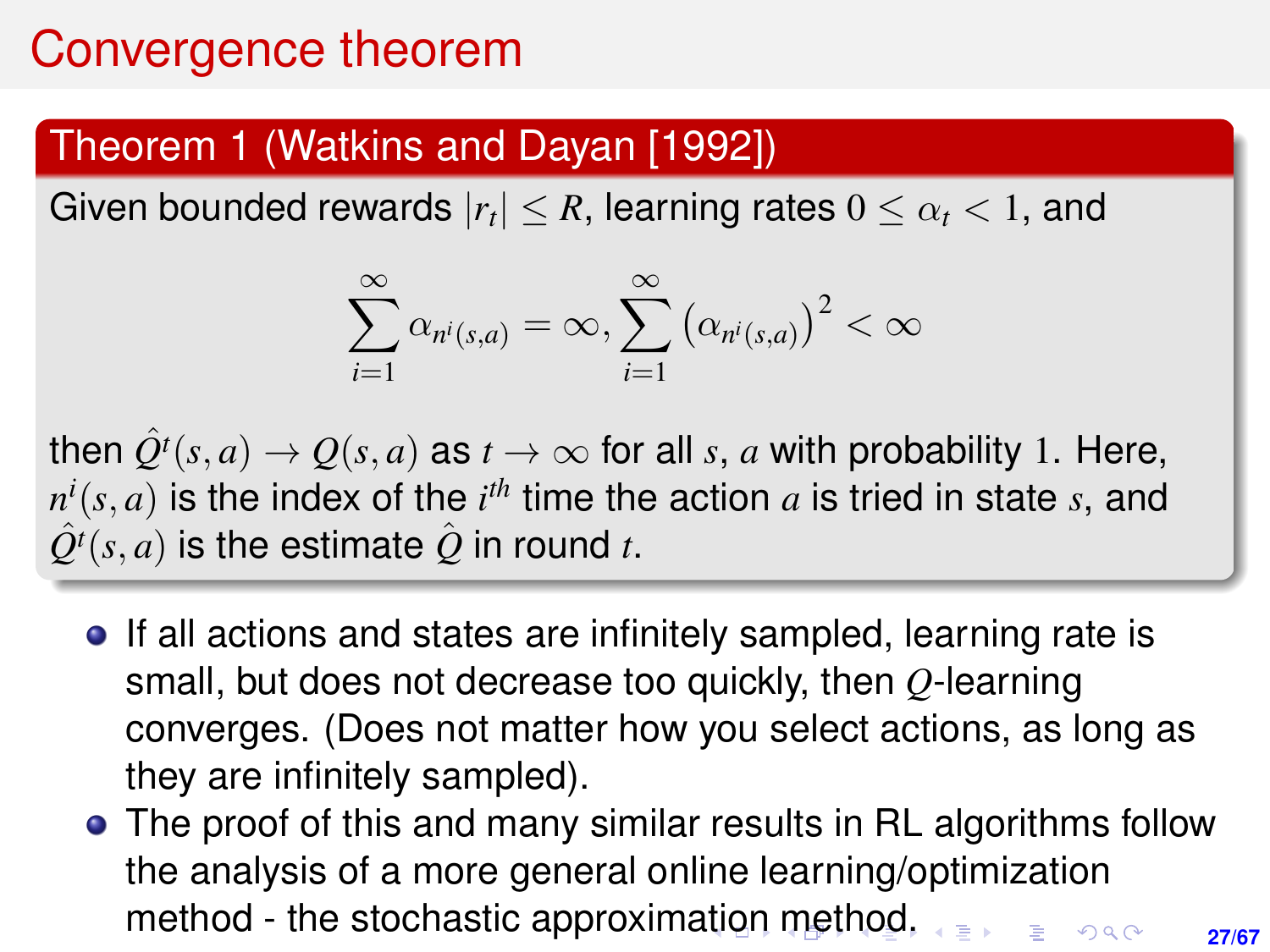#### <span id="page-27-0"></span>Stochastic Approximation method

The stochastic approximation (SA) algorithm essentially solves a system of (nonlinear) equations of the form

$$
h(\theta)=0
$$

for unknown *h*(·), based on noisy measurements of *h*(θ).

More specifically, consider a (continuous) function  $\mathbb{R}^d \to \mathbb{R}^d$ , with  $d\geq 1$ , which depends on a set of parameters  $\theta\in\mathbb{R}^{d}.$  Suppose that  $h(\theta)$  is unknown. However, for any  $\theta$  we can measure  $Z = h(\theta) + \omega$ , where  $\omega$  is some 0-mean noise. The classical SA algorithm (Robbins and Monro [1951]) is of the form

$$
\begin{array}{rcl}\n\theta_{n+1} & = & \theta_n + \alpha_n Z_n \\
& = & \theta_n + \alpha_n \left( h \left( \theta_n \right) + \omega_n \right), \quad n \ge 0\n\end{array}
$$

 $\bullet$  Since  $\omega_n$  is 0-mean noise, the stationary points of the above algorithm coincide with the solutio[ns](#page-26-0) [of](#page-28-0)  $h(\theta) = 0$  $h(\theta) = 0$  $h(\theta) = 0$  $h(\theta) = 0$  $h(\theta) = 0$  $h(\theta) = 0$ [.](#page-0-0)

**28/67**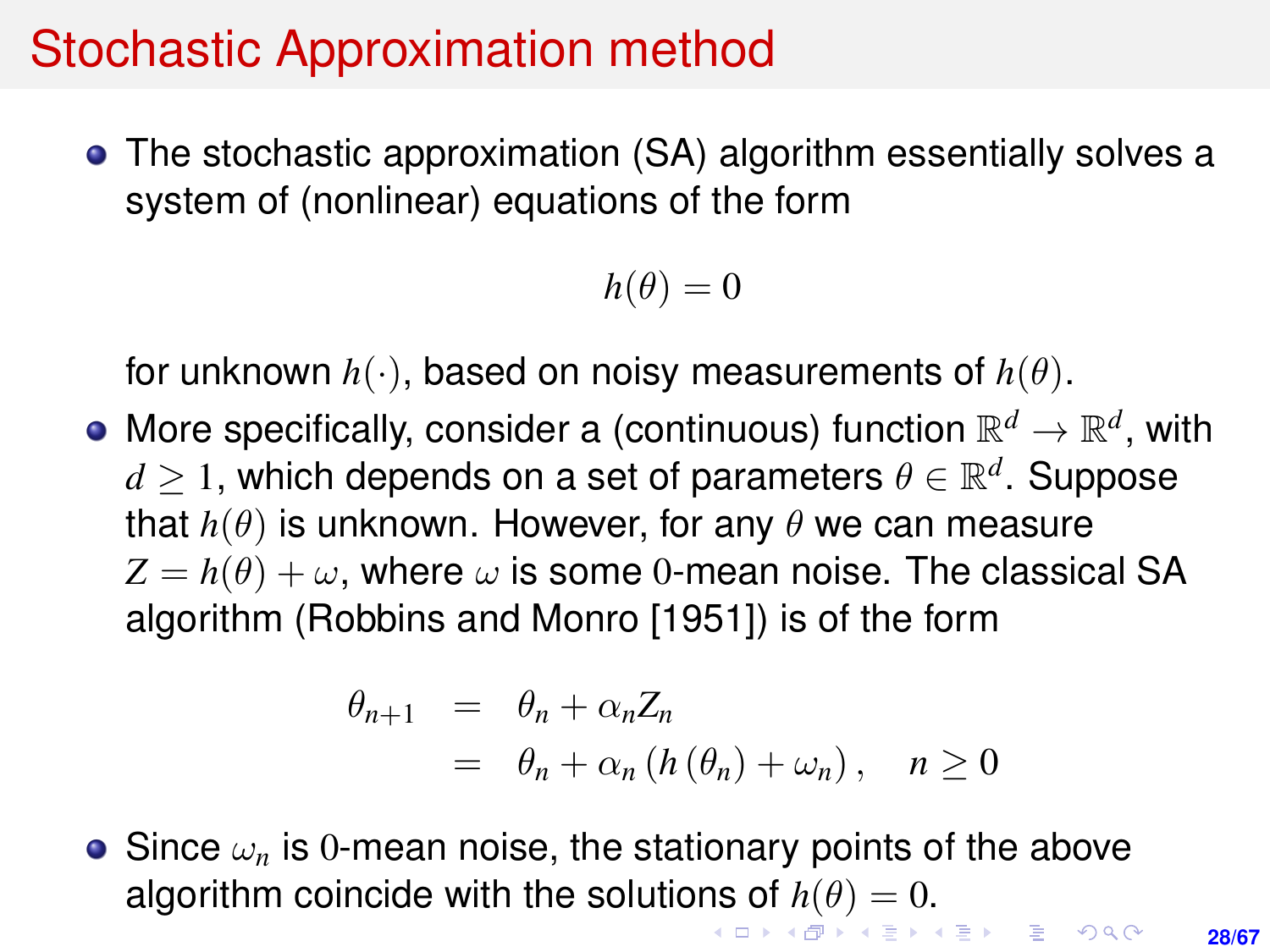<span id="page-28-0"></span>More relevant to the RL methods discussed here is the asynchronous version of the SA method. In the asynchronous version of SA method, we may observe only one coordinate (say  $i^{th}$ ) of  $Z_n = h\left(\theta_n\right) + \omega_n$  at a time step, and we use that to update ith component of our parameter estimate:

$$
\theta_{n+1}[i] = \theta_n[i] + \alpha_n Z_n[i]
$$

• The convergence for this method will be proven similarly to the synchronous version, under the assumption that every coordinate is sampled infinitely often.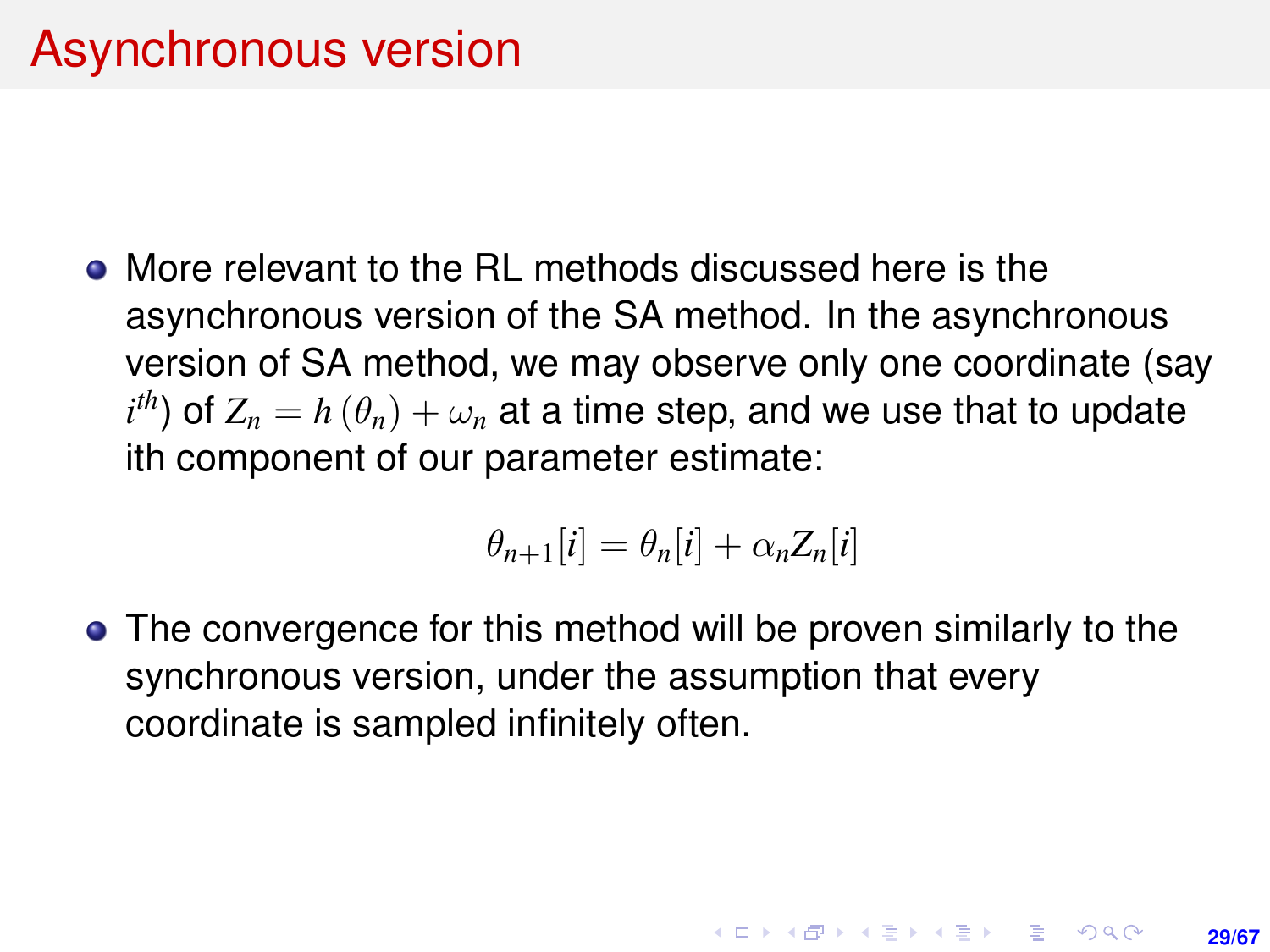# <span id="page-29-0"></span>**Outline**

- 1 [TD-learning](#page-1-0) • [TD\(0\)-learning](#page-4-0)  $\bullet$  [TD\(](#page-16-0) $\lambda$ )
	- 2 *Q*[-learning \(tabular\)](#page-19-0)
		- The *Q*[-learning method](#page-20-0)
		- [Stochastic Approximation method](#page-27-0)
- 3 *Q*[-learning with function approximation](#page-29-0)
	- [Deep Q-learning Networks \(DQN\)](#page-34-0)
- [Approximate dynamic programming](#page-54-0)

**30/67**

KORK ERKER ERKER

- TD $(0)$  and TD $(1)$
- **•** [Fitted Value iteration](#page-57-0)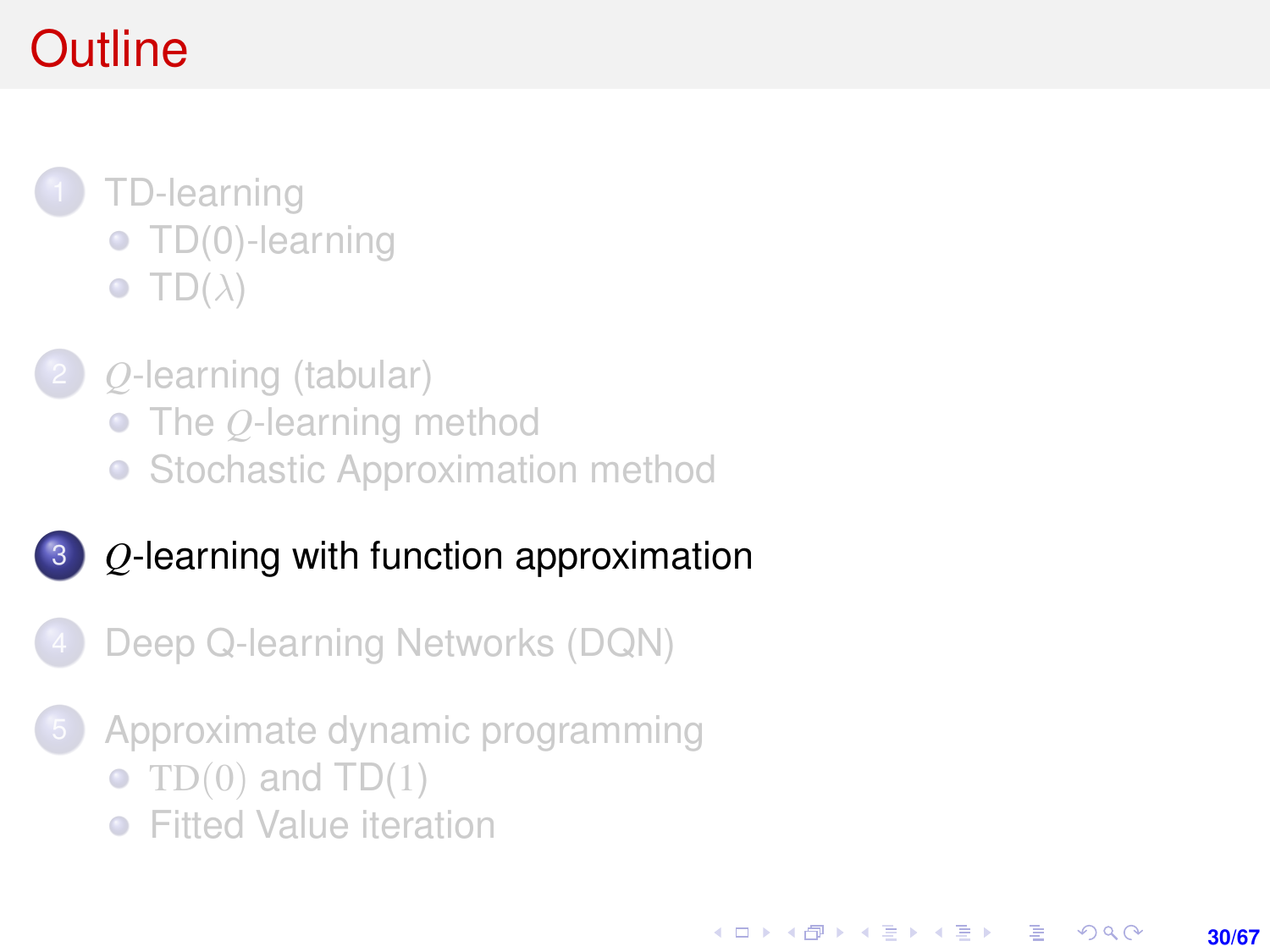## *Q*-learning with function approximation

- The tabular *Q*-learning does not scale with increase in the size of state space. In most real applications, there are too many states to keep visit, and keep track of.
- For scalability, we want to generalize, i.e., use what we have learned about already visited (relatively small number of) states, and generalize it to new, similar states.
- A fundamental idea is to use 'function approximation', i.e., use a lower dimensional feature representation of the state- action pair *s*, *a* and learn a parametric approximation  $Q_{\theta}(s, a)$ .

**31/67**

**KORKAR KERKER E KORA**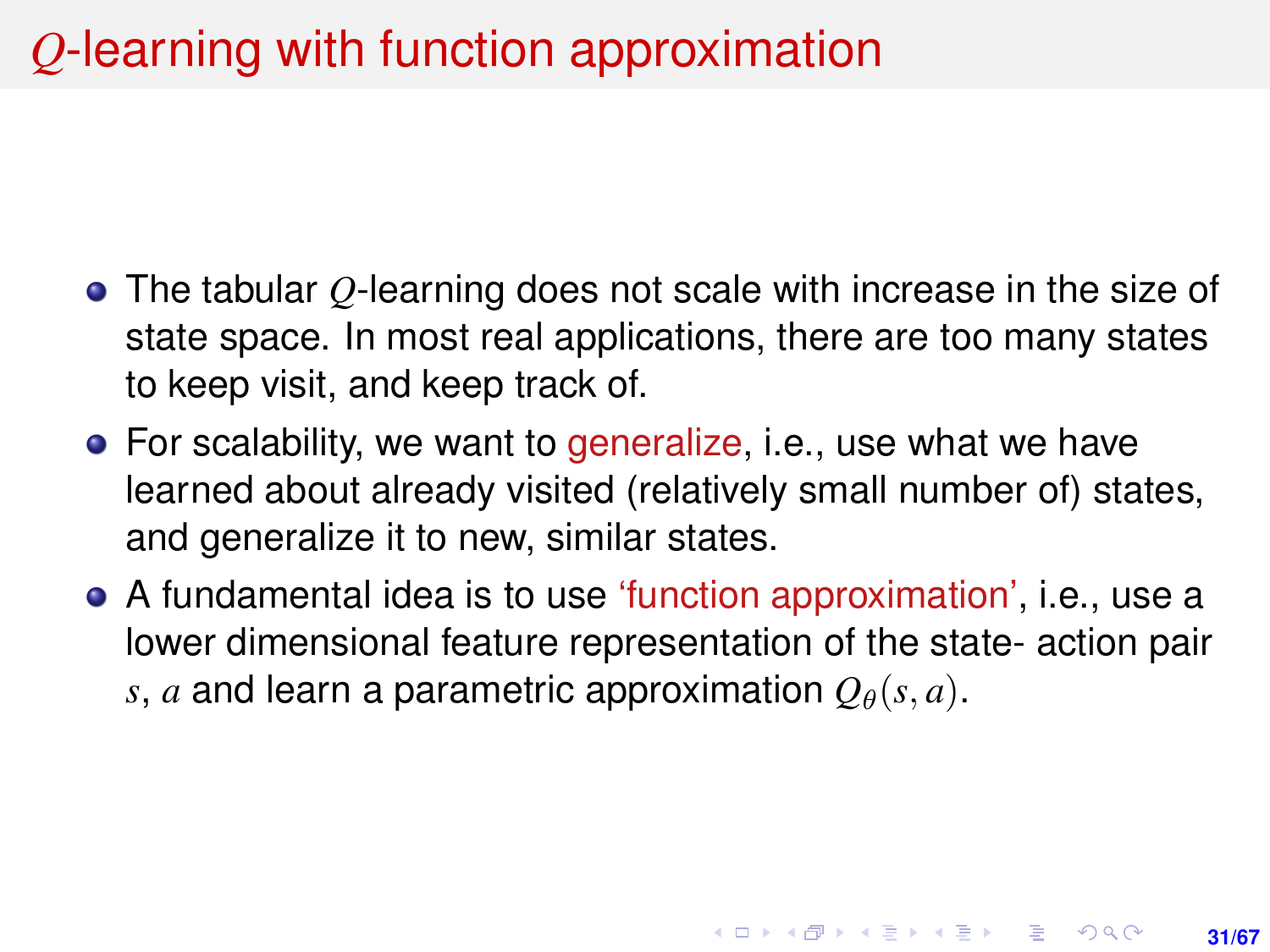## *Q*-learning with function approximation

- For example, the function  $Q_{\theta}(s, a)$  can simply be a linear function in  $\theta$  and features  $Q_{\theta}(s, a) = \theta_0 f_0(s, a) + \theta_1 f_1(s, a) + \ldots + \theta_n f_n(s, a),$ or a deep neural net. Given parameter θ, the *Q*-function can be computed for unseen *s*, *a*. Instead of learning the  $|S| \times |A|$ dimensional *Q*-table, the *Q*-learning algorithm will learn the parameter θ. Here, on observing sample transition to *s'* from *s* on playing action *a*, instead of updating the estimate of  $O(s, a)$  in the *Q*-table, the algorithm updates the estimate of  $\theta$ .
- **•** Intuitively, we are trying to find a  $\theta$  such that for every *s*, *a* the Bellman equation,

$$
Q_{\theta}(s, a) = \mathbb{E}_{s' \sim P(\cdot | s, a)} \left[ R(s, a, s') + \gamma \max_{a'} Q_{\theta}(s', a') \right]
$$

can be approximated well for all *s*, *a*.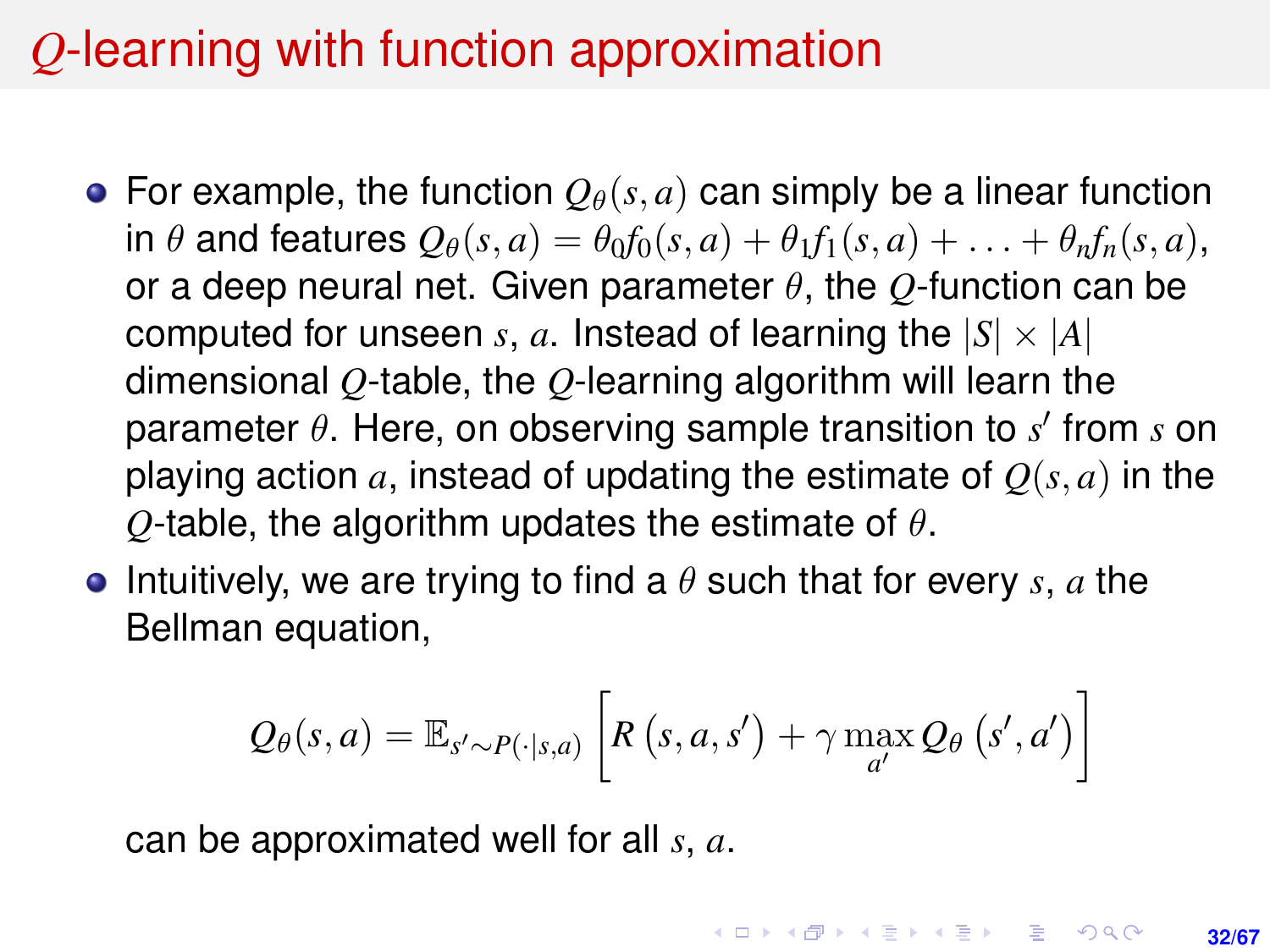#### SGD Interpretation

• Similarly, we obtain a least square problem:

$$
\min_{\theta} \quad \frac{1}{2} \underset{s' \sim P}{\mathbf{E}} \left[ Q_{\theta}(s, a) - [R(s, a, s') + \gamma \max_{a'} Q_{\theta_{\text{targ}}}(s', a')] \right]^2
$$
\n
$$
\min_{\theta} \quad \ell_{\theta}(s, a) = \underset{s' \sim P}{\mathbf{E}} \left[ \ell_{\theta}(s, a, s') \right]
$$

• One sample of the gradient is

$$
\nabla_{\theta} \ell_{\theta}(s, a, s')
$$
\n
$$
= \left(Q_{\theta}(s, a) - [R(s, a, s') + \gamma \max_{a'} Q_{targ}(s_{t+1}, a')] \right) \nabla_{\theta} Q_{\theta}(s, a)
$$
\n
$$
= -\delta_t \nabla_{\theta} Q_{\theta}(s, a).
$$

• One SGD step is

$$
Q(s,a) \leftarrow Q(s,a) + \alpha_t \delta_t \nabla_\theta Q_\theta(s,a).
$$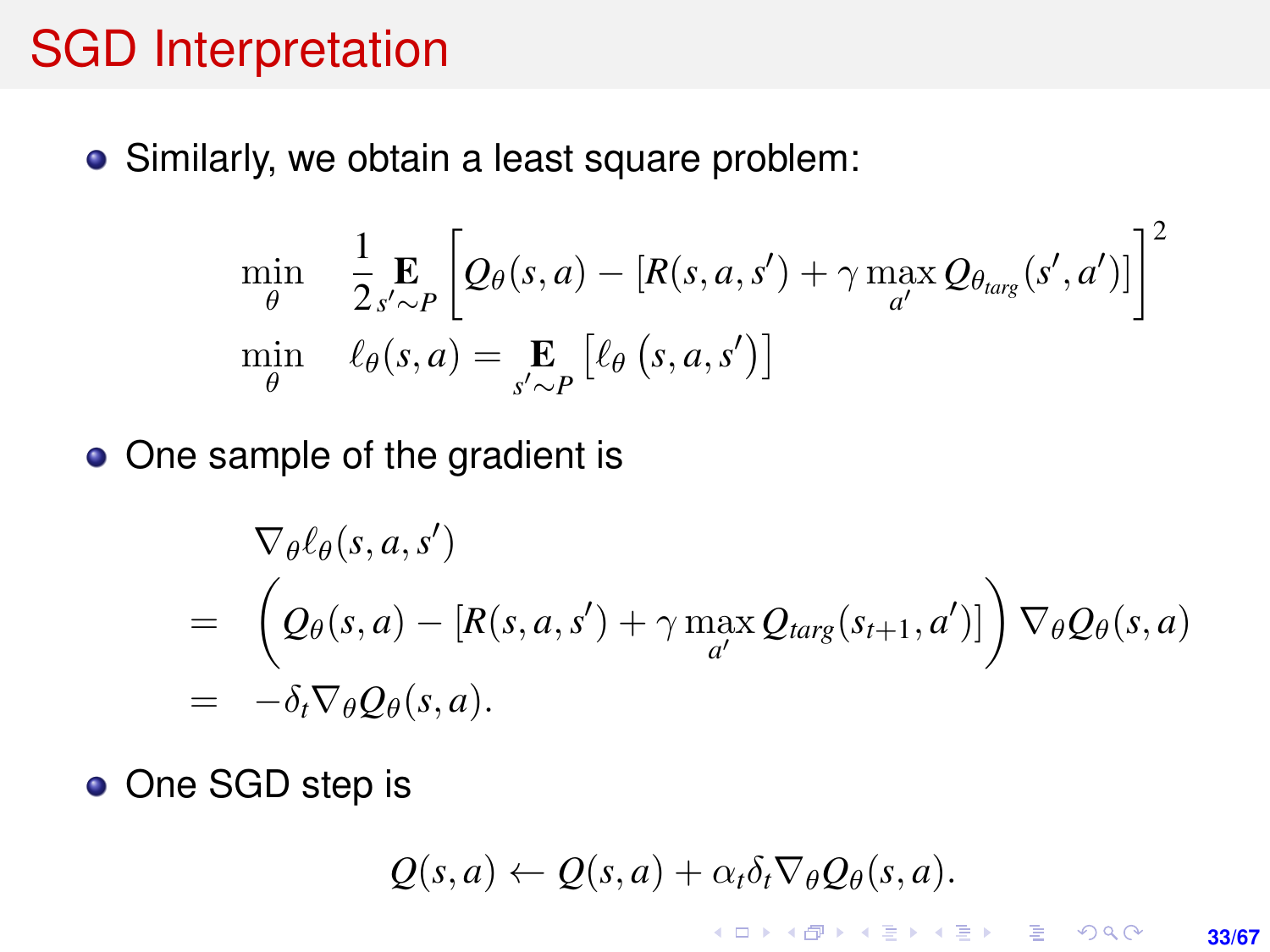## *Q*-learning Algorithm overview

Start with initial state  $s = s_0$ . In iteration  $k = 1, 2, \ldots$ ,

- Take an action *a*.
- Observe reward *r*, transition to state  $s' \sim P(\cdot | s, a)$ .
- $\theta_{k+1} \leftarrow \theta_k \alpha_k \nabla_{\theta_k} \ell_{\theta_k} \left( s, a, s' \right)$ , where

$$
\nabla_{\theta} \ell_{\theta_k} (s, a, s') = -\delta_t \nabla_{\theta} Q_{\theta_k}(s, a)
$$

$$
\delta_t = r + \gamma \max_{a'} Q_{\theta_k} (s', a') - Q_{\theta_k}(s, a)
$$

 $s \leftarrow s'$ ,

If s' reached at some point is a terminal state, s is reset to starting state.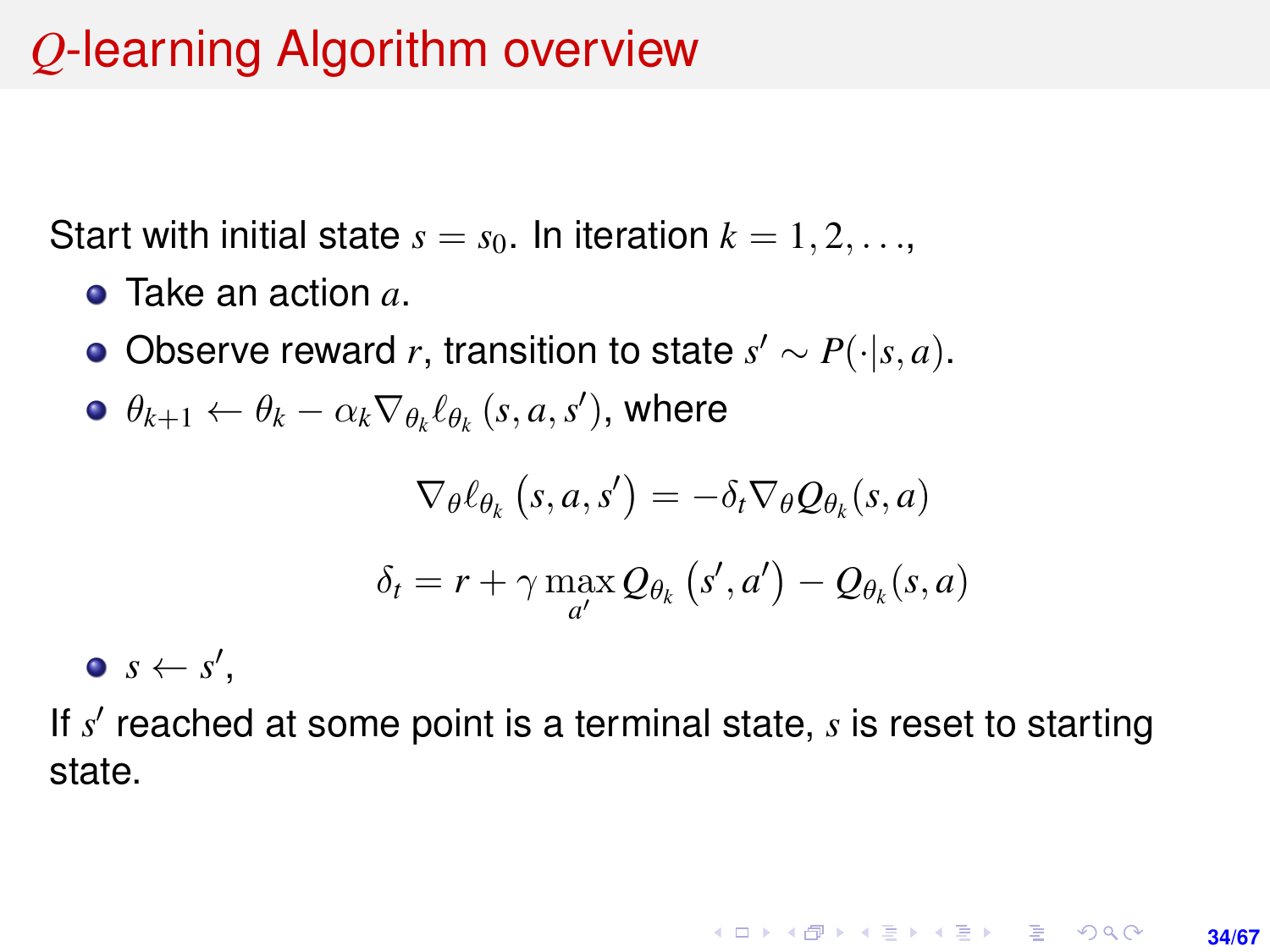# <span id="page-34-0"></span>**Outline**

- 1 [TD-learning](#page-1-0) • [TD\(0\)-learning](#page-4-0)  $\bullet$  [TD\(](#page-16-0) $\lambda$ )
	- 2 *Q*[-learning \(tabular\)](#page-19-0)
		- The *Q*[-learning method](#page-20-0)
		- [Stochastic Approximation method](#page-27-0)
- 3 *Q*[-learning with function approximation](#page-29-0)
- [Deep Q-learning Networks \(DQN\)](#page-34-0)
- [Approximate dynamic programming](#page-54-0)

**35/67**

KORK ERKER ERKER

- TD $(0)$  and TD $(1)$
- **•** [Fitted Value iteration](#page-57-0)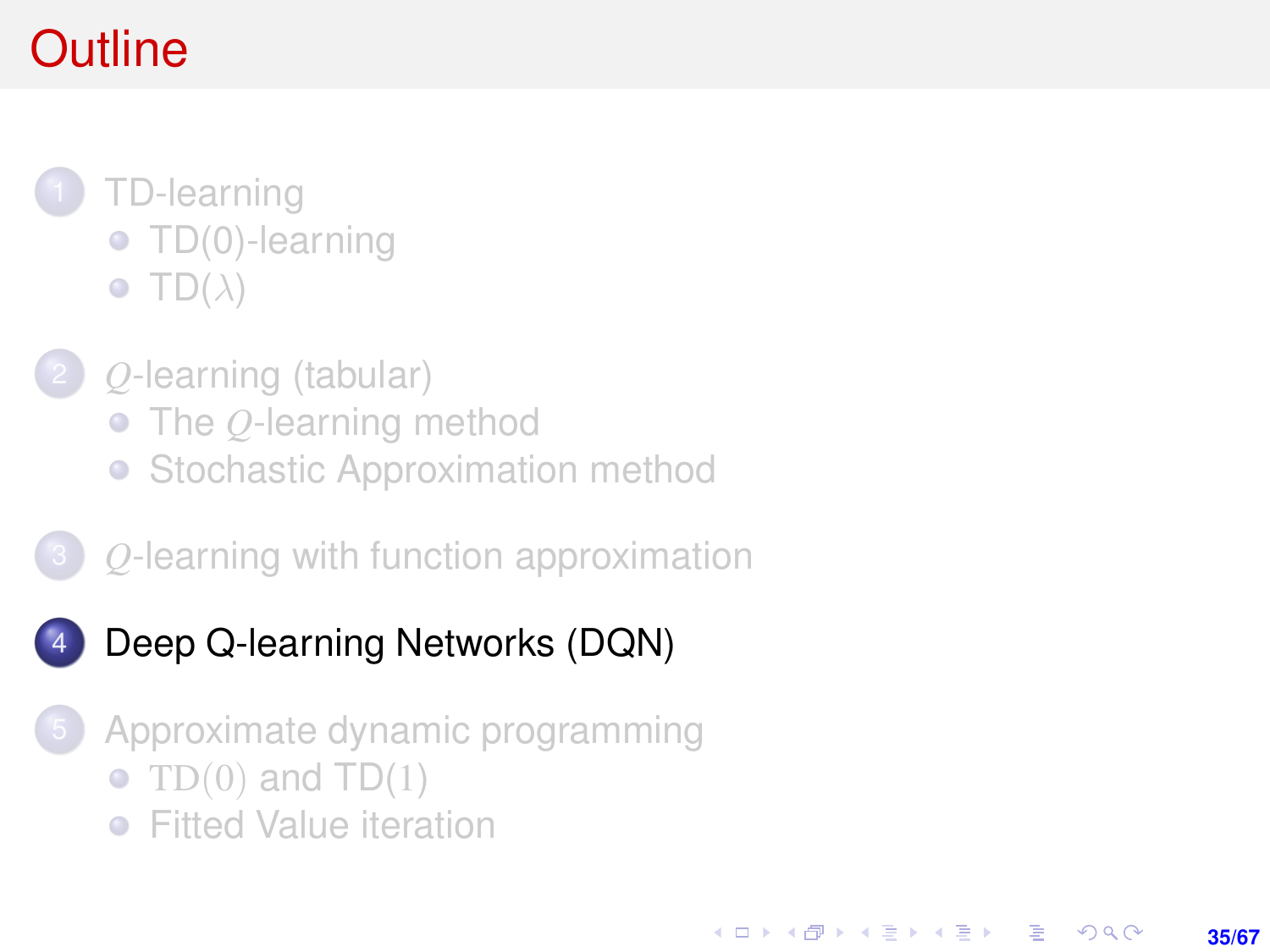# Deep Q-Networks — Algorithm

#### DQN:  $\theta$  is a deep neural network

**Algorithm 1** Deep Q-learning with Experience Replay

Initialize replay memory  $D$  to capacity N Initialize action-value function  $Q$  with random weights for episode  $= 1, M$  do Initialise sequence  $s_1 = \{x_1\}$  and preprocessed sequenced  $\phi_1 = \phi(s_1)$ for  $t=1, T$  do With probability  $\epsilon$  select a random action  $a_t$ otherwise select  $a_t = \max_a Q^*(\phi(s_t), a; \theta)$ Execute action  $a_t$  in emulator and observe reward  $r_t$  and image  $x_{t+1}$ Set  $s_{t+1} = s_t, a_t, x_{t+1}$  and preprocess  $\phi_{t+1} = \phi(s_{t+1})$ Store transition  $(\phi_t, a_t, r_t, \phi_{t+1})$  in  $\mathcal{D}$ Sample random minibatch of transitions  $(\phi_j, a_j, r_j, \phi_{j+1})$  from  $\mathcal D$ Set  $y_j = \begin{cases} r_j & \text{for terminal } \phi_{j+1} \\ r_j + \gamma \max_{a'} Q(\phi_{j+1}, a'; \theta) & \text{for non-terminal } \phi_{j+1} \end{cases}$ 

Perform a gradient descent step on  $(y_i - Q(\phi_i, a_i; \theta))^2$  according to equation end for end for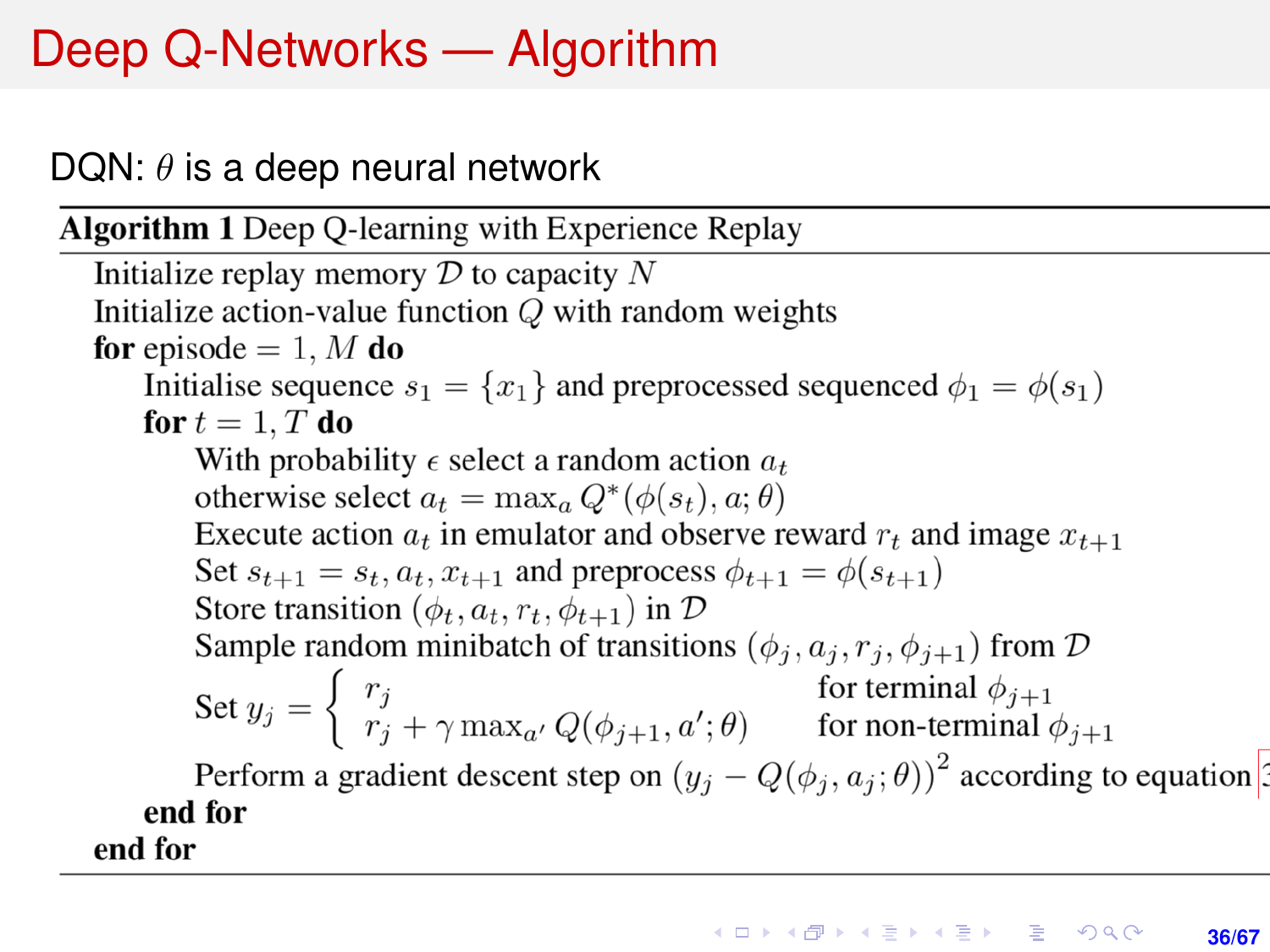### Deep Deterministic Policy Gradient

- Deep Deterministic Policy Gradient (DDPG) is an algorithm which concurrently learns a Q-function and a policy. It uses off-policy data and the Bellman equation to learn the Q-function, and uses the Q-function to learn the policy.
- This approach is closely connected to Q-learning, and is motivated the same way: if you know the optimal action-value function  $Q^*(s, a)$ , then in any given state, the optimal action  $a^*(s)$ can be found by solving

$$
a^*(s) = \arg\max_a Q^*(s, a).
$$

DDPG interleaves learning an approximator to  $Q^*(s, a)$  with learning an approximator to  $a^*(s)$ , and it does so in a way which is specifically adapted for environments with continuous action spaces. But what does it mean that DDPG is adapted \*specifically\* for environments with continuous action spaces? It relates to how we compute the max over actions in  $\max_{a} Q^*(s, a)$ .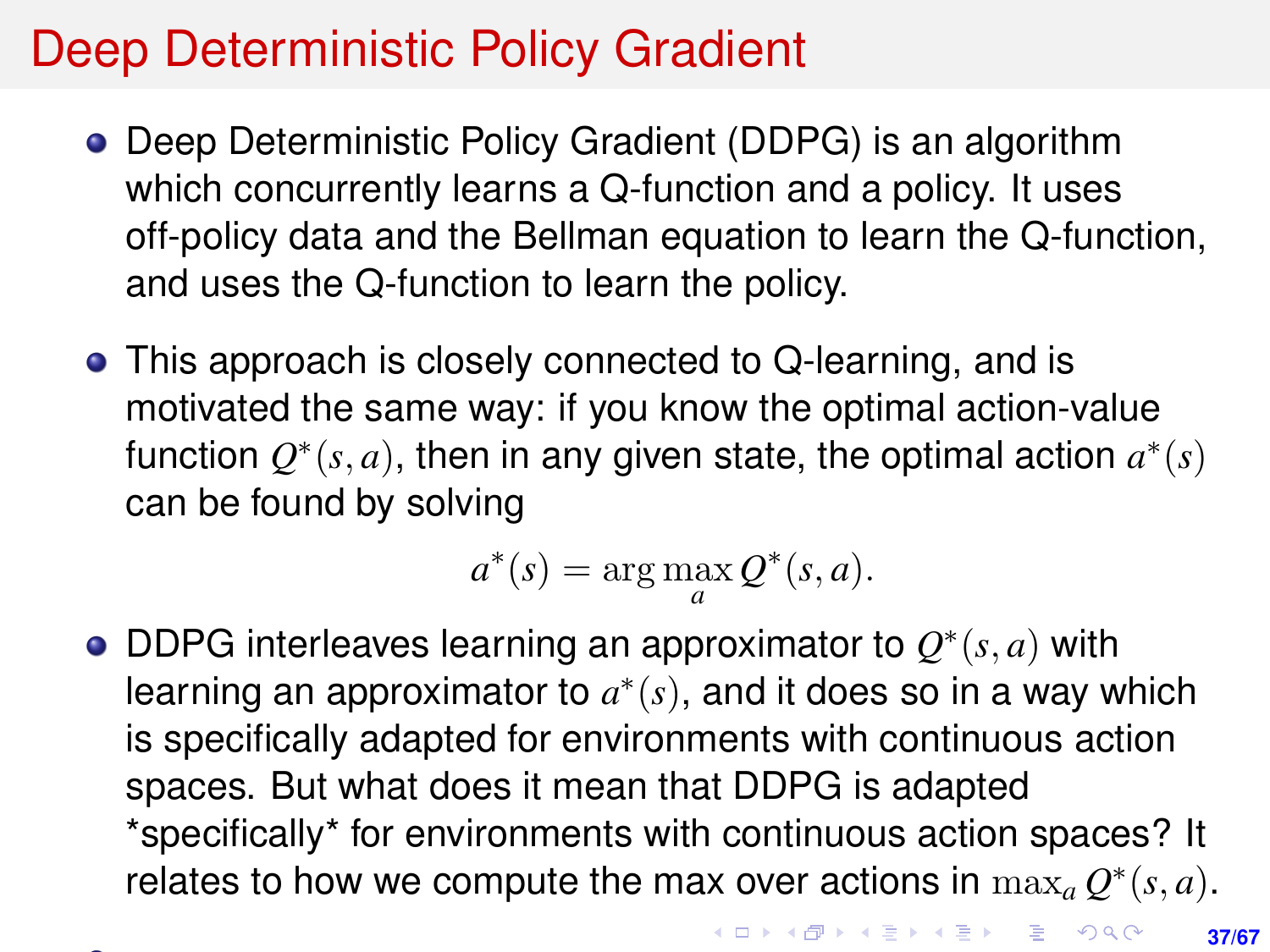- When there are a finite number of discrete actions, the max poses no problem, because we can just compute the Q-values for each action separately and directly compare them. (This also immediately gives us the action which maximizes the Q-value.) But when the action space is continuous, we can't exhaustively evaluate the space, and solving the optimization problem is highly non-trivial. Using a normal optimization algorithm would make calculating  $\max_a Q^*(s, a)$  a painfully expensive subroutine. And since it would need to be run every time the agent wants to take an action in the environment, this is unacceptable.
- Because the action space is continuous, the function  $Q^*(s, a)$  is presumed to be differentiable with respect to the action argument. This allows us to set up an efficient, gradient-based learning rule for a policy  $\mu(s)$  which exploits that fact. Then, instead of running an expensive optimization subroutine each time we wish to compute  $\max_{a} O(s, a)$ , we can approximate it with  $\max_a O(s, a) \approx O(s, \mu(s))$ .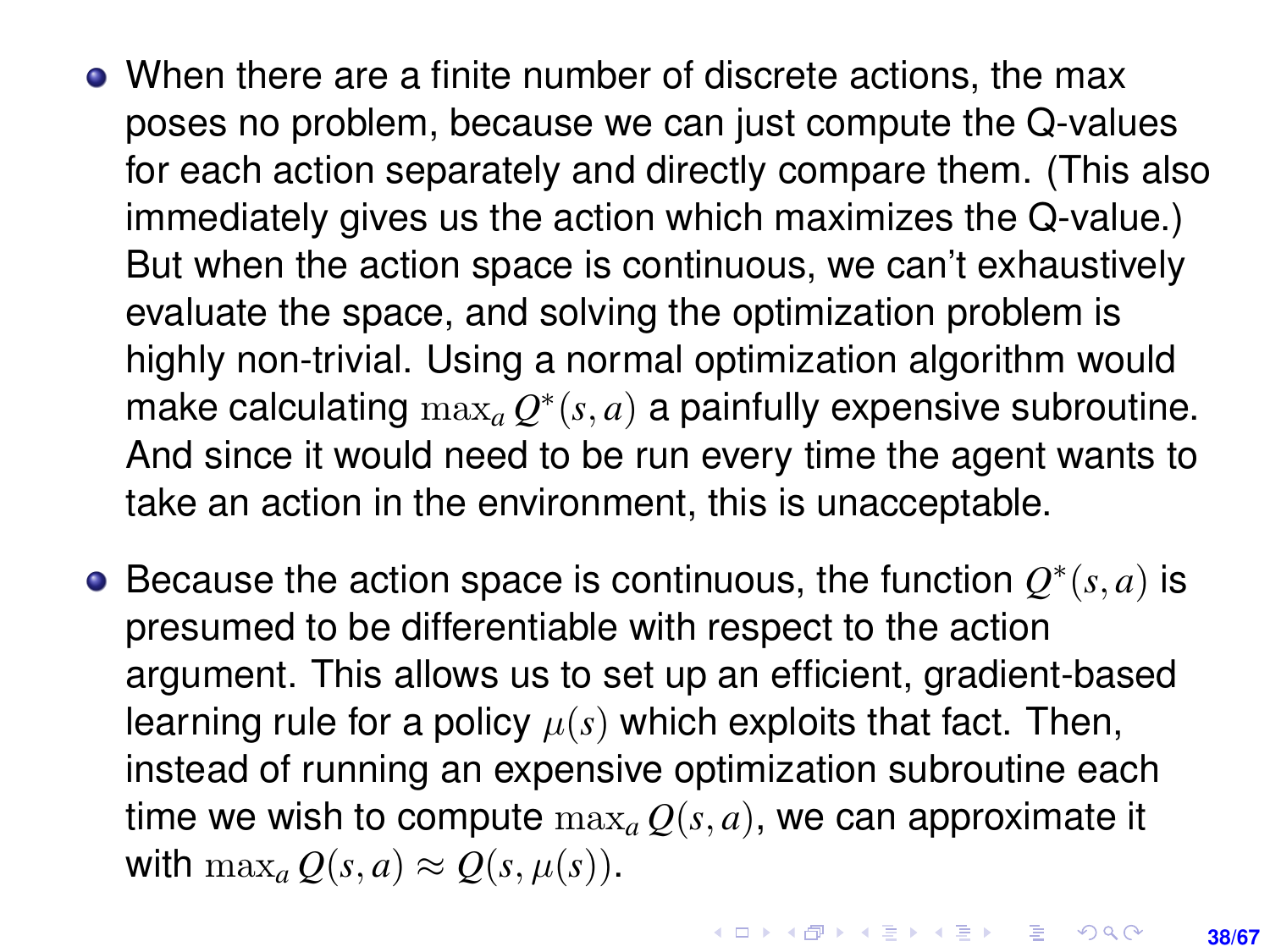#### <span id="page-38-0"></span>The Q-Learning Side of DDPG

First, let's recap the Bellman equation describing the optimal action-value function,  $Q^*(s, a)$ . It's given by

$$
Q^*(s, a) = \underset{s' \sim P}{\operatorname{E}} \left[ r(s, a) + \gamma \max_{a'} Q^*(s', a') \right]
$$

where  $s' \sim P$  is shorthand for saying that the next state,  $s'$ , is sampled by the environment from a distribution  $P(\cdot|s, a)$ .

This Bellman equation is the starting point for learning an approximator to  $Q^*(s, a)$ . Suppose the approximator is a neural network  $Q_{\phi}(s, a)$ , with parameters  $\phi$ , and that we have collected a set  $D$  of transitions  $(s, a, r, s', d)$  (where  $d$  indicates whether state s' is terminal). We can set up a **mean-squared Bellman error (MSBE)** function, which tells us roughly how closely  $Q_\phi$ comes to satisfying the Bellman equation:

$$
L(\phi, \mathcal{D}) = \underset{(s, a, r, s', d) \sim \mathcal{D}}{\mathbb{E}} \left[ \left( Q_{\phi}(s, a) - \left( r + \gamma (1 - d) \max_{a'} Q_{\phi}(s', a') \right) \right)^2 \right]
$$

**39/67**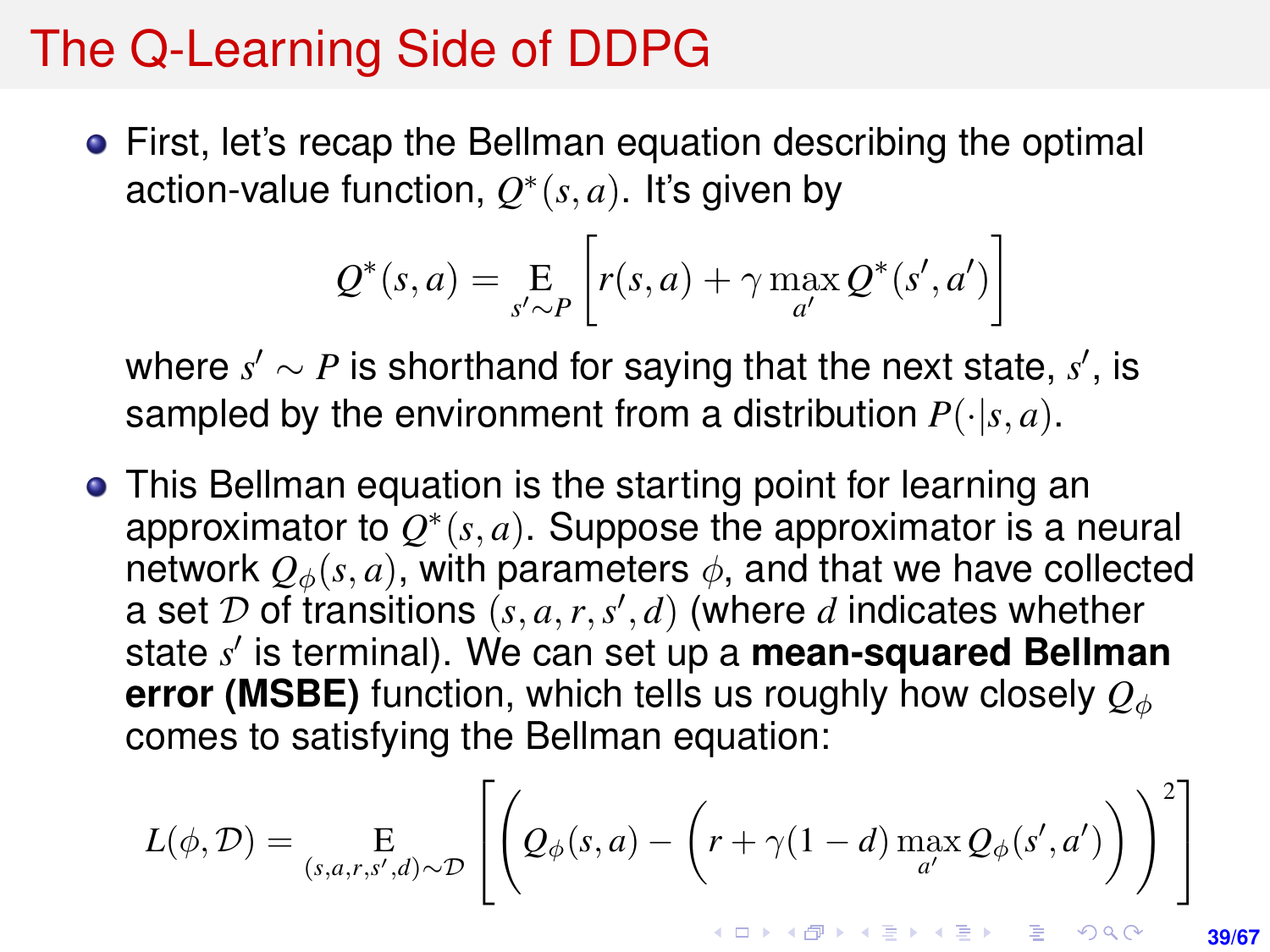- <span id="page-39-0"></span>Here, in evaluating (1 − *d*), we've used: "True" to 1 and "False" to zero. Thus, when "d==True"—which is to say, when s' is a terminal state—the Q-function should show that the agent gets no additional rewards after the current state.
- Q-learning algorithms for function approximators, such as DQN (and all its variants) and DDPG, are largely based on minimizing this MSBE loss function. There are two main tricks employed by all of them which are worth describing, and then a specific detail for DDPG.
- **Trick One: Replay Buffers**. All standard algorithms for training a deep neural network to approximate  $Q^*(s, a)$  make use of an experience replay buffer. This is the set  $\mathcal D$  of previous experiences. In order for the algorithm to have stable behavior, the replay buffer should be large enough to contain a wide range of experiences, but it may not always be good to keep everything. If you only use the very-most recent data, you will overfit to that and things will break; if you use too much experience, you may slow down your learning. This ma[y t](#page-38-0)[ak](#page-40-0)[e](#page-38-0) [s](#page-39-0)[o](#page-40-0)[me](#page-0-0) [t](#page-66-0)[un](#page-0-0)[in](#page-66-0)[g t](#page-0-0)[o g](#page-66-0)et right.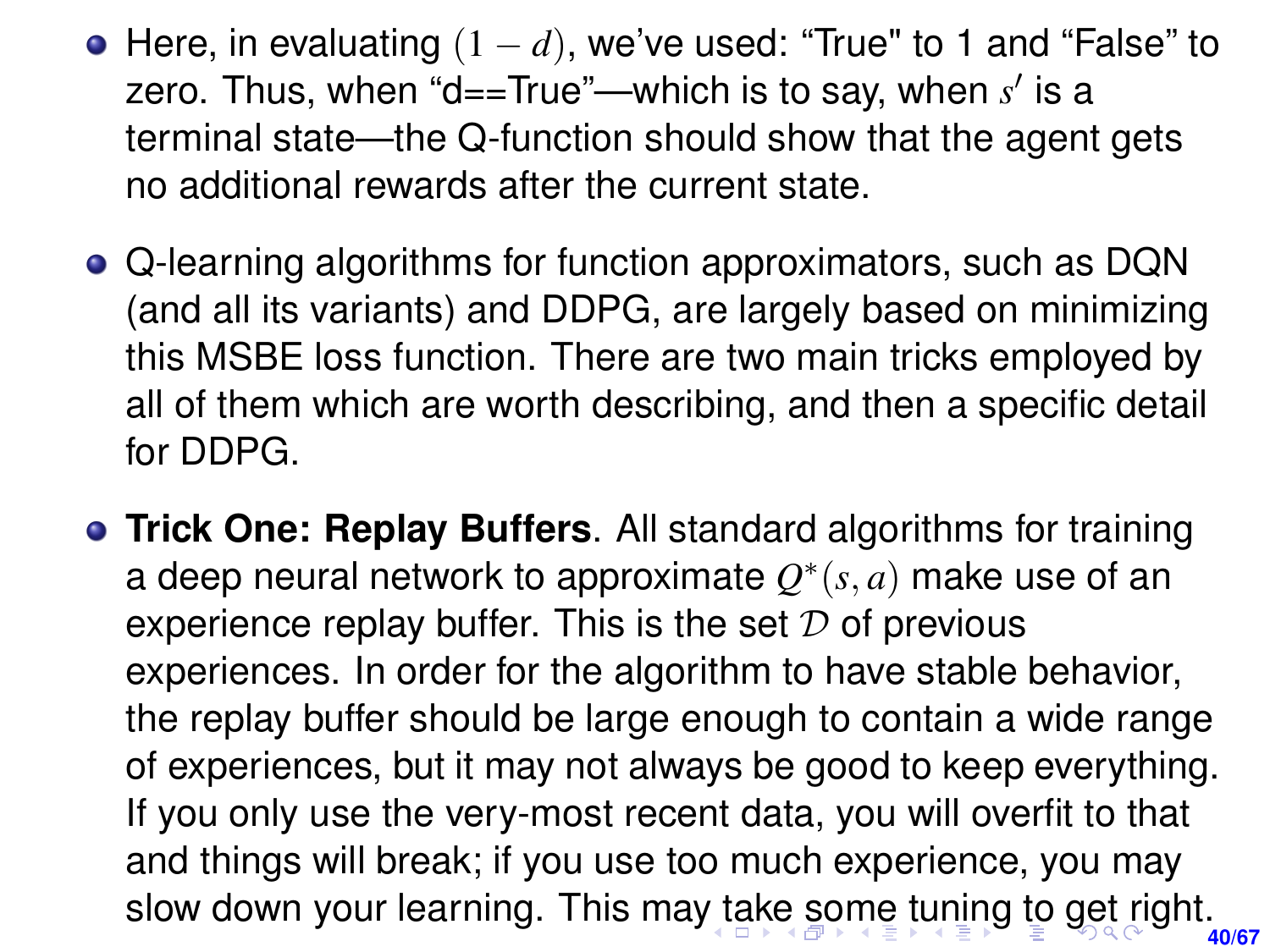<span id="page-40-0"></span>**• Trick Two: Target Networks**. Q-learning algorithms make use of **target networks**. The term

$$
r + \gamma(1 - d) \max_{a'} Q_{\phi}(s', a')
$$

is called the **target**, because when we minimize the MSBE loss, we are trying to make the Q-function be more like this target. Problematically, the target depends on the same parameters we are trying to train:  $\phi$ . This makes MSBE minimization unstable. The solution is to use a set of parameters which comes close to  $\phi$ , but with a time delay—that is to say, a second network, called the target network, which lags the first. The parameters of the target network are denoted  $\phi_{\text{tarn}}$ .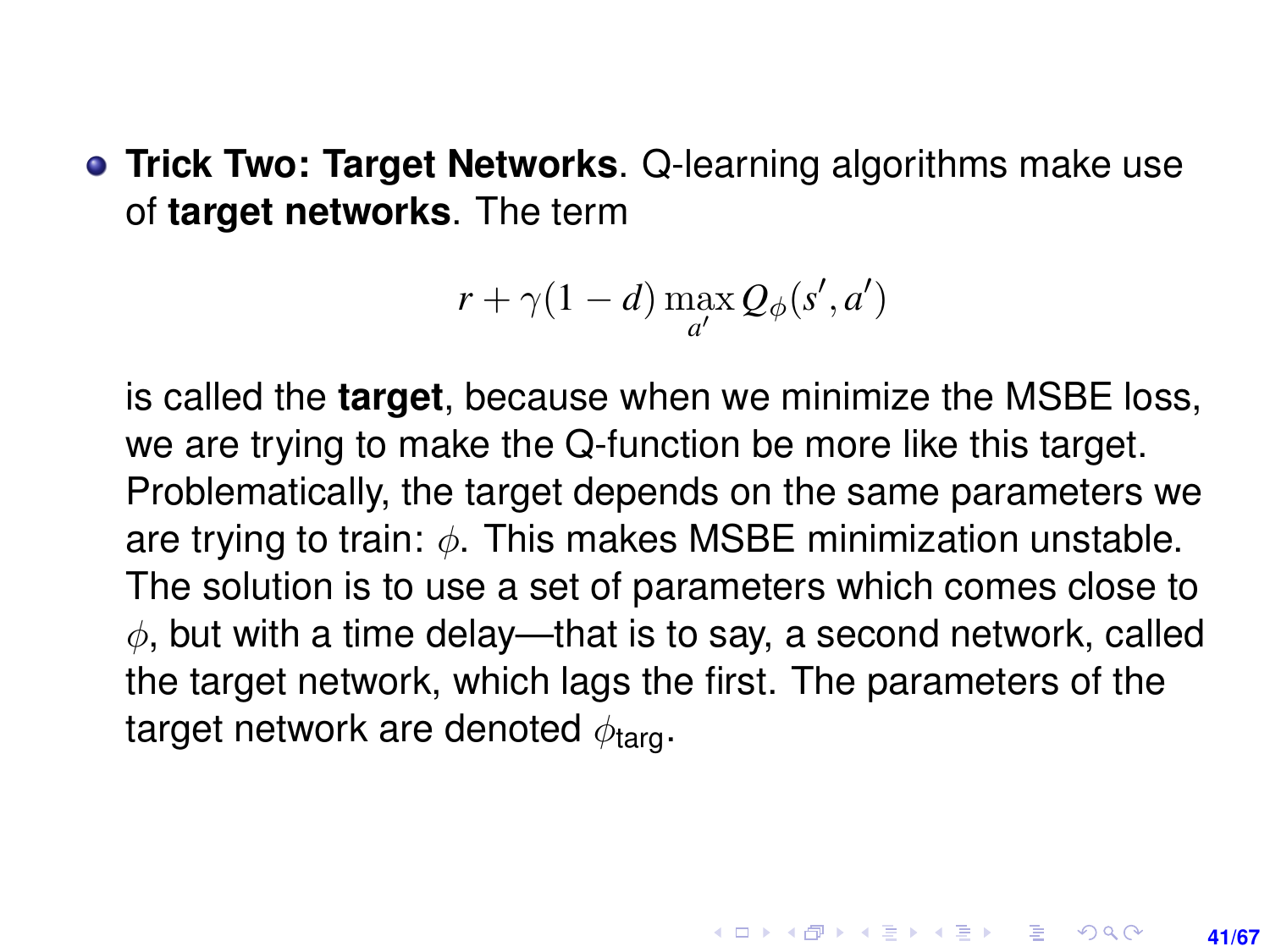• In DQN-based algorithms, the target network is just copied over from the main network every some-fixed-number of steps. In DDPG-style algorithms, the target network is updated once per main network update by polyak averaging:

 $\phi$ targ ←  $\rho\phi$ targ +  $(1 - \rho)\phi$ 

where  $\rho$  is between 0 and 1 (usually close to 1).

**DDPG Detail: Calculating the Max Over Actions in the Target.** As mentioned earlier: computing the maximum over actions in the target is a challenge in continuous action spaces. DDPG deals with this by using a **target policy network** to compute an action which approximately maximizes  $Q_{\phi_{\text{tarn}}}$ . The target policy network is found the same way as the target Q-function: by polyak averaging the policy parameters over the course of training.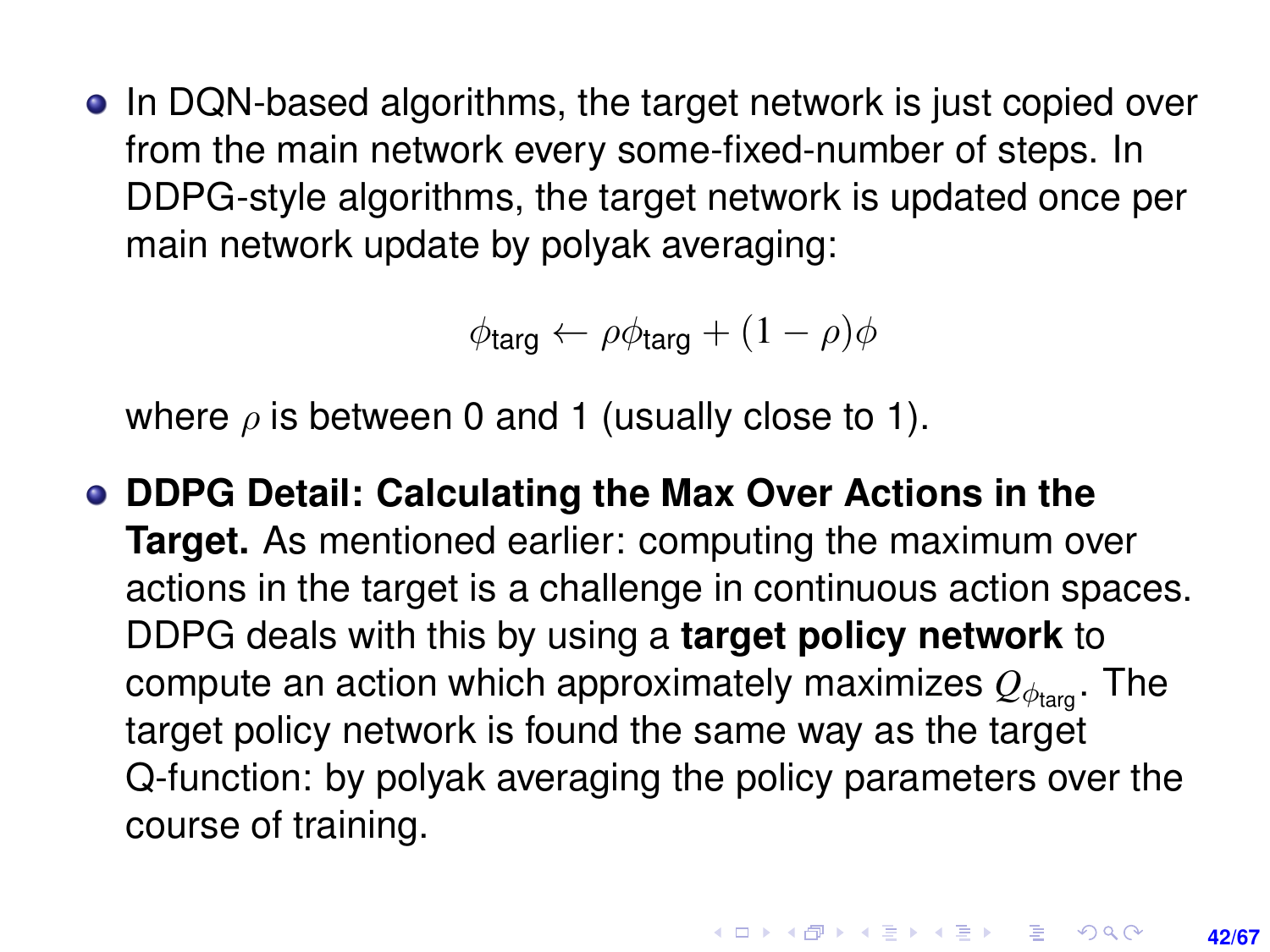• Putting it all together, Q-learning in DDPG is performed by minimizing the following MSBE loss with stochastic gradient descent:

$$
L(\phi,\mathcal{D}) = \underset{(s,a,r,s',d)\sim\mathcal{D}}{\mathbb{E}}\left[\left(\mathcal{Q}_{\phi}(s,a) - (r+\gamma(1-d)\mathcal{Q}_{\phi_{\text{targ}}}(s',\mu_{\theta_{\text{targ}}}(s')))\right)^2\right],
$$

where  $\mu_{\theta_{\text{targ}}}$  is the target policy.

**43/67**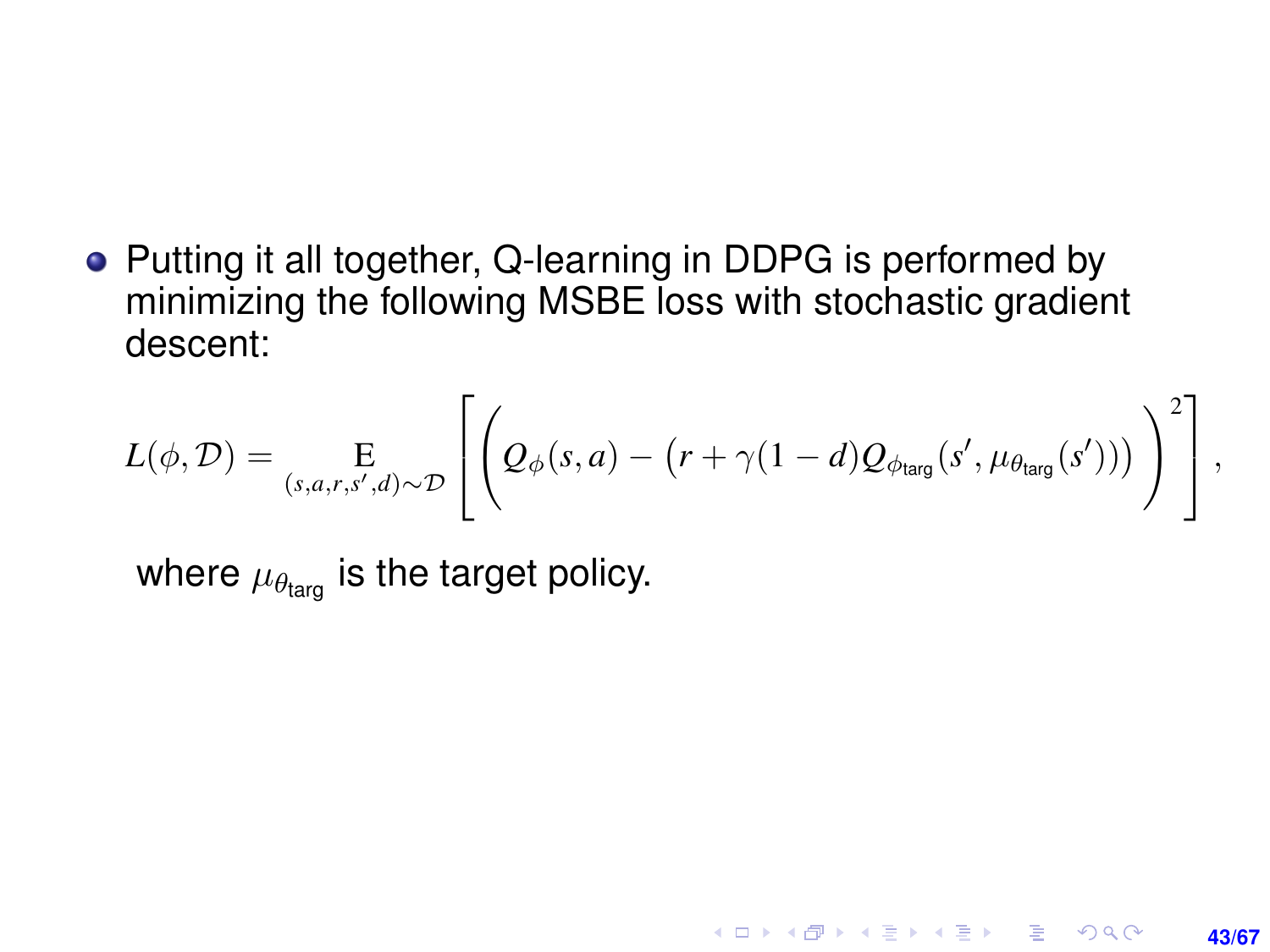## The Policy Learning Side of DDPG

Policy learning in DDPG is fairly simple. We want to learn a deterministic policy  $\mu_{\theta}(s)$  which gives the action that maximizes  $Q_{\phi}(s, a)$ . Because the action space is continuous, and we assume the Q-function is differentiable with respect to action, we can just perform gradient ascent (with respect to policy parameters only) to solve

$$
\max_{\theta} \mathop{\mathbf{E}}_{s\sim\mathcal{D}}\left[Q_{\phi}(s,\mu_{\theta}(s))\right].
$$

**44/67**

**KORKAR KERKER E KORA** 

• Note that the Q-function parameters are treated as constants here.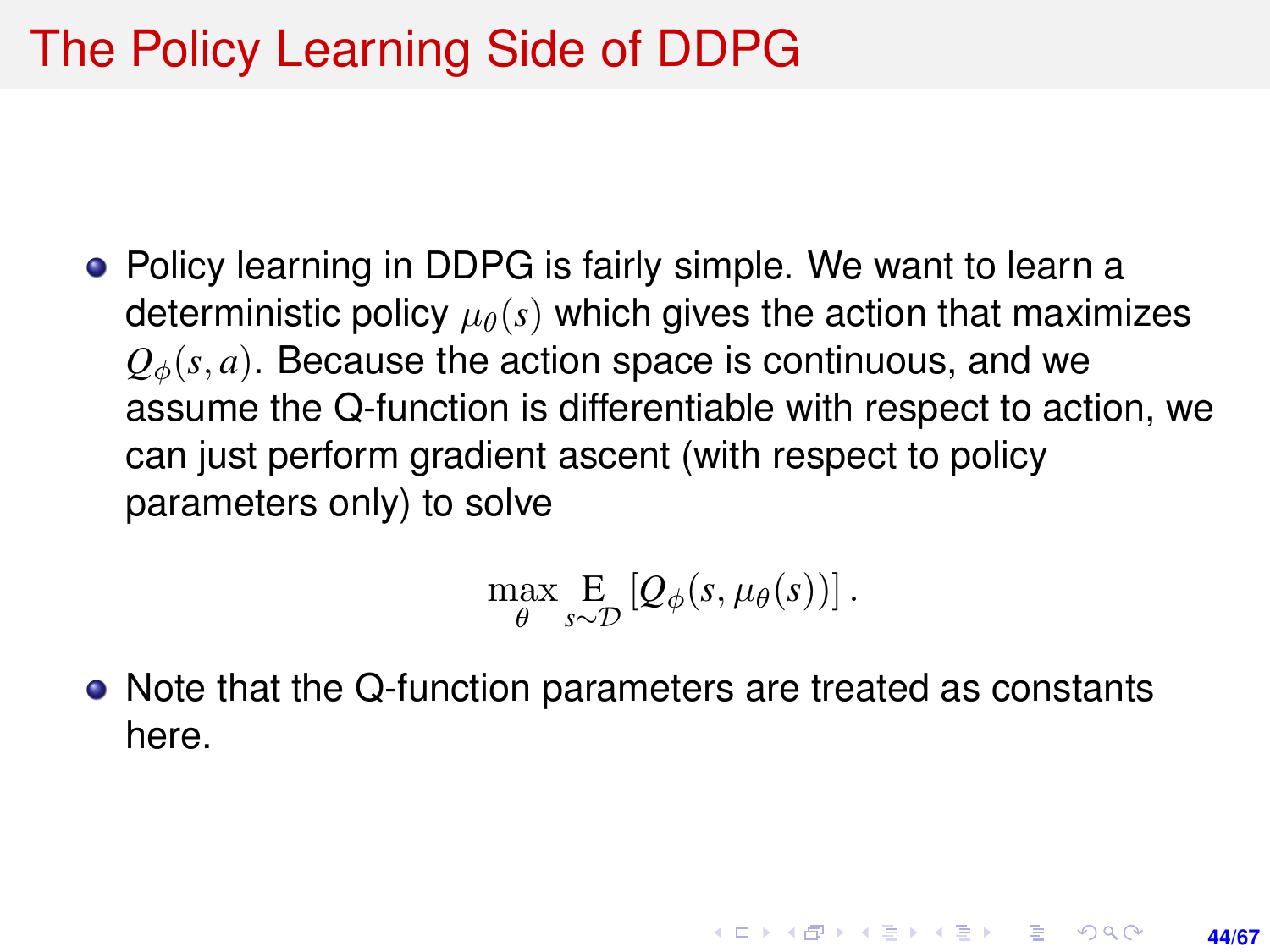### <span id="page-44-0"></span>Pseudocode: DDPG

#### **Algorithm 3** Deep Deterministic Policy Gradient

1: Input: initial policy parameters  $\theta$ , Q-function parameters  $\phi$ , empty replay buffer  $\mathcal D$ 2: Set target parameters equal to main parameters  $\theta_{\text{targ}} \leftarrow \theta$ ,  $\phi_{\text{targ}} \leftarrow \phi$ 3: **repeat** Observe state *s* and select action  $a = \text{clip}(\mu_{\theta}(s) + \epsilon, a_{Low}, a_{High})$ , where  $\epsilon \sim \mathcal{N}$ Execute  $a$  in the environment  $6:$  Observe next state  $s'$ , reward  $r$ , and done signal  $d$  to indicate whether  $s'$  is terminal 7: Store  $(s, a, r, s', d)$  in replay buffer  $D$ 5:<br>6: 7:<br>8:<br>9:  $'$  is terminal, reset environment state. 9: **if** it's time to update **then** 10: **for** however many updates **do 11:** Randomly sample a batch of transitions,  $B = \{(s, a, r, s', d)\}$  from  $D$ 12: Compute targets  $y(r, s', d) = r + \gamma(1 - d)Q_{\phi_{\text{targ}}}(s', \mu_{\theta_{\text{targ}}}(s'))$ 13: Update Q-function by one step of gradient descent using  $\nabla_{\phi} \frac{1}{|B|} \sum_{(s,a,r,s',d) \in B} (Q_{\phi}(s,a) - y(r,s',d))^2$ 14: Update policy by one step of gradient ascent using  $\nabla_{\theta} \frac{1}{|B|} \sum_{s \in B} Q_{\phi}(s, \mu_{\theta}(s))$ 15: Update target networks with  $\phi$ targ ←  $\rho \phi$ targ +  $(1 - \rho) \phi$  $\theta_{\text{tara}} \leftarrow \rho \theta_{\text{tara}} + (1 - \rho) \theta$ 

16: **end for** 17: **end if** 18: **until** convergence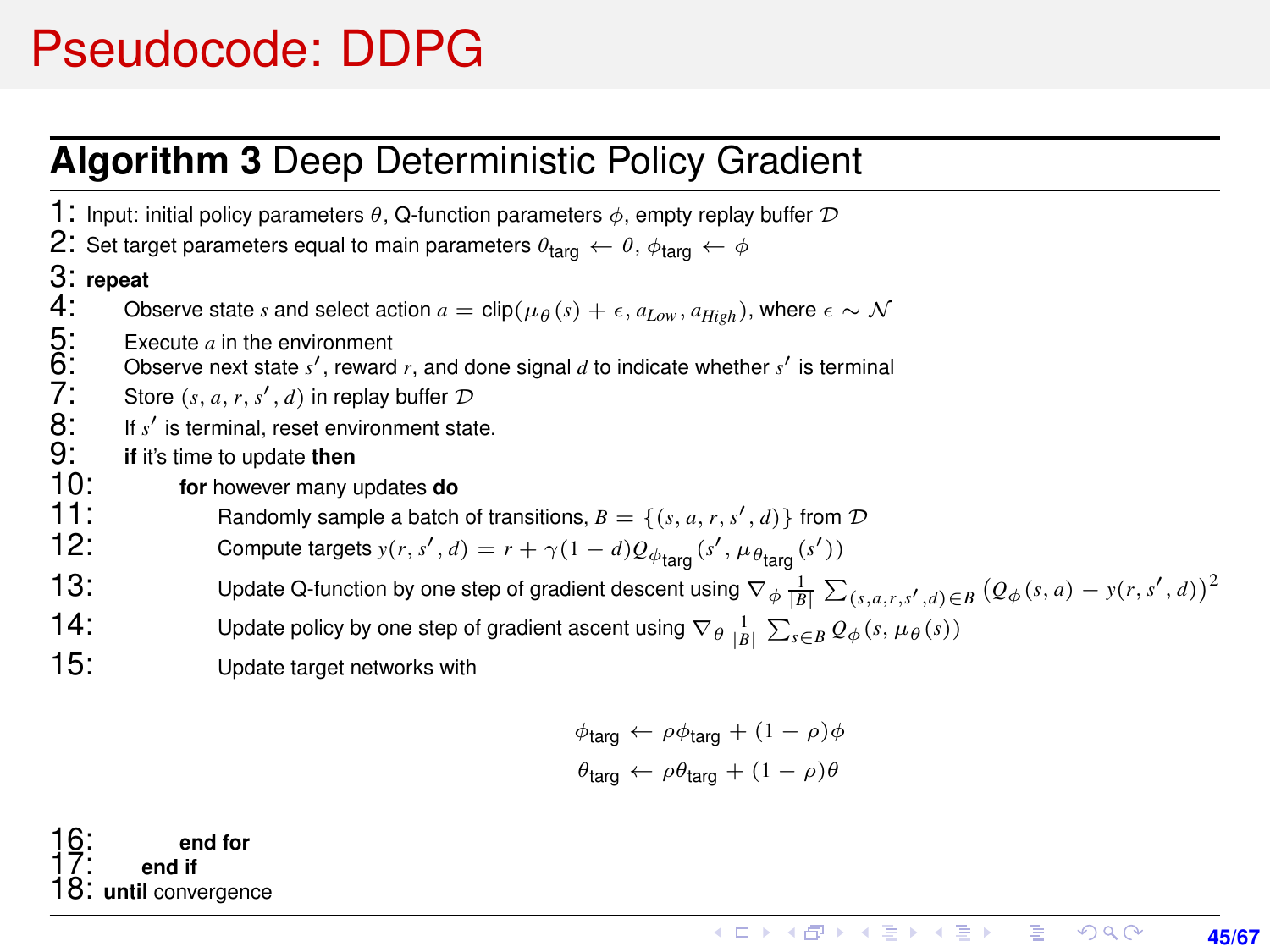# <span id="page-45-0"></span>Twin Delayed DDPG (TD3)

- A common failure mode for DDPG is that the learned Q-function begins to dramatically overestimate Q-values, which then leads to the policy breaking, because it exploits the errors in the Q-function.
- **Trick One: Clipped Double-Q Learning**. TD3 learns *two* Q-functions instead of one (hence "twin"), and uses the smaller of the two Q-values to form the targets in the Bellman error loss functions.
- **Trick Two: "Delayed" Policy Updates**. TD3 updates the policy (and target networks) less frequently than the Q-function. The paper recommends one policy update for every two Q-function updates.
- **Trick Three: Target Policy Smoothing**. TD3 adds noise to the target action, to make it harder for the policy to exploit Q-function errors by smoothing out Q along c[ha](#page-44-0)[ng](#page-46-0)[e](#page-44-0)[s](#page-45-0) [i](#page-46-0)[n a](#page-0-0)[ct](#page-66-0)[io](#page-0-0)[n.](#page-66-0) $\equiv$   $\Omega$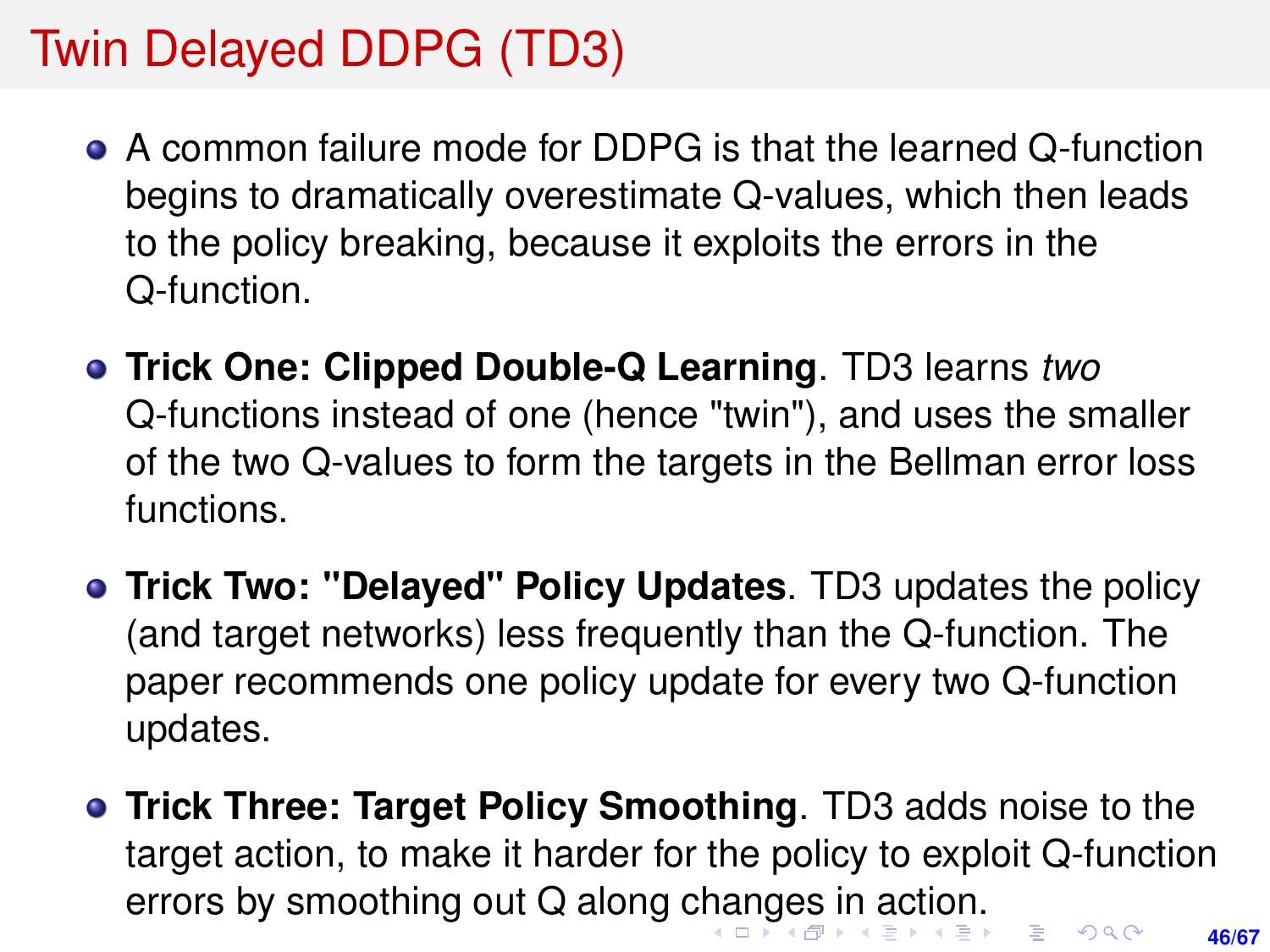## <span id="page-46-0"></span>Key Equations: target policy smoothing

TD3 concurrently learns two Q-functions,  $\mathcal{Q}_{\phi_1}$  and  $\mathcal{Q}_{\phi_2}$ , by mean square Bellman error minimization, in almost the same way that DDPG learns its single Q-function.

**• target policy smoothing**. Actions used to form the Q-learning target are based on the target policy,  $\mu_{\theta_{\text{tarn}}}$ , but with clipped noise added on each dimension of the action. After adding the clipped noise, the target action is then clipped to lie in the valid action range (all valid actions, a, satisfy  $a_{Low} \le a \le a_{High}$ ). The target actions are thus:

$$
a'(s') = \text{clip} \left( \mu_{\theta_{\text{targ}}}(s') + \text{clip}(\epsilon,-c,c), a_{\textit{Low}}, a_{\textit{High}} \right), \hspace{5mm} \epsilon \sim \mathcal{N}(0,\sigma)
$$

**47/67** Target policy smoothing essentially serves as a regularizer for the algorithm. It addresses a particular failure mode that can happen in DDPG: if the Q-function approximator develops an incorrect sharp peak for some actions, the policy will quickly exploit that peak and then have brittle or incorrect behavior. This can be averted by smoothing out the Q-function over similar actions, which target policy smoot[hin](#page-45-0)[g](#page-47-0) [is](#page-45-0) [d](#page-46-0)[e](#page-47-0)[si](#page-0-0)[gn](#page-66-0)[ed](#page-0-0) [t](#page-66-0)[o](#page-0-0) [do.](#page-66-0) 23.8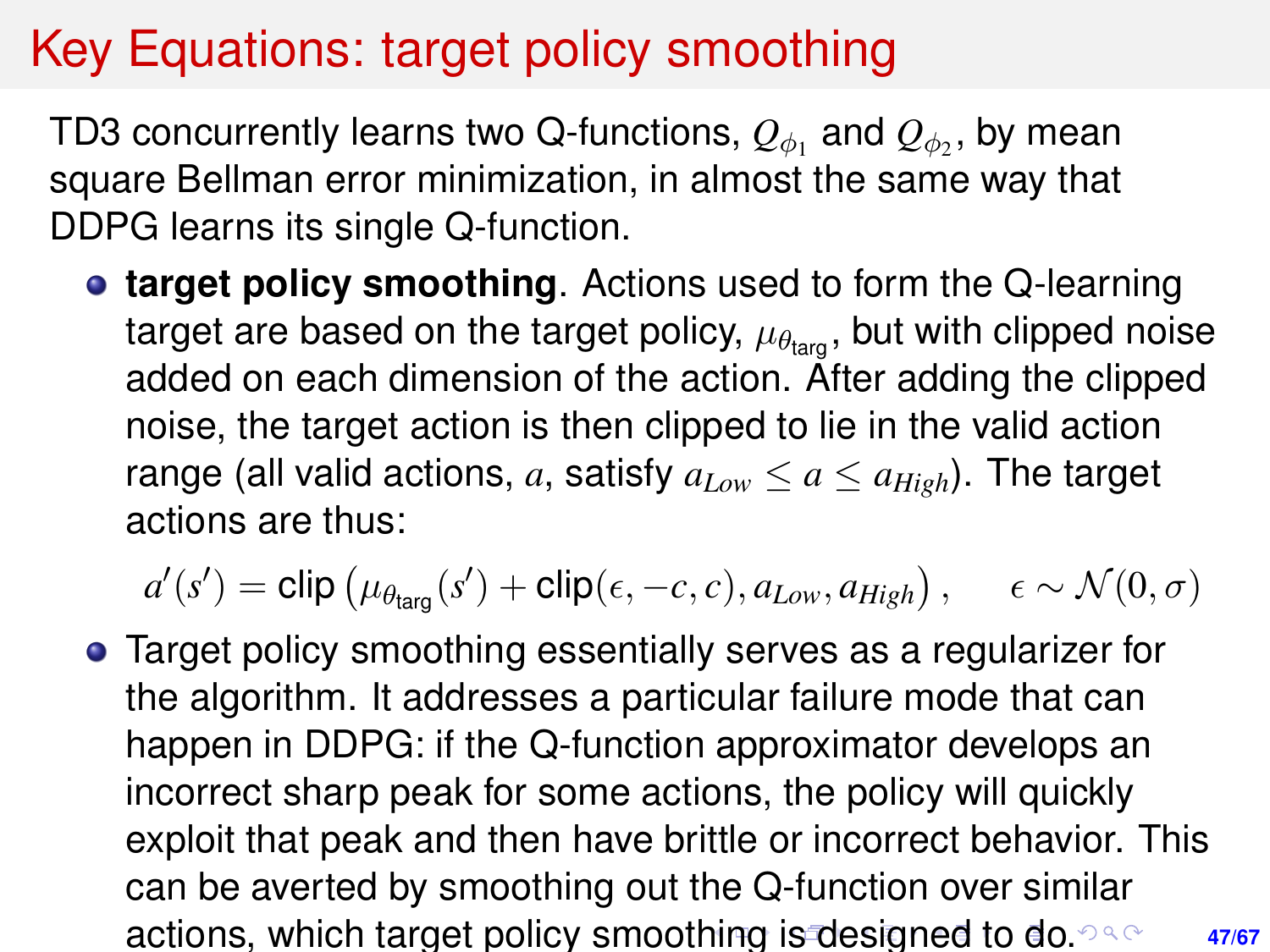## <span id="page-47-0"></span>clipped double-Q learning

• Both Q-functions use a single target, calculated using whichever of the two Q-functions gives a smaller target value:

$$
y(r, s', d) = r + \gamma(1 - d) \min_{i=1,2} Q_{\phi_{i, \text{targ}}}(s', a'(s')),
$$

and then both are learned by regressing to this target:

$$
L(\phi_1, \mathcal{D}) = \mathop{\mathbf{E}}_{(s,a,r,s',d)\sim\mathcal{D}} \left[ \left( Q_{\phi_1}(s,a) - y(r,s',d) \right)^2 \right],
$$
  

$$
L(\phi_2, \mathcal{D}) = \mathop{\mathbf{E}}_{(s,a,r,s',d)\sim\mathcal{D}} \left[ \left( Q_{\phi_2}(s,a) - y(r,s',d) \right)^2 \right].
$$

Using the smaller Q-value for the target, and regressing towards that, helps fend off overestimation in the Q-function.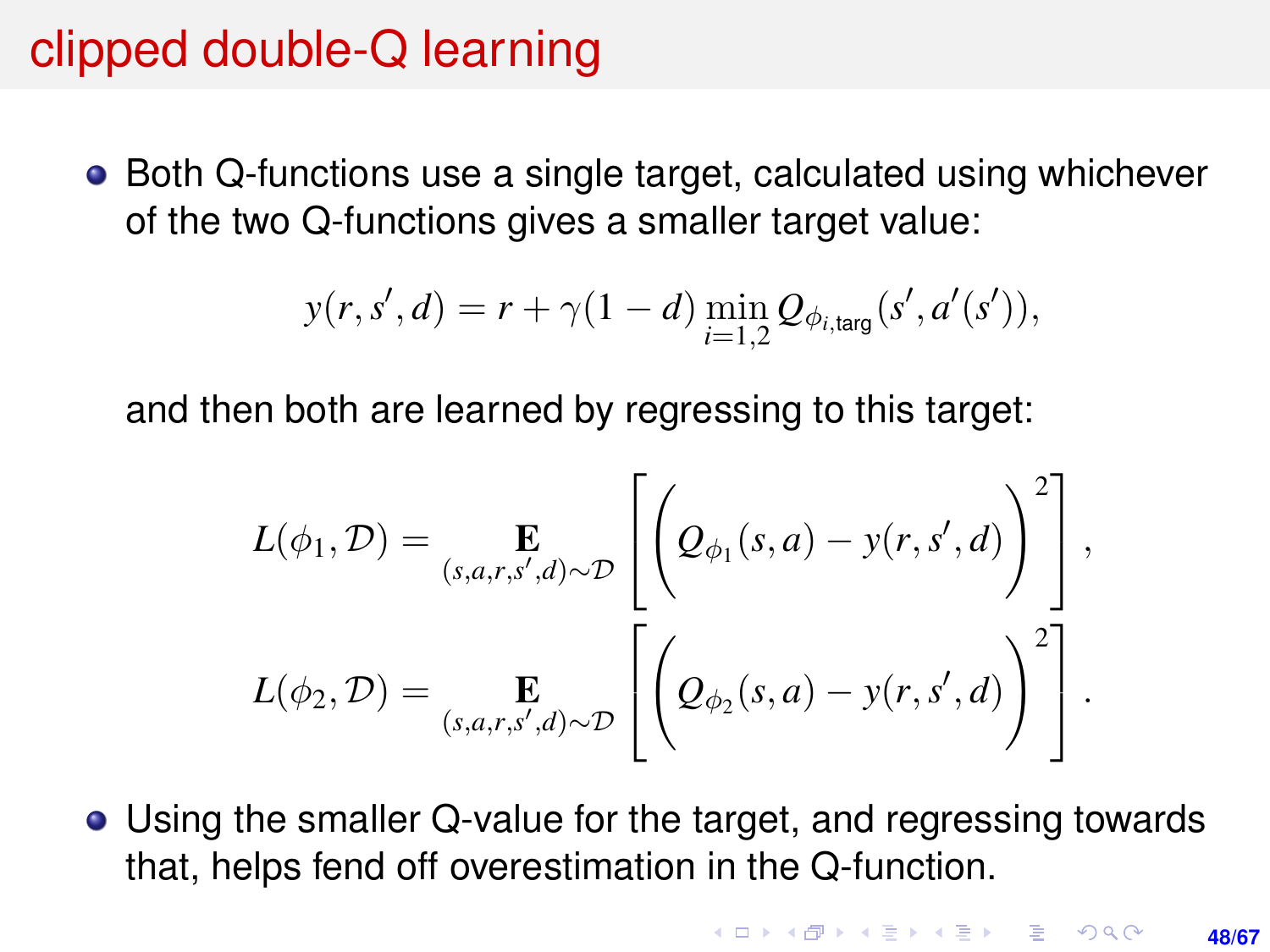the policy is learned just by maximizing  $\mathcal{Q}_{\phi_1}$ :

$$
\max_{\theta} \mathop{\mathbf{E}}_{s\sim\mathcal{D}}\left[Q_{\phi_1}(s,\mu_{\theta}(s))\right],
$$

which is pretty much unchanged from DDPG. However, in TD3, the policy is updated less frequently than the Q-functions are. This helps damp the volatility that normally arises in DDPG because of how a policy update changes the target.

**Exploration vs. Exploitation**: TD3 trains a deterministic policy in an off-policy way. Because the policy is deterministic, if the agent were to explore on-policy, in the beginning it would probably not try a wide enough variety of actions to find useful learning signals. To make TD3 policies explore better, we add noise to their actions at training time, typically uncorrelated mean-zero Gaussian noise. To facilitate getting higher-quality training data, you may reduce the scale of the noise over the course of training.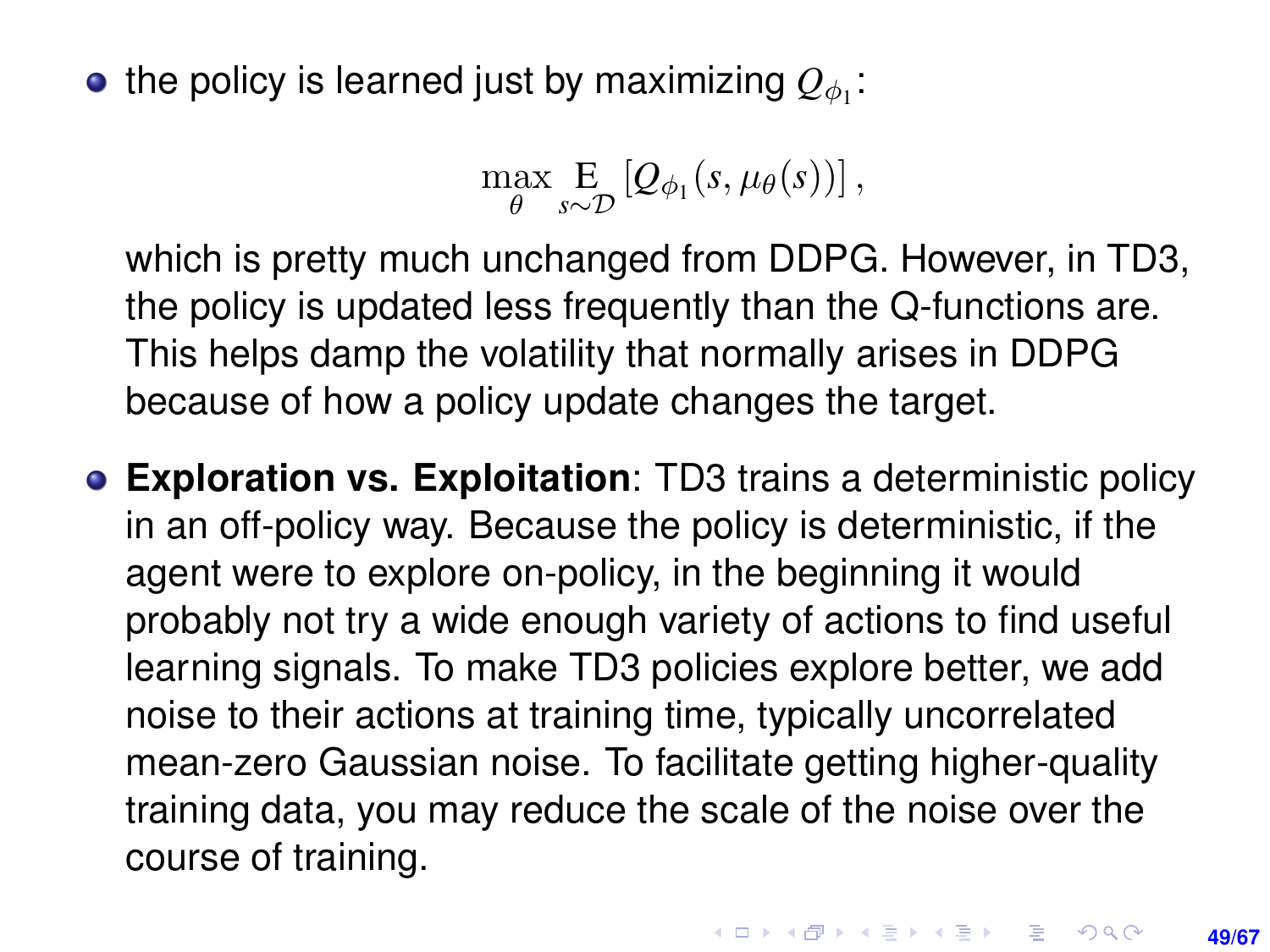## Pseudocode: TD3

#### **Algorithm 4** Twin Delayed DDPG

1: Input: initial policy  $\theta$ , Q-function  $\phi_1$ ,  $\phi_2$ , empty replay buffer D. Set  $\theta_{\text{targ}} \leftarrow \theta$ ,  $\phi_{\text{targ},1} \leftarrow \phi_1$ ,  $\phi_{\text{targ},2} \leftarrow \phi_2$ 2: **repeat** Observe state *s* and select action  $a = \text{clip}(\mu_A(s) + \epsilon, a_{Low}, a_{High})$ , where  $\epsilon \sim \mathcal{N}$ Execute  $a$  in the environment  $5:$  Observe next state  $s'$ , reward  $r$ , and done signal  $d$  to indicate whether  $s'$  is terminal 6: Store  $(s, a, r, s', d)$  in replay buffer  $D$ 4: 5: 6: 7: 8: 9:  $'$  is terminal, reset environment state. **if** it's time to update **then** 9: **for** *<sup>j</sup>* in range(however many updates) **do** 10: Randomly sample a batch of transitions,  $B = \{(s, a, r, s', d)\}$  from  $D$ 11: Compute target actions  $a'(s') = \text{clip}(\mu_{\theta_{\text{targ}}}(s') + \text{clip}(\epsilon, -c, c), a_{Low}, a_{High}), \quad \epsilon \sim \mathcal{N}(0, \sigma)$ 12: Compute targets  $y(r, s', d) = r + \gamma(1 - d) \min_{i=1,2} Q_{\phi_{\text{targ}},i}(s', a'(s'))$ 13: Update Q-functions by one gradient step:  $\nabla_{\phi_i} \frac{1}{|B|} \sum_{(s,a,r,s',d) \in B} (Q_{\phi,i}(s,a) - y(r,s',d))^2$  for  $i = 1,2$ **14: if**  $j$  mod policy\_delay = 0 **then**<br>**15: lindate nolicy by one step of gradic** 15: Update policy by one step of gradient ascent using  $\nabla_\theta \frac{1}{|B|} \sum_{s \in B} Q_{\phi,1}(s, \mu_\theta(s))$ 16: Update target networks with  $\phi_{\text{targ},i} \leftarrow \rho \phi_{\text{targ},i} + (1 - \rho) \phi_i$  for  $i = 1, 2, \theta_{\text{targ}} \leftarrow \rho \theta_{\text{targ}} + (1 - \rho) \theta$ 

end if end for *1*:<br>8: end if<br>9: end if until convergence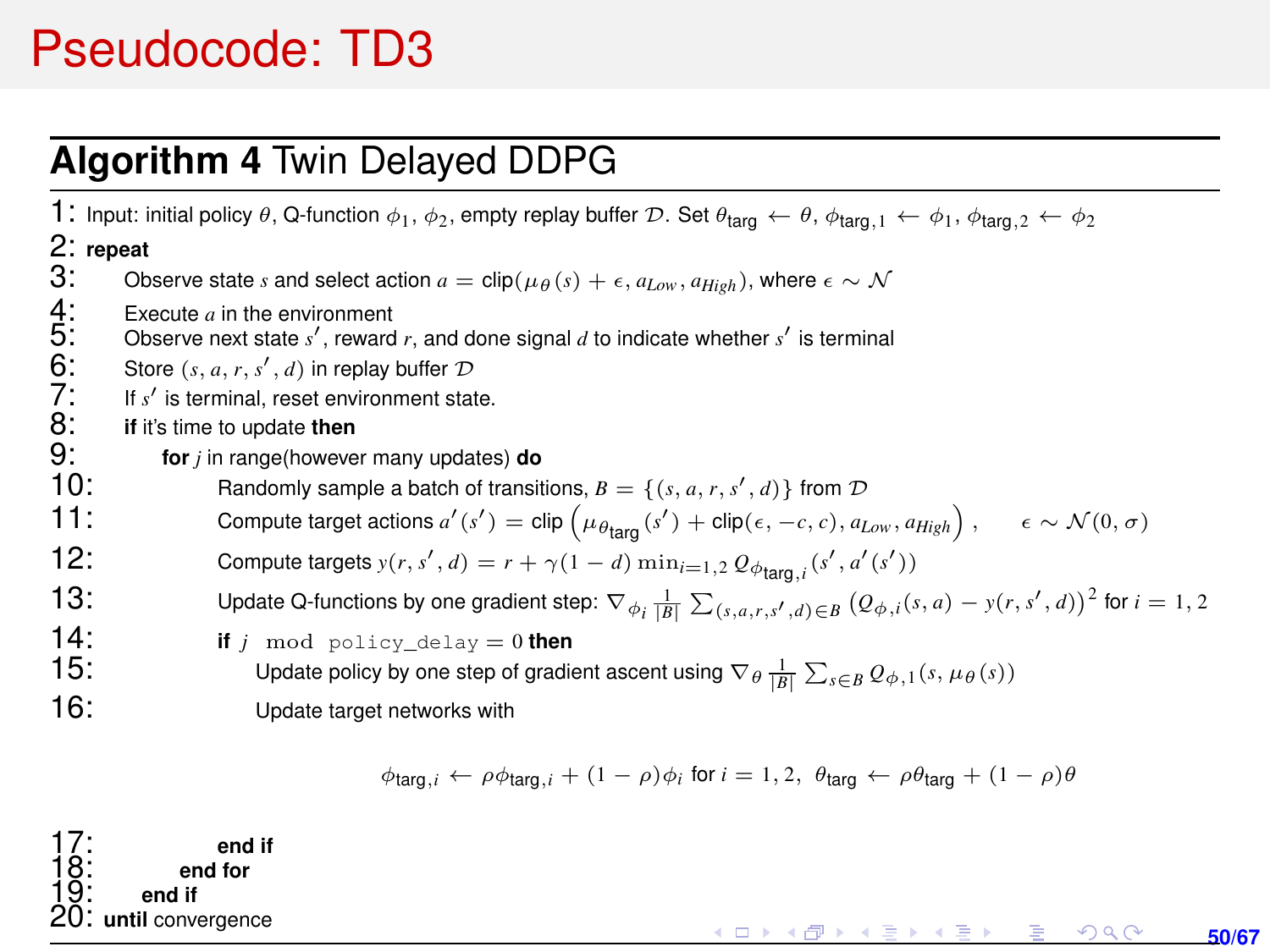## Exploration

- Note that we are trying to minimize many loss functions (one for each *s*, *a*) simultaneously. At any point, the number of samples available for different state and action pairs are different, and depend on how much we explore a given state and that action. Therefore, depending on the both the transition dynamics and our exploration scheme, at any point, we will have different level of accuracies for different state and actions.
- Note that not all *s*, *a* need to have high accuracy in order to find optimal policy. For example, if some states are rare and have low value, in those states loss function does not need to be optimized. Further, if two states/action pairs have similar features, then both don't need to be explored in order to learn a good parameter  $\theta$ . This points to significance of an adaptive exploration scheme which manages appropriate accuracy levels across state and actions in order to quickly converge to a good  $\theta$ .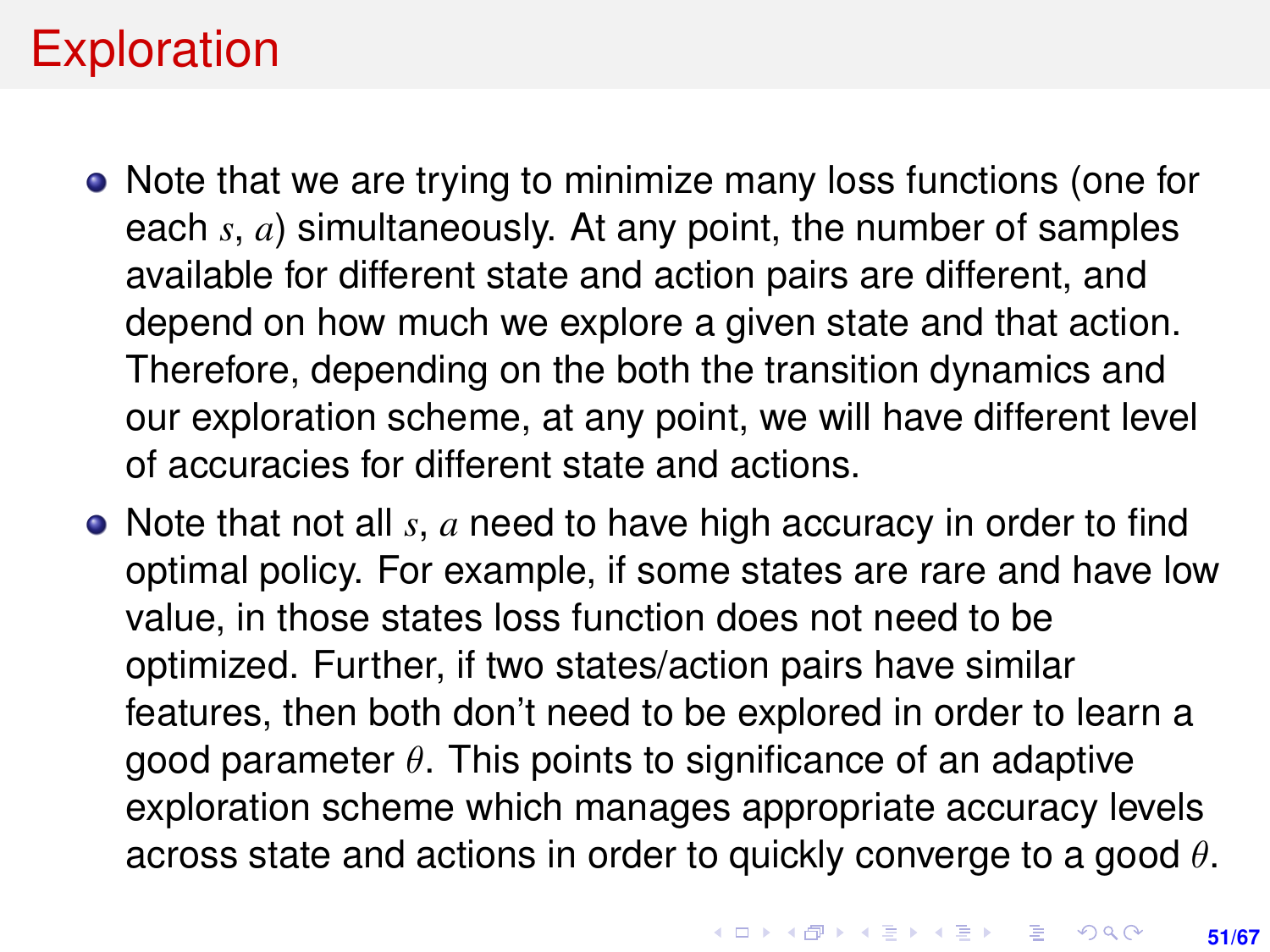## **Exploration**

• A simple exploration scheme often utilized is  $\epsilon$ -greedy strategy, possibly with decreasing  $\epsilon$  to adapt to less exploration requirement in the later part of execution. We will study more advanced adaptive exploration methods later in the course.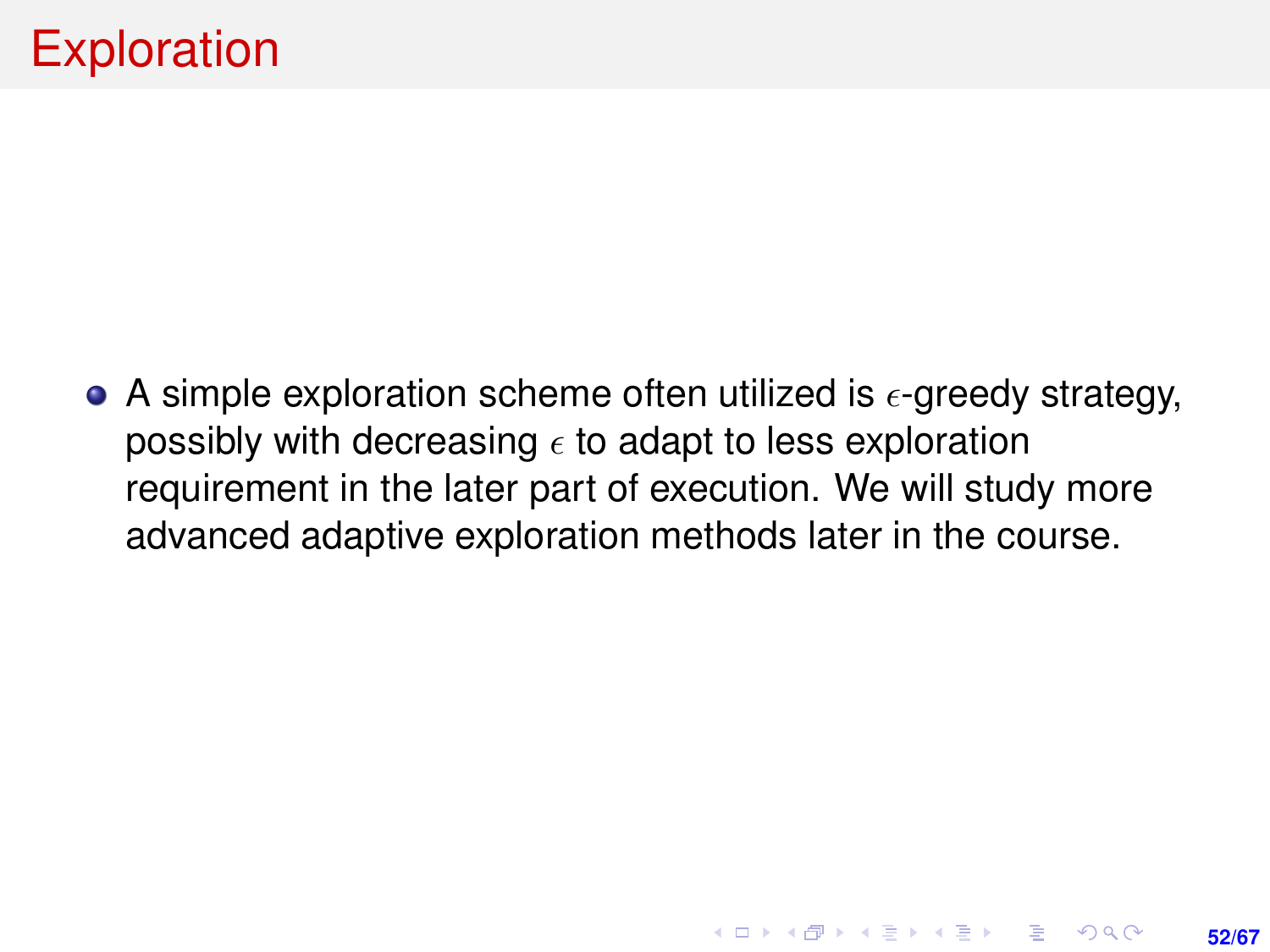# **Stabilizing**

- When comparing to supervised learning, we may view each sample *s'* as a training data row, with the loss in *s*, *a* for parameter  $\theta$  for this row being  $(Q_{\theta}(s, a) - target(s'))^2$ .
- However, there are several challenges compared to supervised learning. Firstly, this is different from minimizing loss compared to 'true' labels in the training data, as in supervised learning. Here, the target

 $\iota$ *target*  $(s') = \mathbb{E}_{s' \sim P(s'|s,a)} \left[R\left(s, a, s'\right) + \gamma \max_{a'} Q_{\theta}\left(s', a'\right)\right]$  that plays the role of labels is in fact also an estimate. This can make the learning unstable, as the target label may change too quickly as  $\theta$  changes.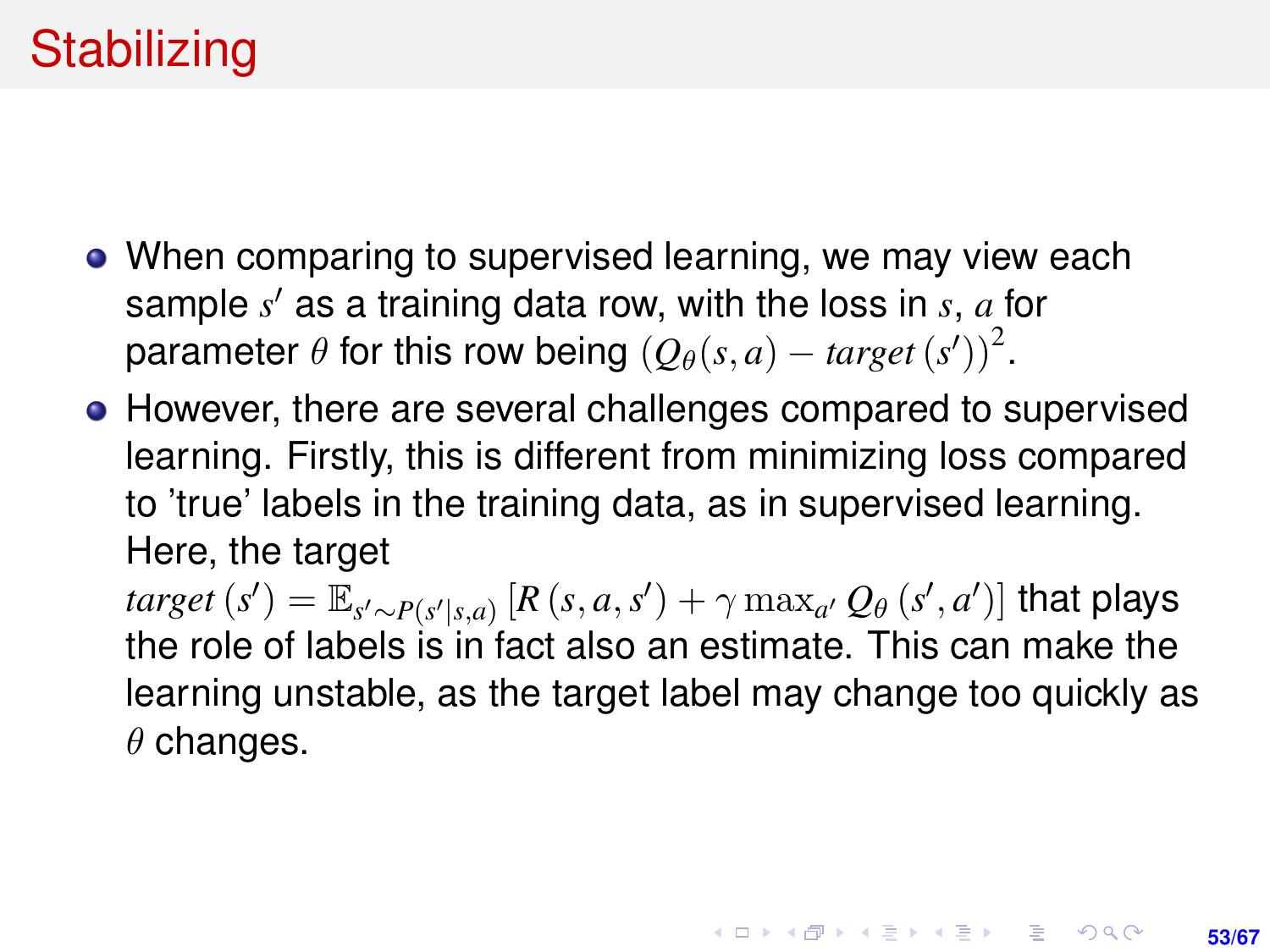## **Stabilizing**

There are two main ideas utilized to make the *Q*-learning stable.

- Batch learning (experience replay): Experience Replay (introduced in Lin [1992]) stores experiences including state transitions, rewards and actions, the sample observations the necessary data to perform *Q* learning updates. Then, these experiences are used in mini-batches to update neural networks. This increases speed of update due to batch updates, as well reduces correlation reduces correlation between samples used to update the parameters with decisions made from those updates.
- Lazy update of target network: The target function is changed frequently with DNN update. Unstable target function makes training difficult. So lazy update fixes the parameters of target function and replaces them with the latest network occasionally, every thousands steps.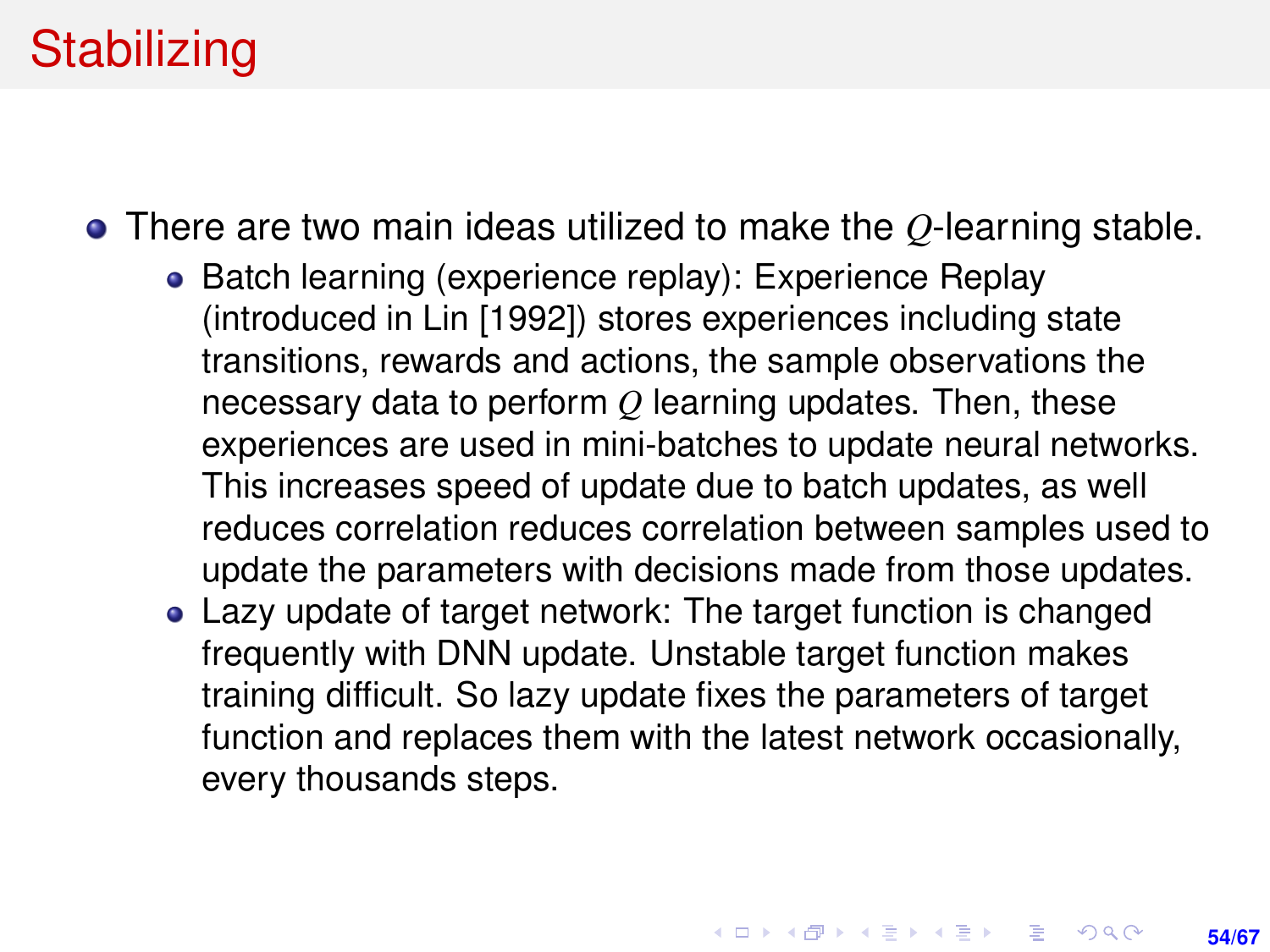# <span id="page-54-0"></span>**Outline**

- 1 [TD-learning](#page-1-0) **• [TD\(0\)-learning](#page-4-0)**  $\bullet$  [TD\(](#page-16-0) $\lambda$ )
	- 2 *Q*[-learning \(tabular\)](#page-19-0)
		- The *Q*[-learning method](#page-20-0)
		- [Stochastic Approximation method](#page-27-0)
- 3 *Q*[-learning with function approximation](#page-29-0)
	- [Deep Q-learning Networks \(DQN\)](#page-34-0)
	- 5 [Approximate dynamic programming](#page-54-0)

**55/67**

KORK ERKER ERKER

- TD $(0)$  and TD $(1)$
- **•** [Fitted Value iteration](#page-57-0)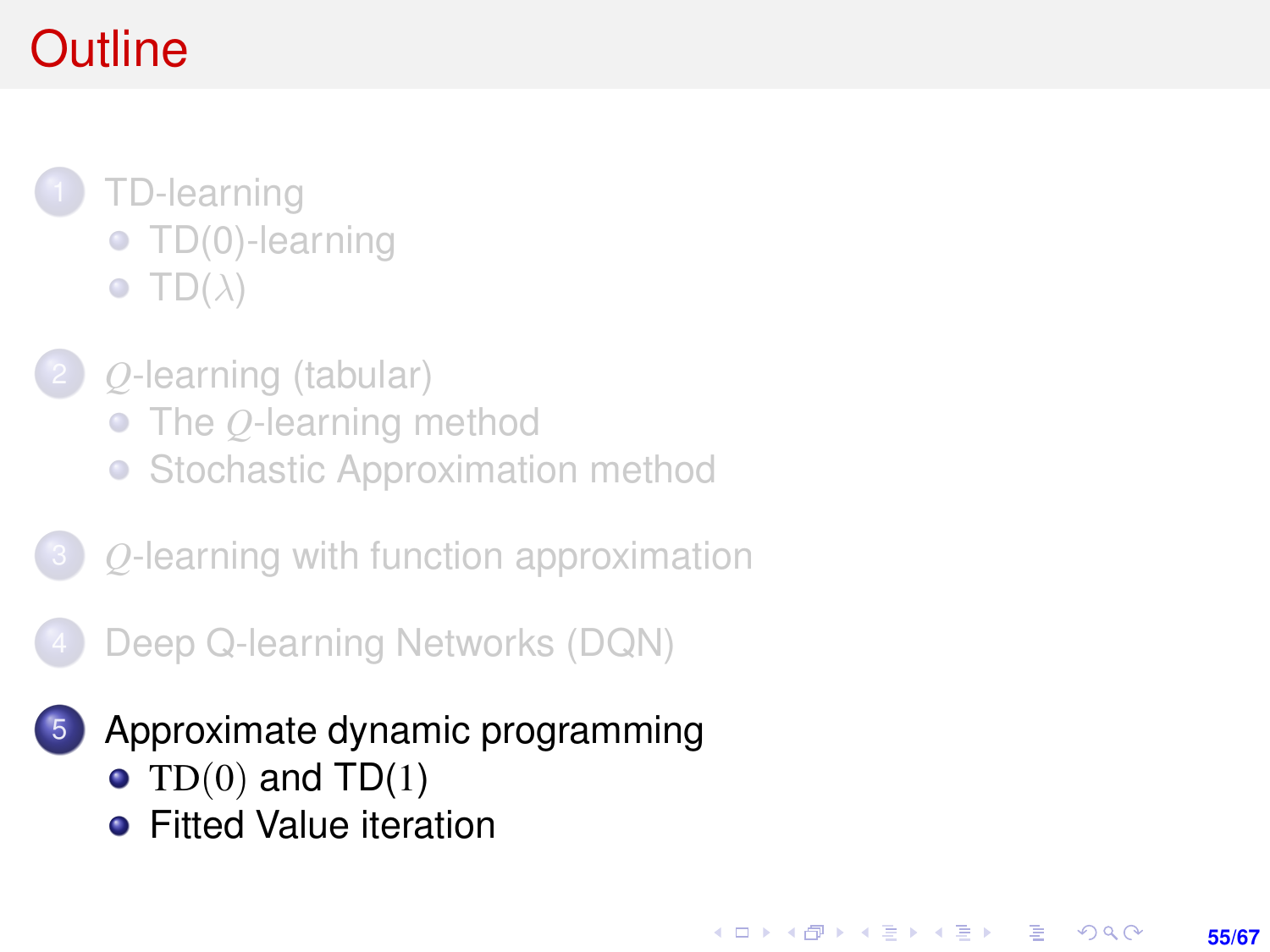# <span id="page-55-0"></span> $TD(0)$  and  $TD(1)$

- In TD-learning we are only interested in evaluating a policy given π - you can think of this a special case of *Q*-learning on an MDP with only one action available for every state. Therefore, we are interested in computing value function *V* π (*s*) for all *s*.
- In the function approximation version, we learn a parametric approximation  $\tilde{V}_{\theta}(s)$ . For example, the function  $\tilde{V}_{\theta}(s, a)$  could simply be a linear function in  $\theta$  and features  $\tilde{V}_{\theta}(s) = \theta_0 f_0(s) + \theta_1 f_1(s) + \ldots + \theta_n f_n(s),$  or output of a deep neural net. The parameter  $\theta$  can map the feature vector  $f(s)$  for any *s* to its value-function, thus providing a compact representation. Instead of learning the |*S*| dimensional value vector TD-learning algorithm will learn the parameter  $\theta$ .
- Here is a least squares approximation based modification (similar to *Q*-learning with function approximation) of TD(0) and TD(1) respectively.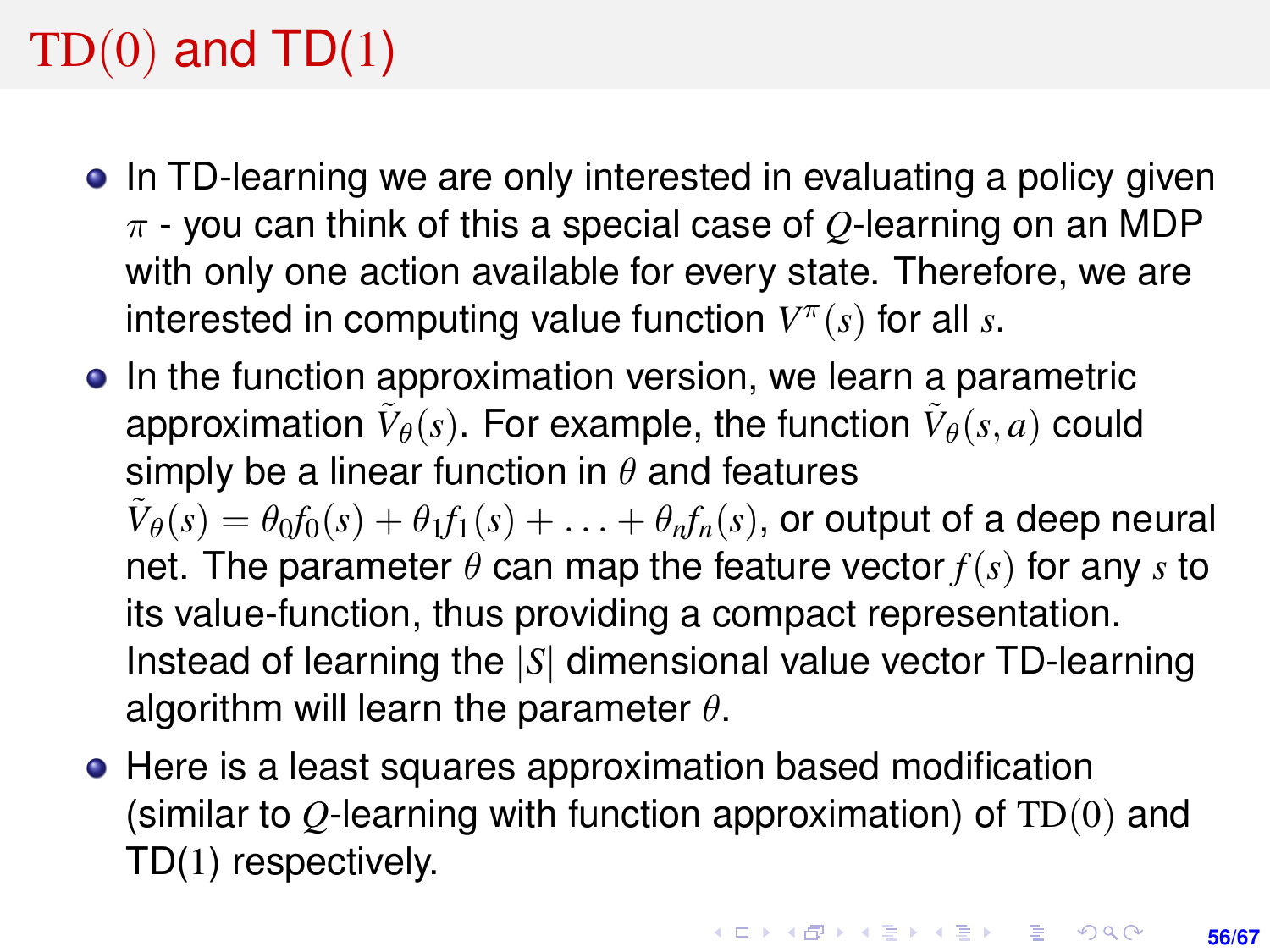# Approximate TD(0) method for policy evaluation

**Algorithm 5** Approximate TD(0) method for policy evaluation

- 1: Initialization: Given a starting state distribute on  $D_0$ , policy  $\pi$ , the method evaluates  $V^{\pi}(s)$  for all states *s*. Initialize  $\theta$ .
- 2: **repeat**
- 3: Set  $t = 1$ ,  $s_1 \sim D_0$ . Choose step sizes  $\alpha_1, \alpha_2, \ldots$ .
- 4: Perform TD(0) updates over an episode:
- 5: **repeat**
- 6: Take action at  $a_t \sim \pi(s_t)$ . Observe reward  $r_t$ , and new state  $s_{t+1}$ .

7: Let 
$$
\delta_t := r_t + \gamma \hat{V}_{\theta} (s_{t+1}) - \tilde{V}_{\theta} (s_t)
$$

- 8: **Update**  $\theta \leftarrow \theta + \alpha_t \delta_t \nabla_{\theta} \tilde{V}_{\theta} (s_t)$
- 9:  $t = t + 1$
- 10: **until** episode terminates
- 11: **until** termination condition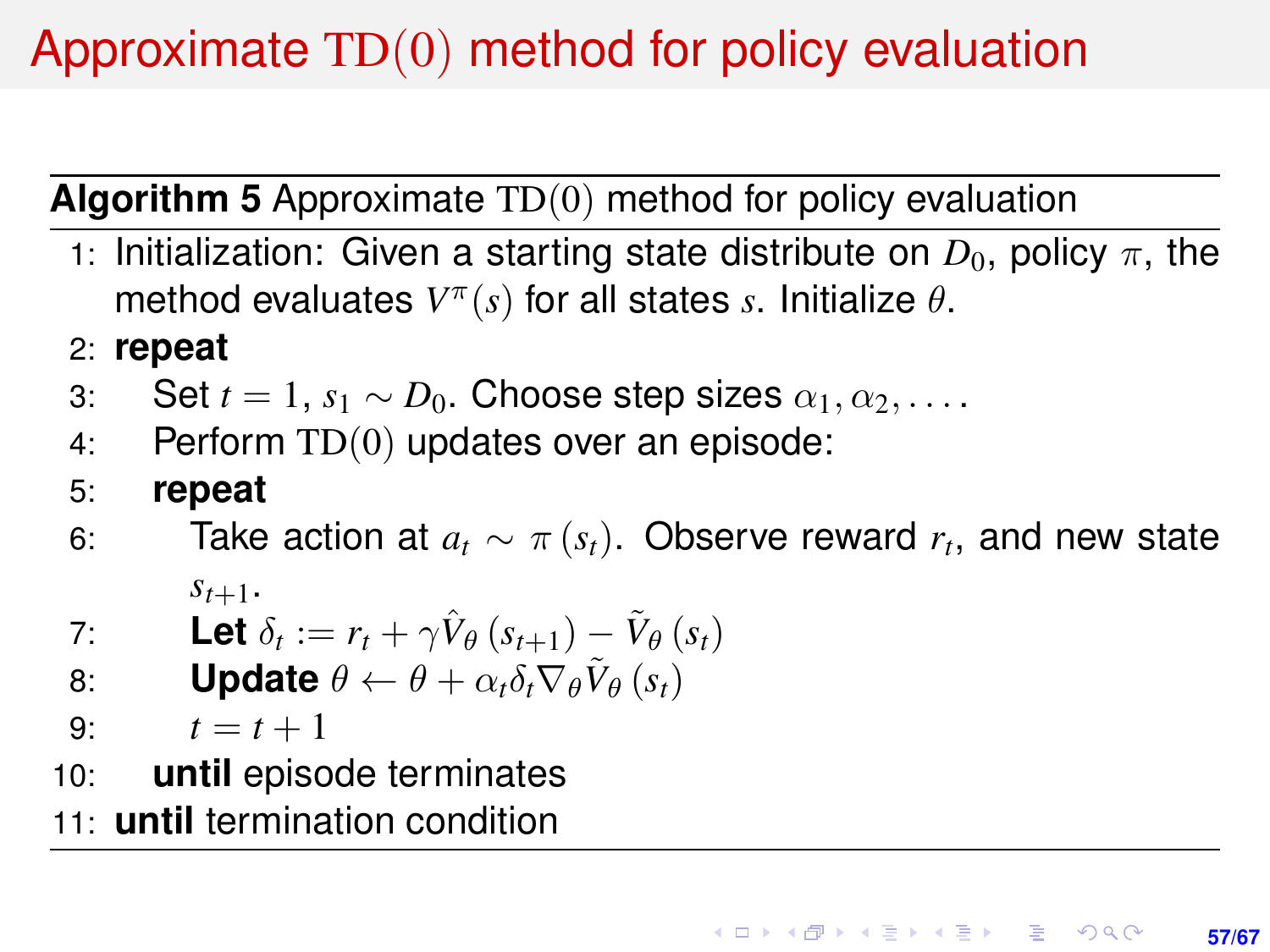<span id="page-57-0"></span>• Suppose we know the MDP model or can simulate the MDP model in any state and action. If state space was small, we could use value iteration for computing optimal policy.

#### Tabular value-iteration (Recall)

- Start with an arbitrary initialization  $v^0$ . Specify  $\epsilon > 0$
- **Repeat** for  $k = 1, 2, ...$  **until**  $\left\| \mathbf{v}^k(s) \mathbf{v}^{k-1}(s) \right\|_{\infty} \leq \epsilon \frac{(1-\gamma)}{2\gamma}$  $\frac{-\gamma_j}{2\gamma}$ :

• for every  $s \in S$ , improve the value vector as:

$$
\mathbf{v}^{k}(s) = \left[Lv^{k-1}\right](s) := \max_{a \in A} R(s, a) + \gamma \sum_{s'} P(s, a, s') v^{k-1}(s')
$$

**KORKARK A BIK BIKA A GA A GA A GA A BIKA A BIKA A BIKA A BIKA A BIKA A BIKA A BIKA A BIKA A BIKA A BIKA A BIKA** 

**58/67**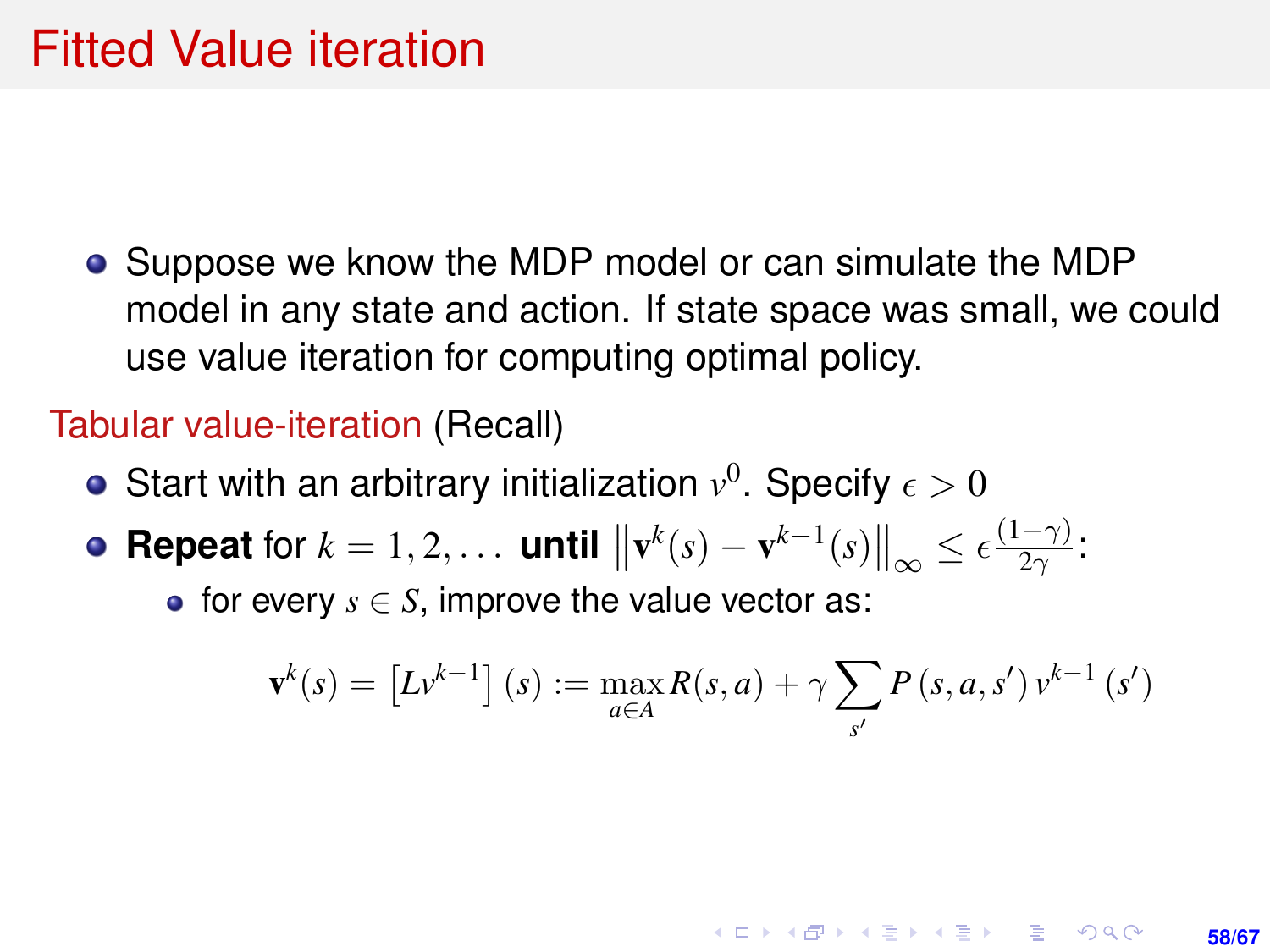However, to handle large state space, we consider approximate value iteration, also known as 'fitted' value iteration. We replace this to a scalable update, by fitting a compact representation  $\tilde{V}_{\theta}$  to  $v_i$  in every iteration. Fitted value-iteration

- Start with an arbitrary initialization  $\theta^0$ .
- **Repeat** for  $k = 1, 2, 3, ...$ :
	- Evaluate  $\left[ L\tilde{V}_{\theta^{k-1}} \right]$  (*s*) on a subset  $s \in S_0$ .
	- Use some regression technique to find a  $\theta$  to fit data  $(\tilde{V}_{\theta}(s), L\tilde{V}_{\theta^{k-1}}(s))_{s \in S_0}$ . Set this  $\theta$  as  $\theta_k$ .

**59/67**

**KORKAR KERKER E KORA**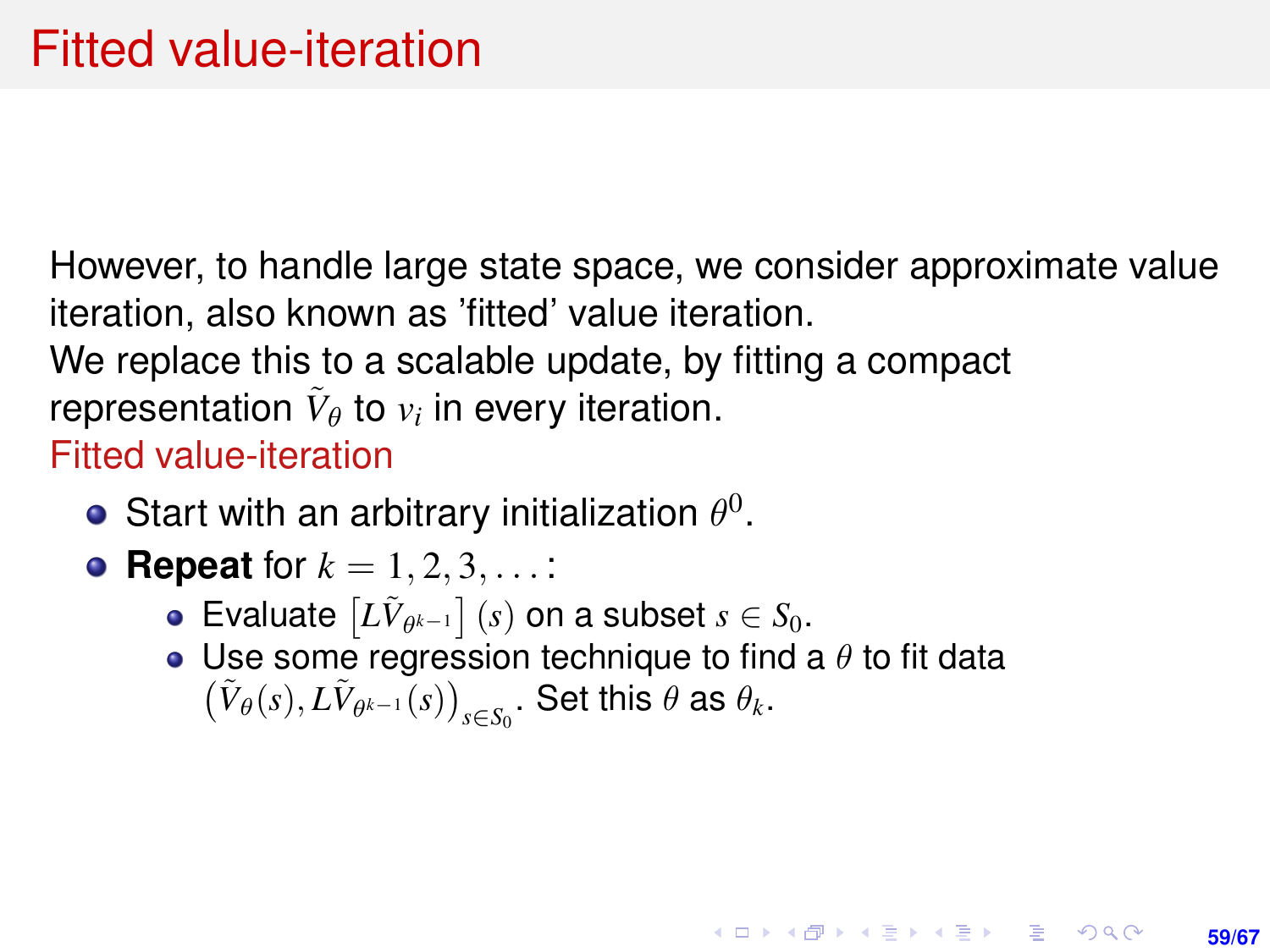## Example 1: Sampling + Least squares fitting

Sampling + Least squares fitting [Munos and Szepesvari, 2008] (This assumes number of actions is small, number of states is large. And, the MDP model is large but can be simulated for any arbitrary state *s* and action *a*)

In state *k*:

- Sample states  $X_1, X_2, \ldots, X_N$  from the state space *S*, using some distribution  $\mu$ .
- For each action  $a$ , and state  $X_i$ , take multiple samples of next state and rewards  $\left\{Y_{i,a,j}, R_{i,a,j}\right\}_{j=1,...,M}.$
- Approximate  $\left[ L\tilde{V}_{\theta^{k-1}} \right]$   $(s)$  for  $s \in \{X_1, X_2, \ldots, X_N\}$  as

$$
\text{target}_{i} = \max_{a \in A} \frac{1}{M} \sum_{j=1}^{M} (R_{i,a,j} + \gamma \tilde{V}_{\theta^{k-1}}(Y_{i,a,j})) \,, \forall i = 1, \ldots, N
$$

• Use least squares new  $\theta$  as:

$$
\theta_k := \arg\min_{\theta} \frac{1}{N} \sum_{i=1}^N \big(\tilde{V}_{\theta}(i) - \operatorname{target}_i \big)^2_{\text{max}} \quad \ \ \text{for all } \, i \in \mathbb{N} \text{ such that } \theta_i \in \mathbb{N} \text{ such that } \theta_i \in \mathbb{N} \text{ such that } \theta_i \in \mathbb{N} \text{ such that } \theta_i \in \mathbb{N} \text{ such that } \theta_i \in \mathbb{N} \text{ such that } \theta_i \in \mathbb{N} \text{ such that } \theta_i \in \mathbb{N} \text{ such that } \theta_i \in \mathbb{N} \text{ such that } \theta_i \in \mathbb{N} \text{ such that } \theta_i \in \mathbb{N} \text{ such that } \theta_i \in \mathbb{N} \text{ such that } \theta_i \in \mathbb{N} \text{ such that } \theta_i \in \mathbb{N} \text{ such that } \theta_i \in \mathbb{N} \text{ such that } \theta_i \in \mathbb{N} \text{ such that } \theta_i \in \mathbb{N} \text{ such that } \theta_i \in \mathbb{N} \text{ such that } \theta_i \in \mathbb{N} \text{ such that } \theta_i \in \mathbb{N} \text{ such that } \theta_i \in \mathbb{N} \text{ such that } \theta_i \in \mathbb{N} \text{ such that } \theta_i \in \mathbb{N} \text{ such that } \theta_i \in \mathbb{N} \text{ such that } \theta_i \in \mathbb{N} \text{ such that } \theta_i \in \mathbb{N} \text{ such that } \theta_i \in \mathbb{N} \text{ such that } \theta_i \in \mathbb{N} \text{ such that } \theta_i \in \mathbb{N} \text{ such that } \theta_i \in \mathbb{N} \text{ such that } \theta_i \in \mathbb{N} \text{ such that } \theta_i \in \mathbb{N} \text{ such that } \theta_i \in \mathbb{N} \text{ such that } \theta_i \in \mathbb{N} \text{ such that } \theta_i \in \mathbb{N} \text{ such that } \theta_i \in \mathbb{N} \text{ such that } \theta_i \in \mathbb{N} \text{ such that } \theta_i \in \mathbb{N} \text{ such that } \theta_i \in \mathbb{N} \text{ such that } \theta_i \in \mathbb{N} \text{ such that } \theta_i \in \mathbb{
$$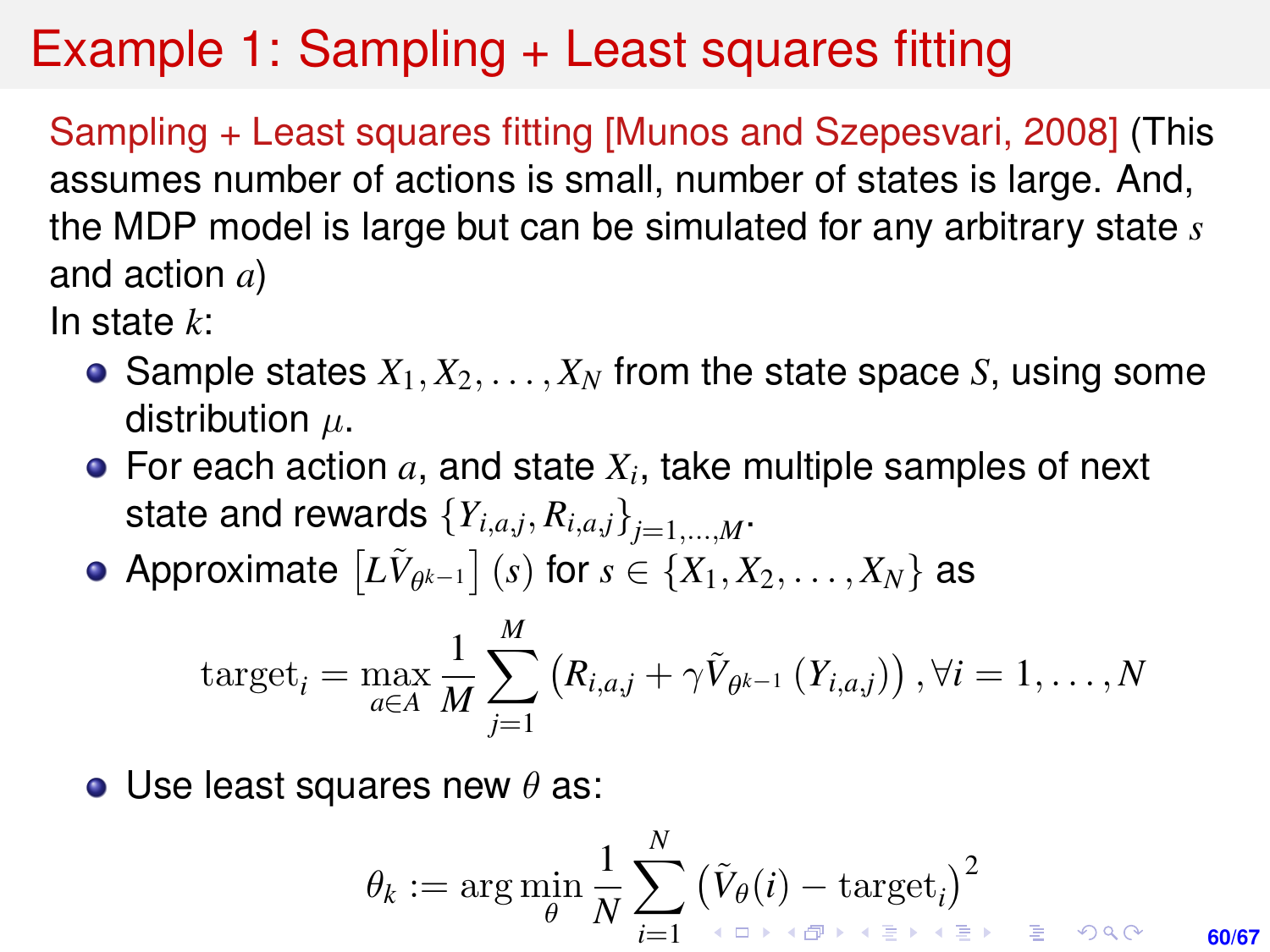#### Counter-example for least-square regression

Counter-example for least-square regression [Tsitsiklis and van Roy, 1996] An MDP with two states *x*1, *x*2, 1−d features for the two states:  $f_{x_1} = 1, f_{x_2} = 2$ . Linear Function approximation with  $\tilde{V}_\theta(x) = \theta f_x.$ 



K ロンス 御 > スミンス ミンニミ

**61/67**

 $2Q$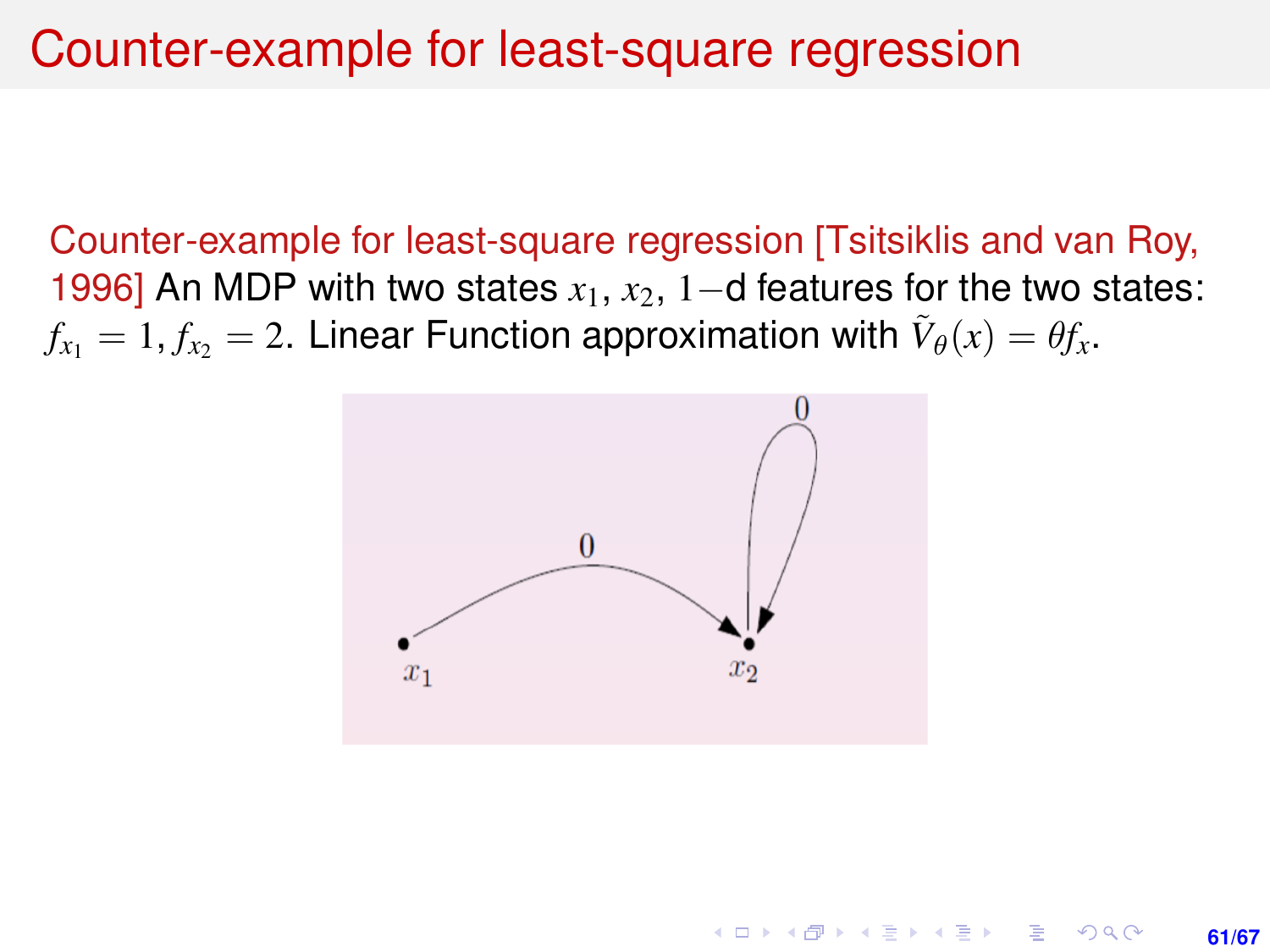#### Counter-example for least-square regression

$$
\theta_k: = \arg \min_{\theta} \frac{1}{2} (\theta - \text{target}_1)^2 + (2\theta - \text{target}_2)^2
$$
  
=  $\arg \min_{\theta} \frac{1}{2} (\theta - \gamma \theta^{k-1} f_{x_2})^2 + (2\theta - \gamma \theta^{k-1} f_{x_2})^2$   
=  $\arg \min_{\theta} \frac{1}{2} (\theta - \gamma 2\theta^{k-1})^2 + (2\theta - \gamma 2\theta^{k-1})^2$   
 $(\theta - \gamma 2\theta^{k-1}) + 2 (2\theta - \gamma 2\theta^{k-1}) = 0 \Rightarrow 5\theta = 6\gamma \theta^{k-1}$   
 $\theta_k = \frac{6}{5} \gamma \theta_{k-1}$ 

**62/67**

K ロ ▶ K @ ▶ K 할 ▶ K 할 ▶ 이 할 → 9 Q @

This diverges if  $\gamma \geq 5/6$ .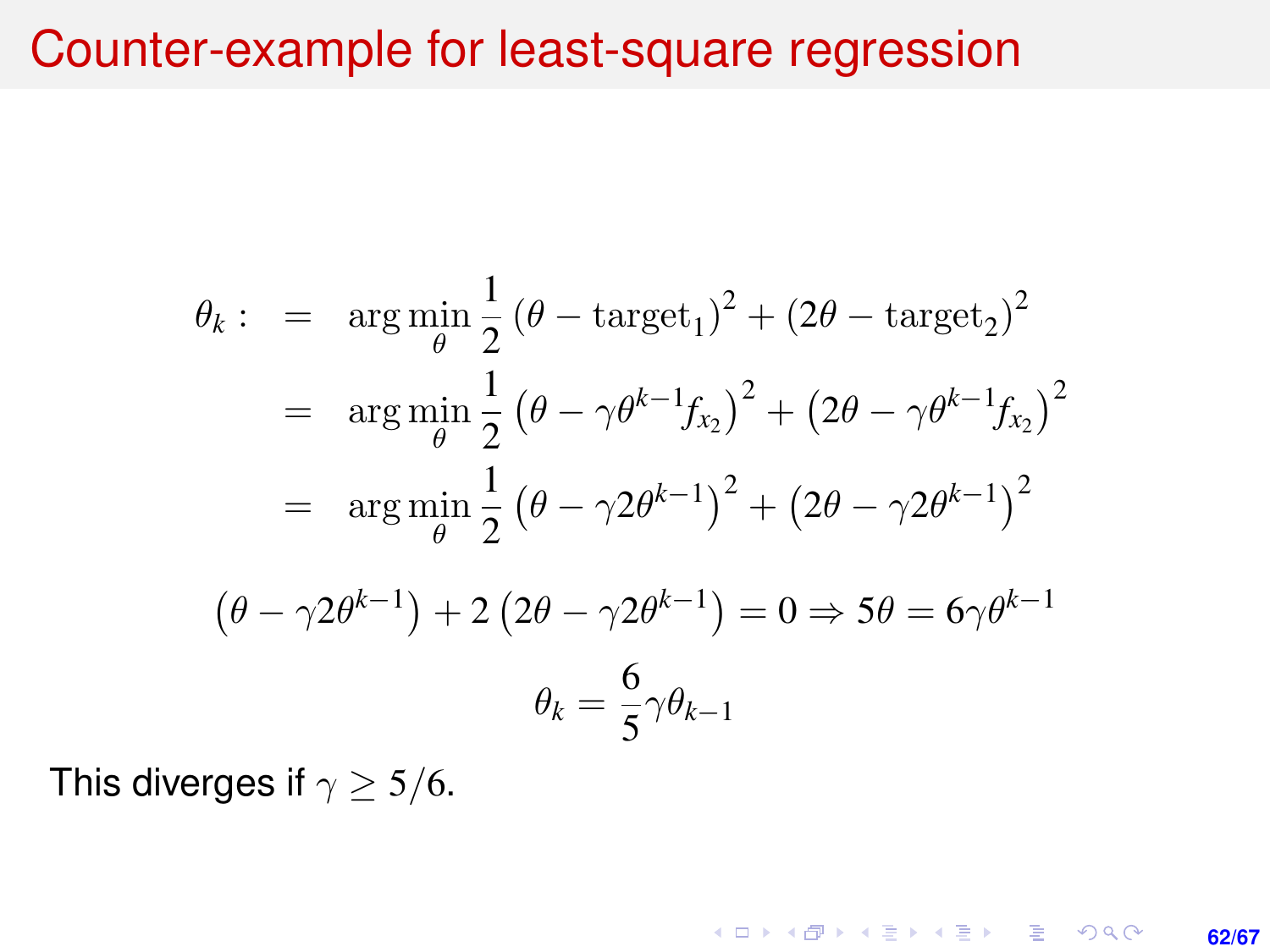Consider operator  $M_A$  defined as follows: Fit a  $\tilde{V}_{\theta}$  to  $L\tilde{V}_{\theta^i-1}$  by comparing its values on a subset  $S<sub>0</sub>$  of states, using a regression technique. Then return this  $\tilde{V}_\theta$  as new function  $\tilde{V}_{\theta^i}$  in the output space of *MA*. Thus, *M<sup>A</sup>* is effectively an approximation operator. Equivalently,

Start with an arbitrary initialization  $v^0$ .

• Repeat for 
$$
k = 1, 2, 3, ...
$$
:

$$
\bullet \ \ v^i = (L \circ M_A) \, v^{i-1}.
$$

(In an efficient implementation,  $u^{i-1} = M_A v^{i-1}$  probably has a more compact representation, so the first view may be better for implementation)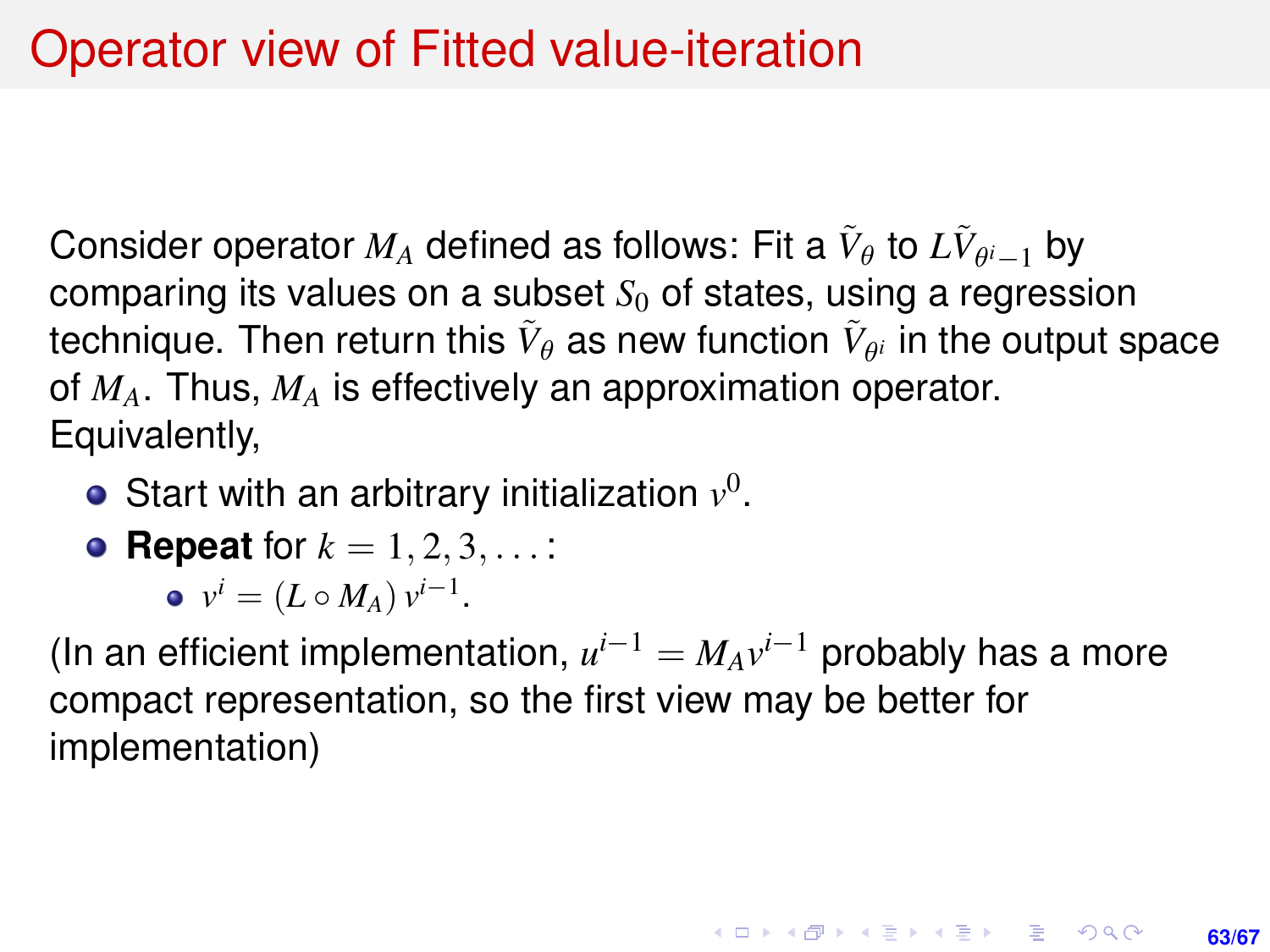#### Operator view of Fitted value-iteration

The above view allows us to view fitted value iteration as just value iteration with a different operator:  $v^i = L v^{i-1}$  is replaced by  $\tilde{V}^i = (M_A \circ L) \ \tilde{V}^{i-1}.$  Therefore, as long as the new operator  $(M_A \circ L)$  is also  $\gamma$ -contraction, the results proven earlier for convergence of value iteration will hold. A sufficient condition is that the operator *M<sup>A</sup>* is non-expansive:

$$
\left\|M_A v - M_A v'\right\|_{\infty} \leq \left\|v - v'\right\|_{\infty}
$$

Then,

$$
\left\| (M_A \circ L) v - (M_A \circ L) v' \right\|_{\infty} \leq \| Lv - Lv' \|_{\infty}
$$
  
\$\leq \gamma \|\nu - v'\|\_{\infty}\$

Similarly, in the other view,  $v^i = Lv^{i-1}$  is replaced by  $v^i = (T \circ M_A) v^{i-1}$ which is also a  $\gamma$  contraction. So,  $v^i$  converges.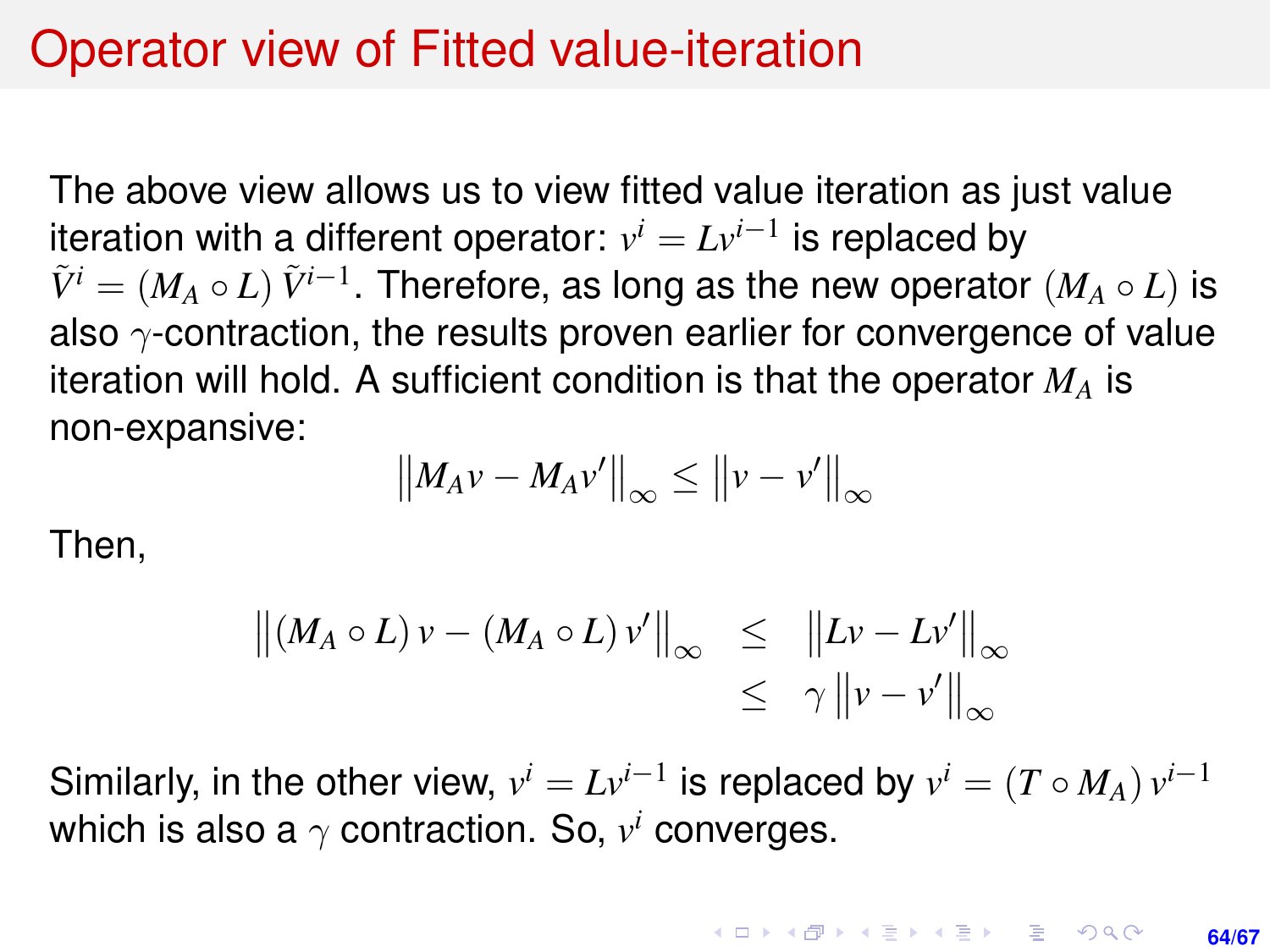### Sufficient condition for convergence

#### Sufficient condition for convergence: Averager [Gordon, 1995].

#### Lemma 1

The operator *M<sup>A</sup>* is non-expansive if it is an averager, that is,

$$
[M_A v^k](s) = \sum_{i \in S} w_{i,s} v^k(i) + w_{0,s}
$$

where,

$$
\sum_{i} w_{i,s} + w_{0,s} = 1, w_{i,s} \ge 0
$$

**65/67**

KORK ERKER ERKER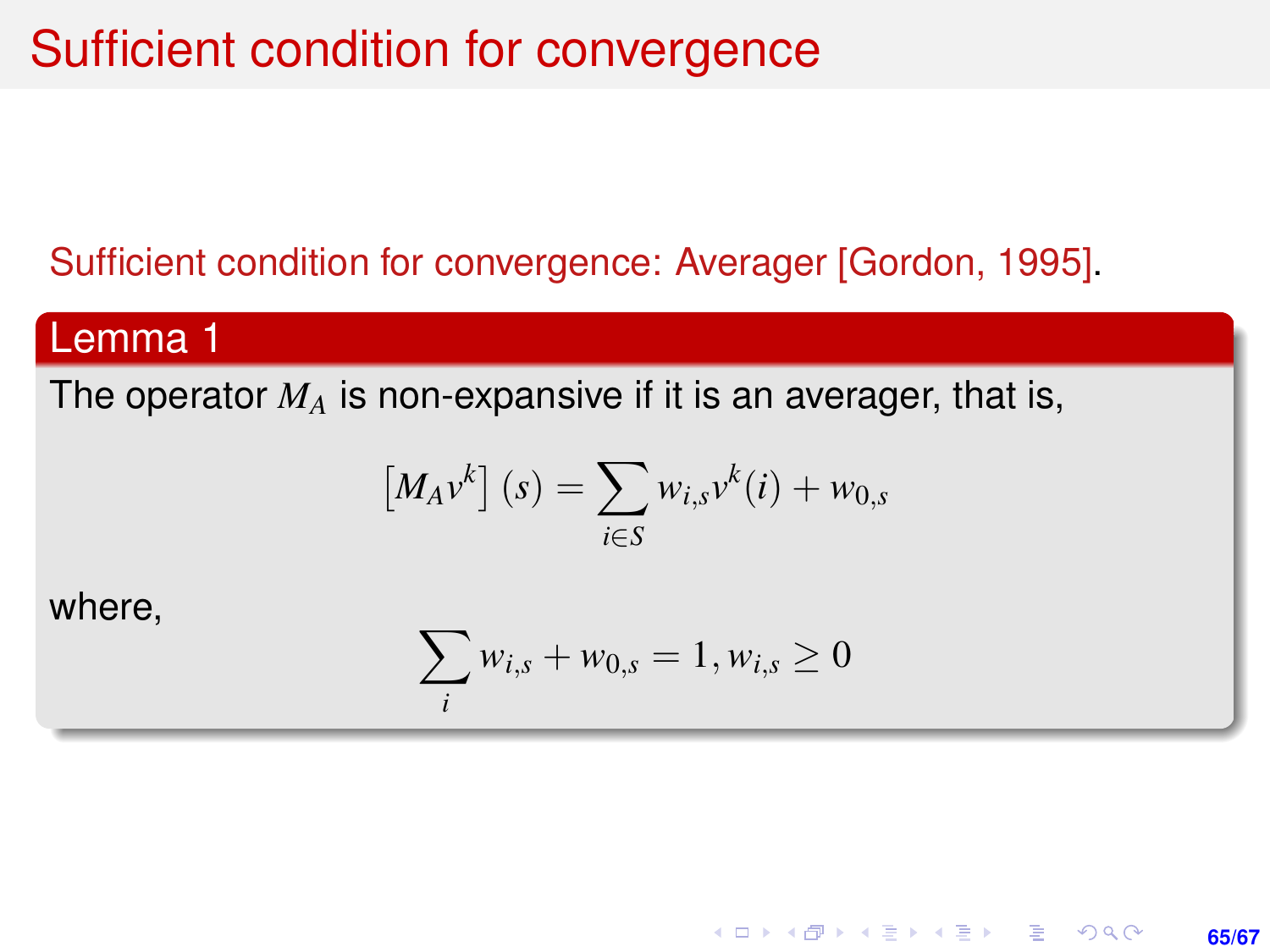**Proof**. This is non-expansive because

$$
M_A v = Wv + w_0
$$

$$
||M_A v - M_A v'||_{\infty} = \max_{s} \left| \sum_{i \in S} w_{i,s} (v(i) - v'(i)) \right|
$$
  

$$
\leq \max_{s} \max_{i} |v(i) - v'(i)|
$$
  

$$
= ||v - v'||_{\infty}
$$

**66/67**

K ロ X (日) X (日) X (日) X (日) X (日) X (日) X (日) X (日) X (日) X (日) X (日)